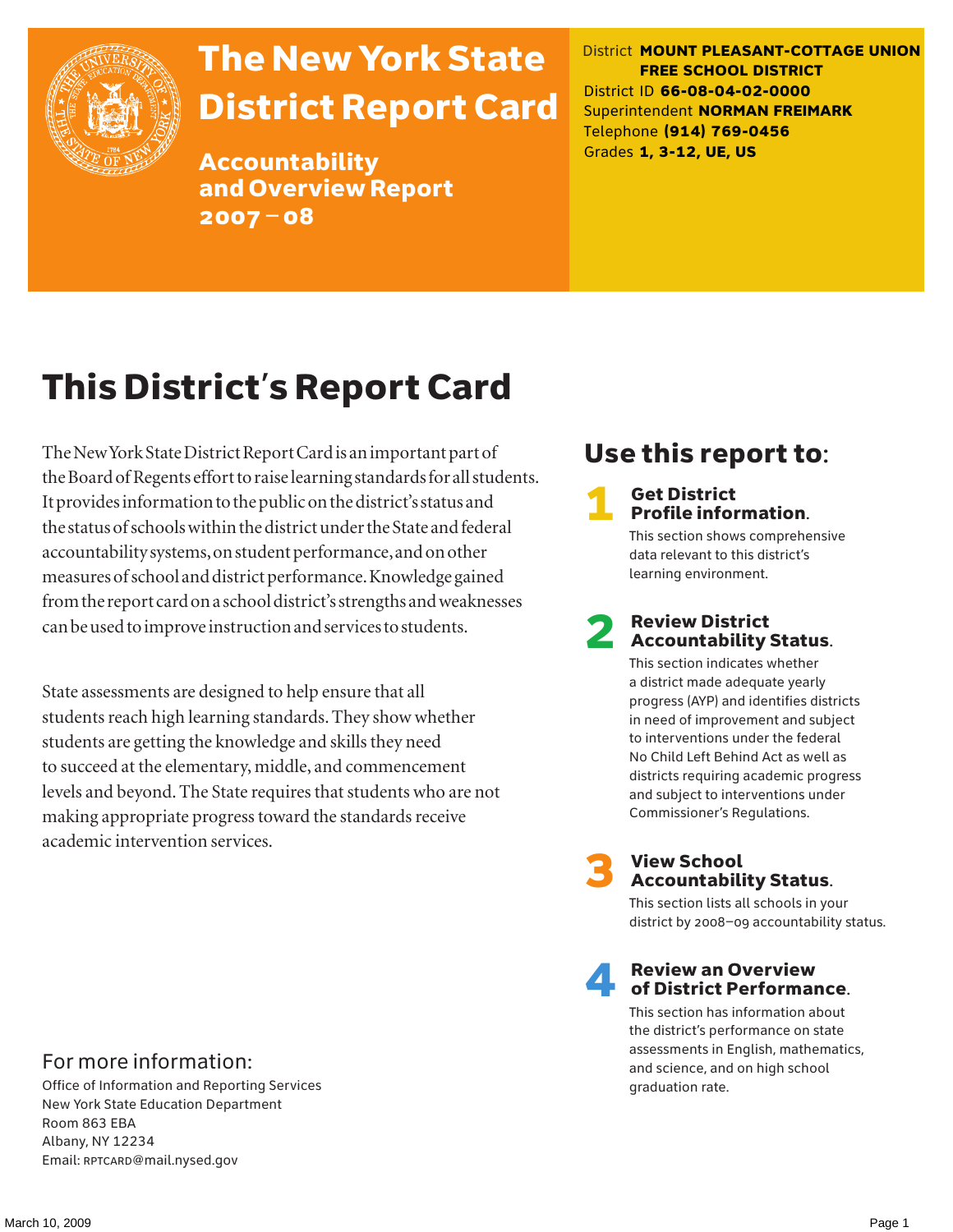# District Profile

This section shows comprehensive data relevant to this school district's learning environment, including information about enrollment, average class size, and teacher qualifications.

# Enrollment

|                            | $2005 - 06$    | 2006-07     | 2007-08 |
|----------------------------|----------------|-------------|---------|
| Pre-K                      | 0              | $\mathbf 0$ | 0       |
| Kindergarten               | 0              | 0           | 0       |
| Grade 1                    | 0              | 0           | 2       |
| Grade 2                    | $\overline{2}$ | 0           | 0       |
| Grade 3                    | $\overline{4}$ | 0           | 3       |
| Grade 4                    | $\overline{2}$ | 6           | 3       |
| Grade 5                    | $\overline{1}$ | 8           | 3       |
| Grade 6                    | 15             | 18          | 15      |
| <b>Ungraded Elementary</b> | 8              | 30          | 30      |
| Grade 7                    | 16             | 18          | 24      |
| Grade 8                    | 46             | 41          | 27      |
| Grade 9                    | 46             | 71          | 39      |
| Grade 10                   | 45             | 71          | 77      |
| Grade 11                   | 26             | 24          | 45      |
| Grade 12                   | 19             | 23          | 17      |
| <b>Ungraded Secondary</b>  | 148            | 131         | 121     |
| Total K-12                 | 384            | 441         | 406     |

### Enrollment Information

*Enrollment* counts are as of Basic Educational Data System (BEDS) day, which is typically the first Wednesday of October of the school year. Students who attend BOCES programs on a part-time basis are included in a district's enrollment. Students who attend BOCES on a full-time basis or who are placed full time by the district in an out-of-district placement are not included in a district's enrollment. Students classified by districts as "pre-first" are included in first grade counts.

# Average Class Size

|                       | $2005 - 06$ | $2006 - 07$    | $2007 - 08$ |
|-----------------------|-------------|----------------|-------------|
| <b>Common Branch</b>  |             |                |             |
| Grade 8               |             |                |             |
| English               |             |                |             |
| <b>Mathematics</b>    |             |                |             |
| Science               |             |                |             |
| <b>Social Studies</b> |             |                |             |
| Grade 10              |             |                |             |
| English               | 6           |                |             |
| <b>Mathematics</b>    | 6           |                |             |
| Science               |             | $\overline{1}$ |             |
| <b>Social Studies</b> |             |                |             |

### Average Class Size Information

*Average Class Size* is the total registration in specified classes divided by the number of those classes with registration. *Common Branch* refers to self-contained classes in Grades 1–6.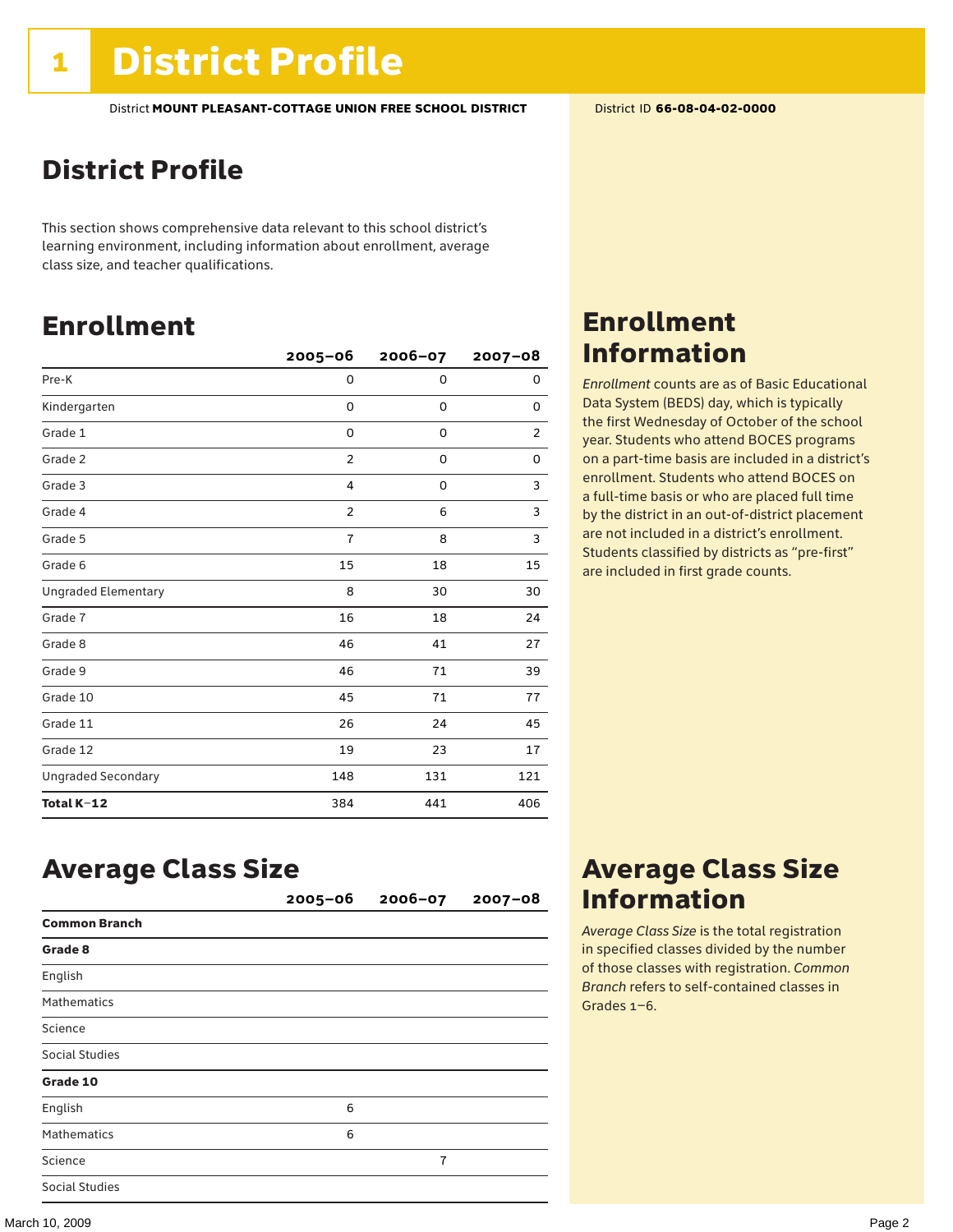# Demographic Factors

|                                  |     | $2005 - 06$ |     | 2006-07 |     | $2007 - 08$ |  |
|----------------------------------|-----|-------------|-----|---------|-----|-------------|--|
|                                  | #   | %           | #   | %       | #   | %           |  |
| Eligible for Free Lunch          | 384 | 100%        | 201 | 46%     | 404 | 100%        |  |
| Reduced-Price Lunch              | 0   | 0%          | 208 | 47%     | 0   | 0%          |  |
| Student Stability*               |     | N/A         |     | N/A     |     | N/A         |  |
| Limited English Proficient       | 0   | 0%          | 0   | 0%      | 0   | 0%          |  |
| <b>Racial/Ethnic Origin</b>      |     |             |     |         |     |             |  |
| American Indian or Alaska Native | 0   | 0%          | 0   | 0%      | 0   | 0%          |  |
| <b>Black or African American</b> | 227 | 59%         | 271 | 61%     | 265 | 65%         |  |
| Hispanic or Latino               | 125 | 33%         | 140 | 32%     | 114 | 28%         |  |
| Asian or Native                  | 3   | 1%          | 4   | 1%      | 5   | 1%          |  |
| Hawaiian/Other Pacific Islander  |     |             |     |         |     |             |  |
| White                            | 29  | 8%          | 26  | 6%      | 22  | 5%          |  |
| Multiracial**                    | N/A | N/A         | 0   | 0%      | 0   | 0%          |  |

\* Available only at the school level.

\*\* Multiracial enrollment data were not collected statewide in the 2005-06 school year.

### Attendance and Suspensions

|                            | $2004 - 05$ |      |    | $2005 - 06$   | $2006 - 07$ |               |
|----------------------------|-------------|------|----|---------------|-------------|---------------|
|                            | #           | $\%$ | #  | $\frac{0}{6}$ | #           | $\frac{0}{6}$ |
| Annual Attendance Rate     |             | 0%   |    |               |             |               |
| <b>Student Suspensions</b> | 58          | 16%  | 64 | 17%           | 45          | 10%           |

### Demographic Factors Information

*Eligible for Free Lunch* and *Reduced*-*Price Lunch* percentages are determined by dividing the number of approved lunch applicants by the Basic Educational Data System (BEDS) enrollment in full-day Kindergarten through Grade 12. *Eligible for Free Lunch* and *Limited English Proficient* counts are used to determine *Similar Schools* groupings within a *Need*/*Resource Capacity* category.

### Attendance and Suspensions Information

*Annual Attendance Rate* is determined by dividing the school district's total actual attendance by the total possible attendance for a school year. A district's actual attendance is the sum of the number of students in attendance on each day the district's schools were open during the school year. Possible attendance is the sum of the number of enrolled students who should have been in attendance on each day schools were open during the school year. *Student Suspension* rate is determined by dividing the number of students who were suspended from school (not including in-school suspensions) for one full day or longer anytime during the school year by the Basic Educational Data System (BEDS) day enrollments for that school year. A student is counted only once, regardless of whether the student was suspended one or more times during the school year.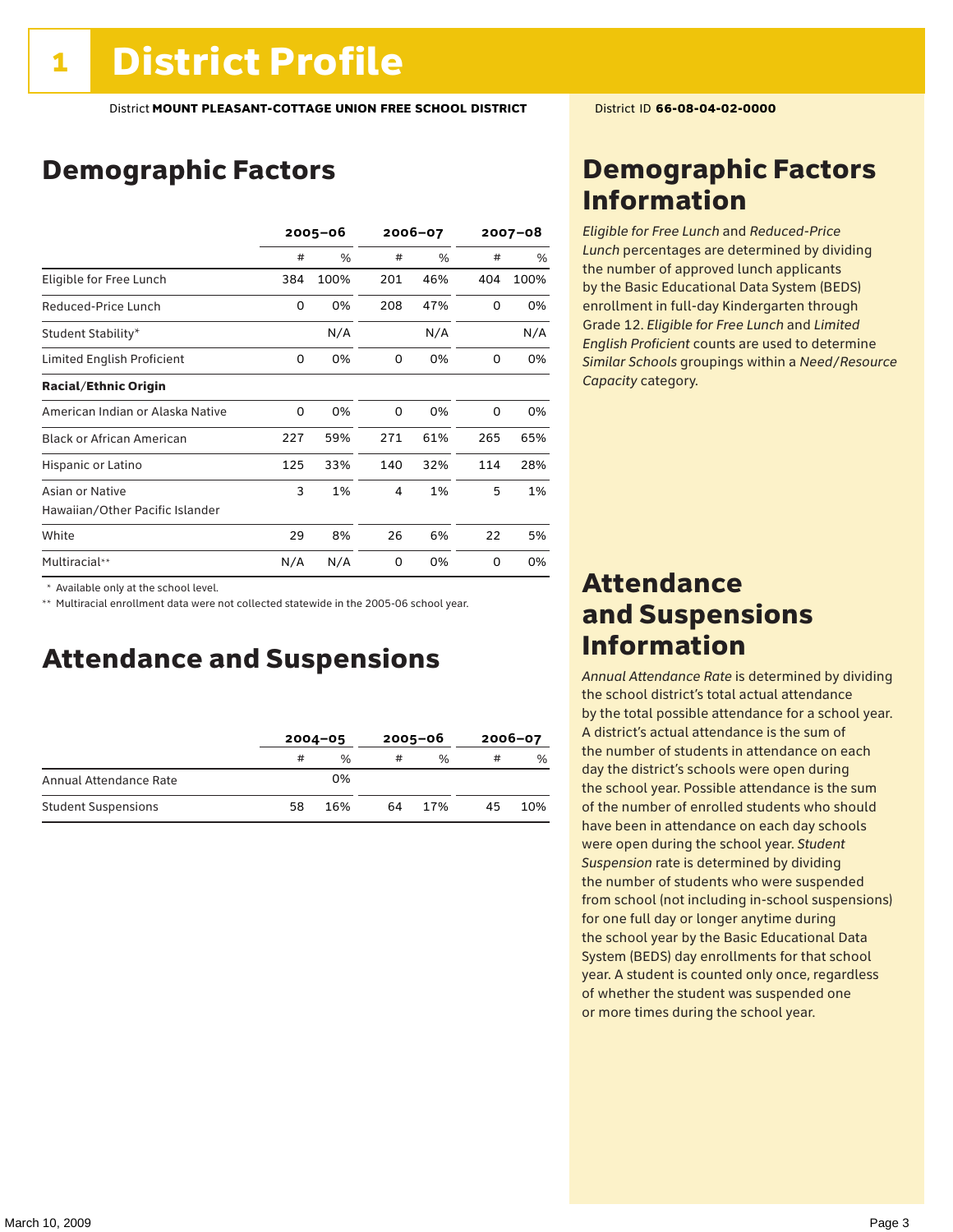### Teacher Qualifications

|                                                                        | $2005 - 06$ | $2006 - 07$ | 2007-08 |
|------------------------------------------------------------------------|-------------|-------------|---------|
| <b>Total Number of Teachers</b>                                        | 59          | 56          | 63      |
| Percent with No Valid<br><b>Teaching Certificate</b>                   | 0%          | 5%          | 2%      |
| Percent Teaching Out<br>of Certification                               | 5%          | 11%         | 16%     |
| Percent with Fewer Than<br>Three Years of Experience                   | 0%          | 5%          | 8%      |
| Percentage with Master's Degree<br>Plus 30 Hours or Doctorate          | 42%         | 46%         | 40%     |
| <b>Total Number of Core Classes</b>                                    | 97          | 81          | 96      |
| Percent Not Taught by<br><b>Highly Qualified Teachers</b>              | 3%          | 10%         | 19%     |
| <b>Total Number of Classes</b>                                         | 138         | 122         | 126     |
| Percent Taught by Teachers Without<br><b>Appropriate Certification</b> | 3%          | 7%          | 16%     |

### Teacher Turnover Rate

|                                                                       | $2004 - 05$ | 2005-06 | 2006-07 |
|-----------------------------------------------------------------------|-------------|---------|---------|
| Turnover Rate of Teachers with Fewer<br>than Five Years of Experience | በ%          | 14%     | N/A     |
| Turnover Rate of All Teachers                                         | 14%         | 16%     | 16%     |

### Staff Counts

|                                       | $2005 - 06$ | $2006 - 07$ | 2007-08 |
|---------------------------------------|-------------|-------------|---------|
| <b>Total Other Professional Staff</b> | 12          | 20          | 24      |
| Total Paraprofessionals*              | 84          | 80          | 64      |
| <b>Assistant Principals</b>           |             |             |         |
| Principals                            |             |             |         |

\* Not available at the school level.

### Teacher Qualifications Information

The *Percent Teaching Out of Certification* is the percent doing so more than on an incidental basis; that is, the percent teaching for more than five periods per week outside certification.

*Core Classes* are primarily K-6 common branch, English, mathematics, science, social studies, art, music, and foreign languages. The number of K-6 common branch core classes is multiplied by five so that these core class counts are weighted the same as counts for middle- and secondary-level teachers who report five classes per day. To be *Highly Qualified*, a teacher must have at least a Bachelor's degree, be certified to teach in the subject area, and show subject matter competency.

### Teacher Turnover Rate Information

*Teacher Turnover Rate* for a specified school year is the number of teachers in that school year who were not teaching in the following school year divided by the number of teachers in the specified school year, expressed as a percentage.

### Staff Counts Information

*Other Professionals* includes administrators, guidance counselors, school nurses, psychologists, and other professionals who devote more than half of their time to non-teaching duties. Teachers who are shared between buildings within a district are reported on the district report only.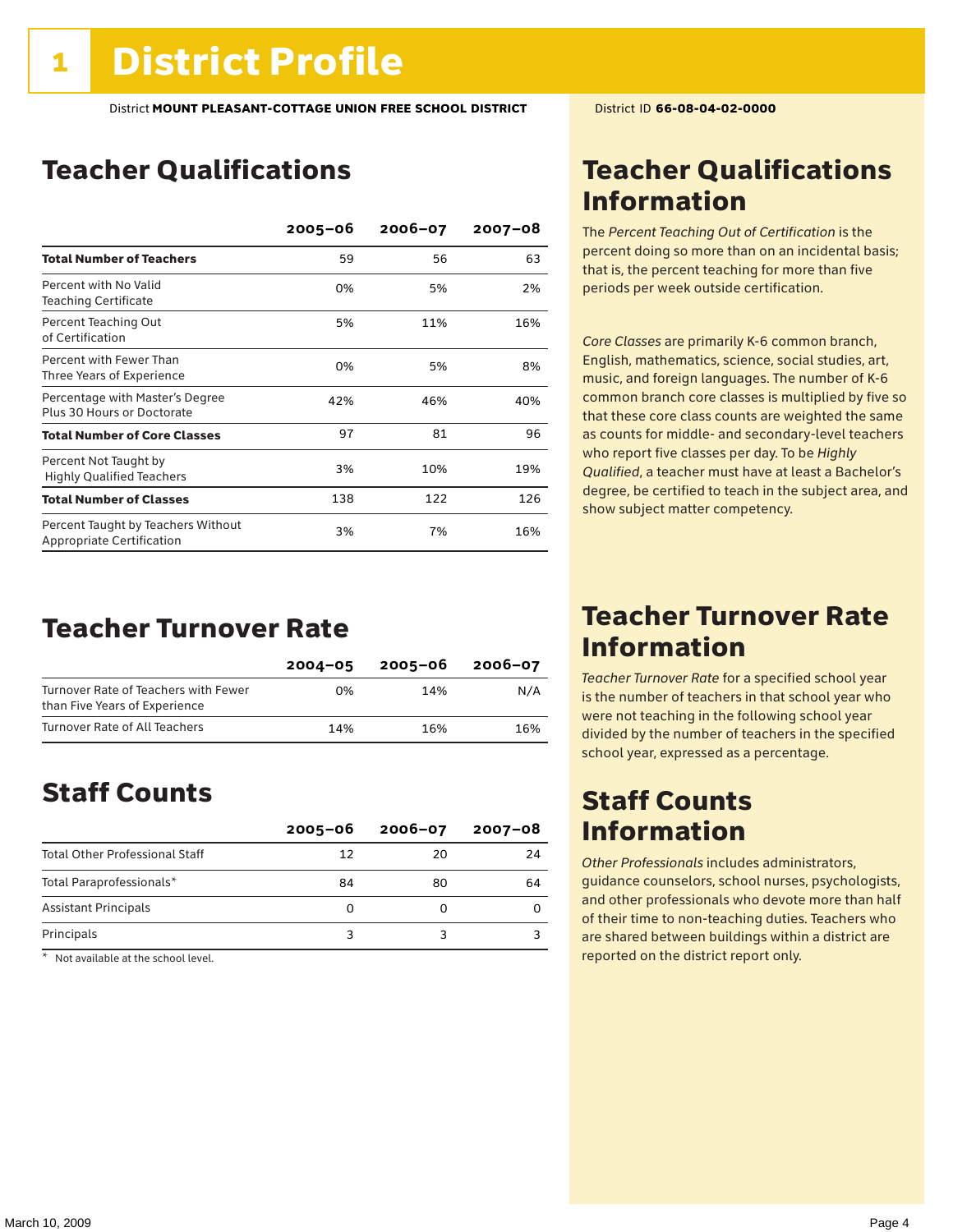# Understanding How Accountability Works in New York State

The federal No Child Left Behind (NCLB) Act requires that states develop and report on measures of student proficiency in 1) English language arts (ELA), in 2) mathematics, and on 3) a third indicator. In New York State in 2007–08, the third indicator is science at the elementary/middle level and graduation rate at the secondary level. Schools or districts that meet predefined goals on these measures are making Adequate Yearly Progress (AYP).



For more information about accountability in New York State, visit: www.emsc.nysed.gov/irts/accountability/home.shtml.

### 1 English Language Arts (ELA)

To make AYP in ELA, every accountability group must make AYP. For a group to make AYP, it must meet the participation *and* the performance criteria.

#### A Participation Criterion

At the elementary/middle level, 95 percent of Grades 3–8 students enrolled during the test administration period in each group with 40 or more students must be tested on the New York State Testing Program (NYSTP) in ELA or, if appropriate, the New York State English as a Second Language Achievement Test (NYSESLAT), or the New York State Alternate Assessment (NYSAA) in ELA. At the secondary level, 95 percent of seniors in 2007–08 in each accountability group with 40 or more students must have taken an English examination that meets the students' graduation requirement.

#### B Performance Criterion

At the elementary/middle level, the Performance Index (PI) of each group with 30 or more continuously enrolled tested students must equal or exceed its Effective Annual Measurable Objective (AMO) or the group must make Safe Harbor. (NYSESLAT is used only for participation.) At the secondary level, the PI of each group in the 2004 cohort with 30 or more members must equal or exceed its Effective AMO or the group must make Safe Harbor. To make Safe Harbor, the PI of the group must equal or exceed its Safe Harbor Target and the group must qualify for Safe Harbor using the third indicator, science or graduation rate.

#### 2 Mathematics

The same criteria for making AYP in ELA apply to mathematics. At the elementary/middle level, the measures used to determine AYP are the NYSTP and the NYSAA in mathematics. At the secondary level, the measures are mathematics examinations that meet the students' graduation requirement.

### 3 Third Indicator

In addition to English language arts and mathematics, the school must also make AYP in a third area of achievement. This means meeting the criteria in science at the elementary/middle level and the criteria in graduation rate at the secondary level.

Elementary/Middle-Level Science: To make AYP, the All Students group must meet the participation criterion *and* the performance criterion.

### A Participation Criterion

Eighty percent of students in Grades 4 and/or 8 enrolled during the test administration period in the All Students group, if it has 40 or more students, must be tested on an accountability measure. In Grade 4, the measures are the Grade 4 elementary-level science test and the Grade 4 NYSAA in science. In Grade 8 science, the measures are the Grade 8 middle-level science test, Regents science examinations, and the Grade 8 NYSAA in science.

#### B Performance Criterion

The PI of the All Students group must equal or exceed the State Science Standard (100) or the Science Progress Target.

Qualifying for Safe Harbor in Elementary/Middle-Level ELA and Math: To qualify, the PI must equal or exceed the State Science Standard or the Science Progress Target in elementary/middle-level science for that group.

Secondary-Level Graduation Rate: For a school to make AYP in graduation rate, the percent of students in the 2003 graduation-rate total cohort in the All Students group earning a high school diploma by August 31, 2007 must equal or exceed the Graduation-Rate Standard (55%) or the Graduation-Rate Progress Target.

Qualifying for Safe Harbor in Secondary-Level ELA and Math: To qualify, the percent of the 2003 graduation-rate total cohort earning a local diploma by August 31, 2007 must equal or exceed the Graduation-Rate Standard (55%) or the Graduation-Rate Progress Target for that group.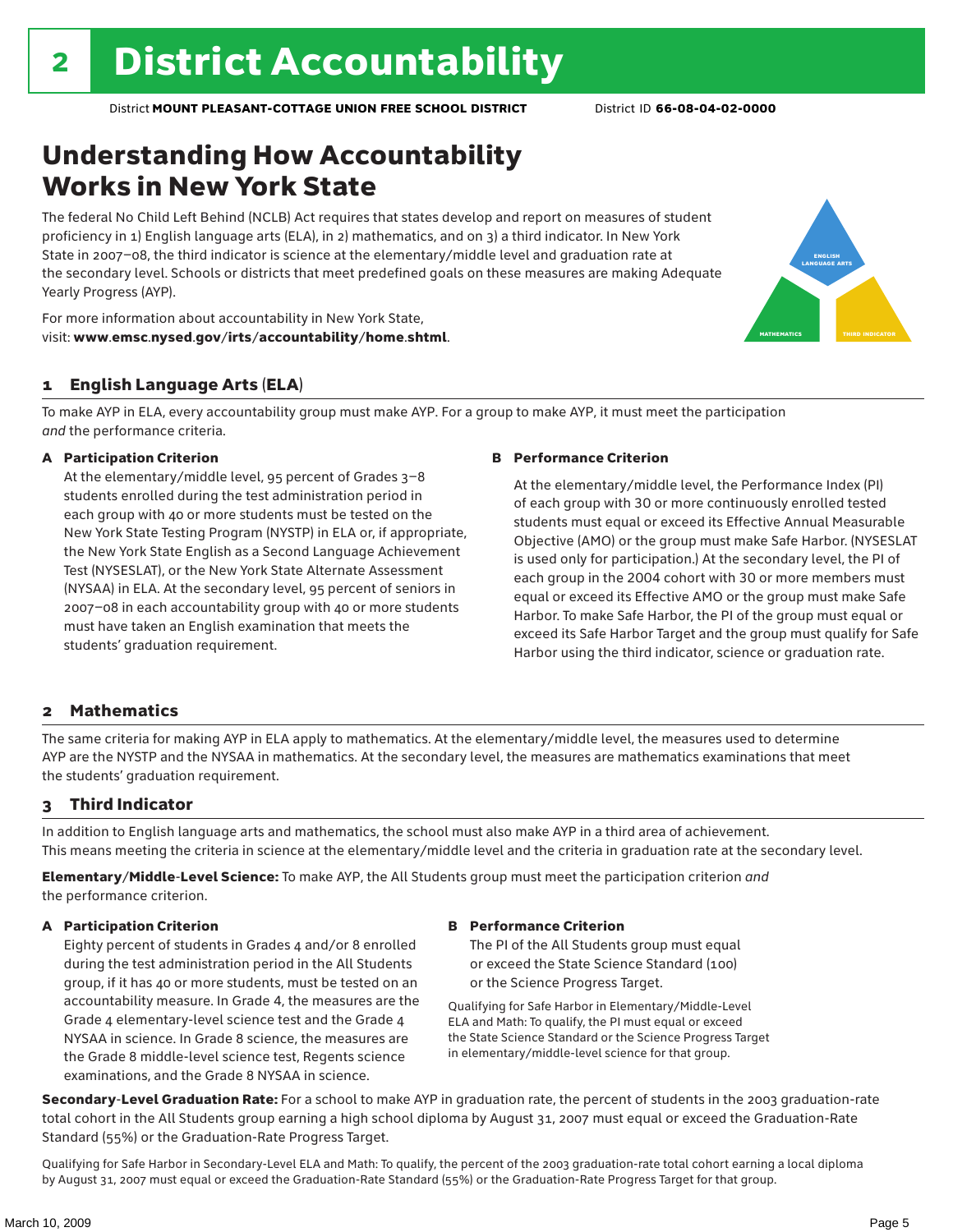# Useful Terms for Understanding Accountability

### Accountability Cohort for English

#### and Mathematics

The 2004 school accountability cohort consists of all students who first entered Grade 9 anywhere in the 2004–05 school year, and all ungraded students with disabilities who reached their seventeenth birthday in the 2004–05 school year, who were enrolled on October 3, 2007 and did not transfer to a diploma granting program. Students who earned a high school equivalency diploma or were enrolled in an approved high school equivalency preparation program on June 30, 2008, are not included in the 2004 school accountability cohort. The 2004 district accountability cohort consists of all students in each school accountability cohort plus students who transferred within the district after BEDS day plus students who were placed outside the district by the Committee on Special Education or district administrators and who met the other requirements for cohort membership. Cohort is defined in Section 100.2 (p) (16) of the Commissioner's Regulations.

#### Adequate Yearly Progress (AYP)

Adequate Yearly Progress (AYP) indicates satisfactory progress by a district or a school toward the goal of proficiency for all students.

#### Annual Measurable Objective (AMO)

The Annual Measurable Objective (AMO) is the Performance Index (PI) value that signifies that an accountability group is making satisfactory progress toward the goal that 100 percent of students will be proficient in the State's learning standards for English language arts and mathematics by 2013–14. The AMO's for each grade level will be increased as specified in CR100.2(p)(14) and will reach 200 in 2013–14. (See Effective AMO for further information.)

#### Continuously Enrolled Students

At the elementary/middle level, continuously enrolled students are those enrolled in the school or district on BEDS day (usually the first Wednesday in October) of the school year until the test administration period. At the secondary level, all students who meet the criteria for inclusion in the accountability cohort are considered to be continuously enrolled.

### Effective Annual Measurable Objective (Effective AMO)

The Effective Annual Measurable Objective (Effective AMO) is the Performance Index (PI) value that each accountability group within a school or district is expected to achieve to make Adequate Yearly Progress (AYP). The Effective AMO is the lowest PI that an accountability group of a given size can achieve in a subject for the group's PI not to be considered significantly different from the AMO for that subject. If an accountability group's PI equals or exceeds the Effective AMO, it is considered to have made AYP. A more complete definition of Effective AMO and a table showing the PI values that each group size must equal or exceed to make AYP are available at www.emsc.nysed.gov/irts.

#### Graduation-Rate Total Cohort

This term is defined on the graduation-rate accountability page.

#### Performance Index (PI)

Performance Index is a value from 0 to 200 that is assigned to an accountability group, indicating how that group performed on a required State test (or approved alternative) in English language arts, mathematics, or science. Student scores on the tests are converted to four performance levels, from Level 1 to Level 4. (See performance level definitions on the Overview Summary page.) At the elementary/middle level, the PI is calculated using the following equation:

100 × [(Count of Continuously Enrolled Tested Students Performing at Levels 2, 3, and 4 + the Count at Levels 3 and 4) ÷ Count of All Continuously Enrolled Tested Students]

At the secondary level, the PI is calculated using the following equation:

100 × [(Count of Cohort Members Performing at Levels 2, 3, and  $4 +$  the Count at Levels 3 and  $4) \div$  Count of All Cohort Members]

A list of tests used to measure student performance for accountability is available at www.emsc.nysed.gov/irts.

#### Progress Target

For accountability groups below the State Standard in science or graduation rate, the Progress Target is an alternate method for making Adequate Yearly Progress (AYP) or qualifying for Safe Harbor in English language arts and mathematics based on improvement over the previous year's performance.

#### Safe Harbor

Safe Harbor provides an alternate means to demonstrate Adequate Yearly Progress (AYP) for accountability groups that do not achieve their Effective Annual Measurable Objectives (AMOs) in English or mathematics.

#### Safe Harbor Targets

The 2007–08 safe harbor targets were calculated using the following equation:

2006–07 PI + (200 – the 2006–07 PI) × 0.10

#### Science Progress Target

The elementary/middle-level 2007–08 Science Progress Target is calculated by adding one point to the 2006–07 PI. The 2008–09 Science Progress Target is calculated by adding one point to the 2007–08 PI. The 2007–08 target is provided for groups whose PI was below the State Science Standard in 2007–08.

#### Science Standard

The criterion value that represents a minimally satisfactory performance in science. In 2007–08, the State Science Standard at the elementary/middle level is a Performance Index (PI) of 100. The Commissioner may raise the State Science Standard at his discretion in future years.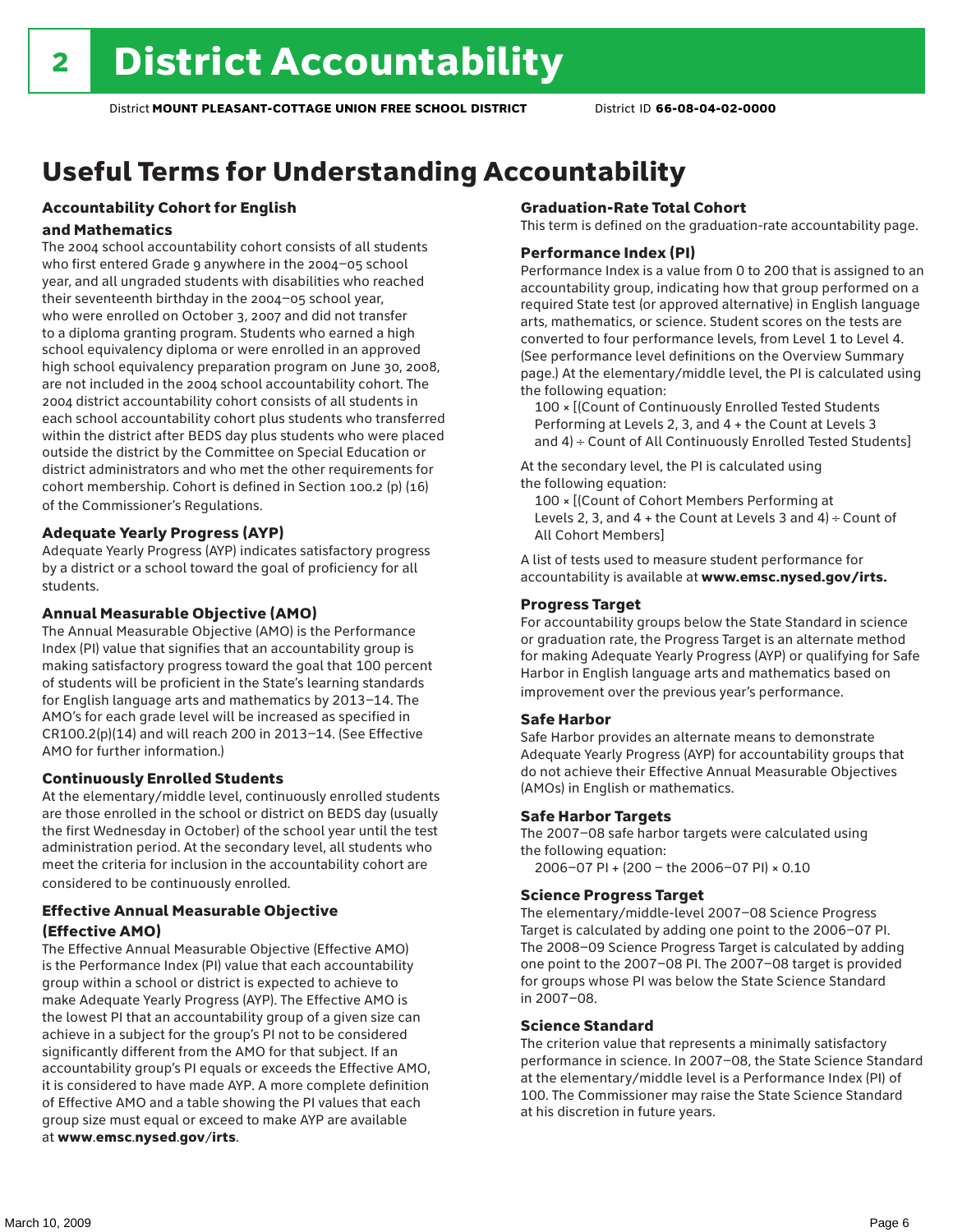# Understanding Your District Accountability Status

The list below defines the district status categories applied to each accountability measure under New York State's district accountability system, which is divided into a Federal Title I component and a State component. Accountability measures for districts are English language arts (ELA), mathematics, elementary/middle-level science, and graduation rate. A district may be assigned a different status for different accountability measures. The overall status of a district is the status assigned to the district for the accountability measure with the most advanced designation in the hierarchy. If the district receives Title I funds, it is the most advanced designation in the Title I hierarchy, unless the district is in good standing under Title I but identified as DRAP under the State hierarchy. A district that does not receive Title I funding in a school year does not have a federal status in that year; however, all districts receive a state status even if they do not receive Title I funding. Consequences for districts not in good standing can be found at: www.emsc.nysed.gov/irts/school-accountability/about.shtml.

#### Federal Title I Status

(Applies to all New York State districts receiving Title I funds)

New York State Status (Applies to New York State districts)

#### District in Good Standing A district is considered to be in good standing if it has not been identified as a District in Need of Improvement P. or a District Requiring Academic Progress. **◆** District in Need of Improvement (Year 1) **District Requiring Academic Progress (Year 1)** A district that has not made AYP for two consecutive years A district that has not made AYP on the same accountability

|                            | $\alpha$ abdited that has not made $\alpha$ . The two consecutive years<br>on the same accountability measure is considered a District<br>in Need of Improvement (Year 1) for the following year, if it<br>continues to receive Title I funds.                                                                                                 | A discrict that has not made Am on the same accountability<br>measure for two consecutive years is considered a District Requiring<br>Academic Progress (Year 1) for the following year.                                                                                                                              |
|----------------------------|------------------------------------------------------------------------------------------------------------------------------------------------------------------------------------------------------------------------------------------------------------------------------------------------------------------------------------------------|-----------------------------------------------------------------------------------------------------------------------------------------------------------------------------------------------------------------------------------------------------------------------------------------------------------------------|
| $\boldsymbol{\mathcal{L}}$ | District in Need of Improvement (Year 2)<br>A District in Need of Improvement (Year 1) that does not<br>make AYP on the accountability measure for which it was<br>identified is considered a District in Need of Improvement<br>(Year 2) for the following year, if it continues to receive<br>Title I funds.                                 | <b>District Requiring Academic Progress (Year 2)</b><br>A District Requiring Academic Progress (Year 1) that does not<br>make AYP on the accountability measure for which it was identified<br>is considered a District Requiring Academic Progress (Year 2) for<br>the following year.                               |
| ⌒                          | District in Need of Improvement (Year 3)<br>A District in Need of Improvement (Year 2) that does not<br>make AYP on the accountability measure for which it was<br>identified is considered a District in Need of Improvement<br>(Year 3) for the following year, if it continues to receive<br>Title I funds.                                 | <b>District Requiring Academic Progress (Year 3)</b><br>A District Requiring Academic Progress (Year 2) that does not<br>make AYP on the accountability measure for which it was identified<br>is considered a District Requiring Academic Progress (Year 3) for<br>the following year.                               |
| $\boldsymbol{\mathcal{L}}$ | District in Need of Improvement (Year 4)<br>A District in Need of Improvement (Year 3) that does not<br>make AYP on the accountability measure for which it was<br>identified is considered a District in Need of Improvement<br>(Year 4) for the following year, if it continues to receive<br>Title I funds.                                 | <b>District Requiring Academic Progress (Year 4)</b><br>A District Requiring Academic Progress (Year 3) that does not<br>make AYP on the accountability measure for which it was identified<br>is considered a District Requiring Academic Progress (Year 4) for<br>the following year.                               |
|                            | ◆ District in Need of Improvement (Year 5 and above)<br>A District in Need of Improvement (Year 4 and above)<br>that does not make AYP on the accountability measure<br>for which it was identified is considered a District in Need<br>of Improvement (Year 5 and above) for the following year,<br>if it continues to receive Title I funds. | <b>District Requiring Academic Progress (Year 5 and above)</b><br>A District Requiring Academic Progress (Year 4 and above) that<br>does not make AYP on the accountability measure for which it was<br>identified is considered a District Requiring Academic Progress<br>(Year 5 and above) for the following year. |

Pending - A district's status is "Pending" if the district requires special evaluation procedures and they have not yet been completed.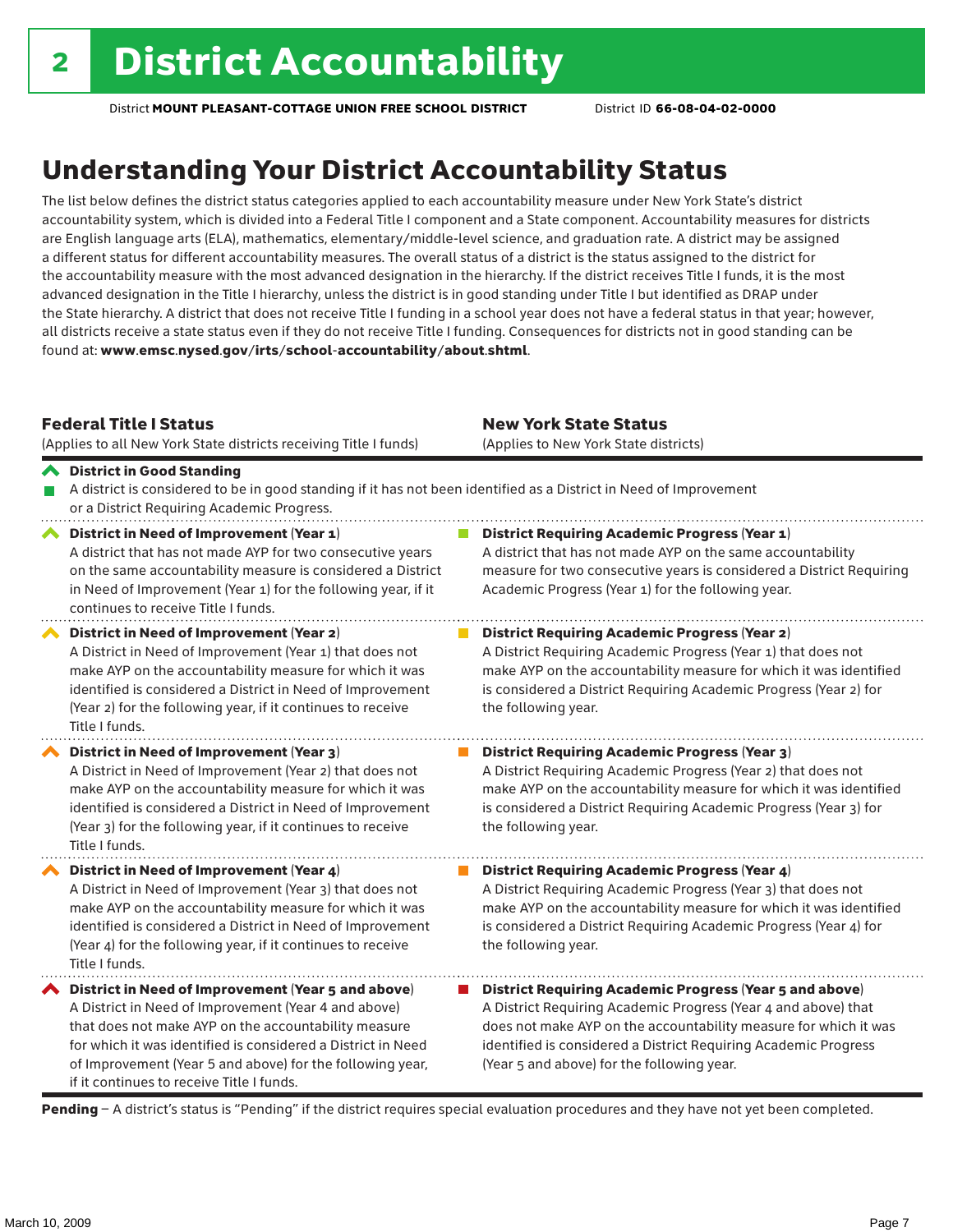# <sup>2</sup> District Accountability

District **MOUNT PLEASANT-COTTAGE UNION FREE SCHOOL DISTRICT** District ID **66-08-04-02-0000**

### Summary

| <b>Overall Accountability</b> | <b>Requiring Academic Progress (Year 5)</b>               |          |                             |                        |  |                                         |  |
|-------------------------------|-----------------------------------------------------------|----------|-----------------------------|------------------------|--|-----------------------------------------|--|
| <b>Status (2008-09)</b>       | ELA                                                       | (Year 5) | Requiring Academic Progress | Science                |  | Requiring Academic Progress<br>(Year 1) |  |
|                               | Math                                                      | (Year 4) | Requiring Academic Progress | <b>Graduation Rate</b> |  | Good Standing                           |  |
| <b>Title I Part A Funding</b> | <b>Years the District Received Title I Part A Funding</b> |          |                             |                        |  |                                         |  |
|                               | $2006 - 07$                                               |          |                             | $2007 - 08$            |  | $2008 - 09$                             |  |
|                               | NO.                                                       |          | NO.                         |                        |  | NO.                                     |  |

### On which accountability measures did this district make Adequate Yearly Progress (AYP) and which groups made AYP on each measure?

|                                                     | <b>Elementary/Middle Level</b> |                     |                     | <b>Secondary Level</b> |                     |                        |  |
|-----------------------------------------------------|--------------------------------|---------------------|---------------------|------------------------|---------------------|------------------------|--|
|                                                     | English                        |                     |                     | English                |                     |                        |  |
| <b>Student Groups</b>                               | Language Arts                  | Mathematics         | Science             | Language Arts          | Mathematics         | <b>Graduation Rate</b> |  |
| <b>All Students</b>                                 | X                              | X                   | X                   | X                      | X                   | V                      |  |
| <b>Ethnicity</b>                                    |                                |                     |                     |                        |                     |                        |  |
| American Indian or Alaska Native                    |                                |                     |                     |                        |                     |                        |  |
| <b>Black or African American</b>                    |                                |                     |                     |                        |                     |                        |  |
| Hispanic or Latino                                  |                                |                     |                     |                        |                     |                        |  |
| Asian or Native<br>Hawaiian/Other Pacific Islander  |                                |                     |                     |                        |                     |                        |  |
| White                                               |                                |                     |                     |                        |                     |                        |  |
|                                                     |                                |                     |                     |                        |                     |                        |  |
| Multiracial                                         |                                |                     |                     |                        |                     |                        |  |
| <b>Other Groups</b>                                 |                                |                     |                     |                        |                     |                        |  |
| <b>Students with Disabilities</b>                   | X                              | X                   |                     |                        |                     |                        |  |
| Limited English Proficient                          |                                |                     |                     |                        |                     |                        |  |
| <b>Economically Disadvantaged</b>                   | X                              | X                   |                     |                        |                     |                        |  |
| <b>Student groups making</b><br>AYP in each subject | $\mathbf{X}$ 0 of 4            | $\mathbf{X}$ 0 of 4 | $\mathbf{X}$ 0 of 1 | $X$ 0 of 1             | $\mathbf{X}$ 0 of 1 | $\vee$ 1 of 1          |  |

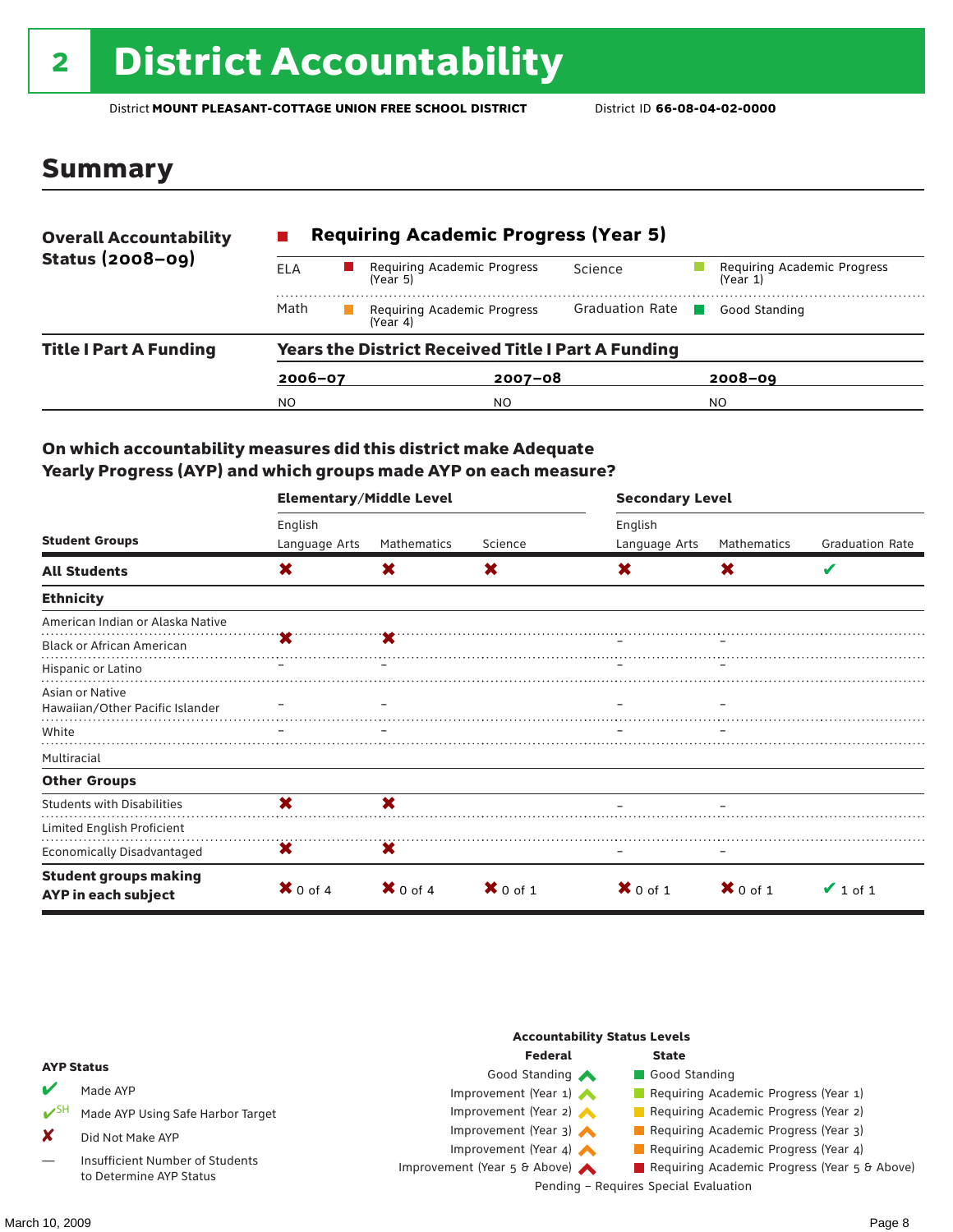# **Elementary/Middle-Level English Language Arts**

| <b>Accountability Status</b><br>for This Subject<br>$(2008 - 09)$ |        | Requiring Academic Progress (Year 5)                                                                                                                                                                                                                                                                                                                                                                                                                                                                                                                                |
|-------------------------------------------------------------------|--------|---------------------------------------------------------------------------------------------------------------------------------------------------------------------------------------------------------------------------------------------------------------------------------------------------------------------------------------------------------------------------------------------------------------------------------------------------------------------------------------------------------------------------------------------------------------------|
| <b>Accountability Measures</b>                                    | 0 of 4 | Student groups making AYP in English language arts                                                                                                                                                                                                                                                                                                                                                                                                                                                                                                                  |
|                                                                   | Х      | Did not make AYP                                                                                                                                                                                                                                                                                                                                                                                                                                                                                                                                                    |
| <b>Prospective Status</b>                                         |        | To be removed from improvement status in English language arts, this district must make AYP in<br>this measure at the elementary/middle or secondary level for two consecutive years. If this district<br>fails to make AYP at both the elementary/middle and secondary levels in 2008-09, the district will<br>be Requiring Academic Progress (Year 6) in 2009-10. If this district makes AYP at either the<br>elementary/middle or secondary level in this measure in 2008-09, the district will remain Requiring<br>Academic Progress (Year 5) in 2009-10. [230] |

#### How did students in each accountability group perform on **elementary/middle-level English language arts accountability measures?**

|                                                     | <b>AYP</b>          |             | Participation <sup>2</sup> |                          | Test Performance <sup>3</sup> |           | <b>Performance Objectives</b> |             |  |
|-----------------------------------------------------|---------------------|-------------|----------------------------|--------------------------|-------------------------------|-----------|-------------------------------|-------------|--|
| <b>Student Group</b>                                |                     | Met         | Percentage                 | Met                      | Performance                   | Effective | Safe Harbor Target            |             |  |
| (Total: Continuous Enrollment) <sup>1</sup>         | <b>Status</b>       | Criterion   | Tested                     | Criterion                | Index                         | AMO       | $2007 - 08$                   | $2008 - 09$ |  |
| All Students (221:63)                               | X                   | X           | 71%                        | X                        | 54                            | 121       | 76#                           | 69          |  |
| <b>Ethnicity</b>                                    |                     |             |                            |                          |                               |           |                               |             |  |
| American Indian or Alaska Native<br>(0:0)           |                     |             |                            |                          |                               |           |                               |             |  |
| <b>Black or African American</b><br>(154:46)        | <b>X</b>            | $\mathbf x$ | 75%                        | X                        | 59                            | 119       | 78                            | 73          |  |
| Hispanic or Latino (27:15)                          |                     |             |                            | $\overline{\phantom{m}}$ |                               | $\equiv$  |                               |             |  |
| Asian or Native Hawaiian/Other Pacific              |                     |             |                            |                          | $\qquad \qquad -$             |           |                               |             |  |
| Islander $(1:0)$                                    |                     |             |                            |                          |                               |           |                               |             |  |
| White $(6:2)$                                       |                     |             |                            |                          |                               |           |                               |             |  |
| Multiracial (0:0)                                   |                     |             |                            |                          |                               |           |                               |             |  |
| <b>Other Groups</b>                                 |                     |             |                            |                          |                               |           |                               |             |  |
| Students with Disabilities <sup>4</sup><br>(154:51) | <b>X</b>            | X           | 81%                        | X                        | 51                            | 120       | 76‡                           | 66          |  |
| Limited English Proficient <sup>5</sup><br>(0:0)    |                     |             |                            |                          |                               |           |                               |             |  |
| <b>Economically Disadvantaged</b><br>(167:58)       | X.                  | X           | 80%                        | X                        | 57                            | 120       | 74#                           | 71          |  |
| <b>Final AYP Determination</b>                      | $\mathbf{X}$ 0 of 4 |             |                            |                          |                               |           |                               |             |  |

### $NOTES$

- <sup>1</sup> These data show the count of students enrolled during the test administration period (used for Participation) followed by the count of continuously enrolled tested students (used for Performance). For accountability calculations,
- students who were excused from testing for medical reasons are not included in the enrollment count.<br>Groups with fewer than 40 students enrolled during the test administration period are not required to meet the participation criterion. If the participation rate of a group fell below 95 percent in 2007–08, the enrollment shown is the sum of 2006–07 and 2007–08 enrollments and the percent tested is the weighted average of the participation
- rates over those two years.<br><sup>3</sup> For districts with fewer than 30 continuously enrolled tested students in the All Students group in 2007–08, data for 2006–07 and 2007–08 were combined to determine counts and PIs. For districts with 30 or more continuously enrolled students in the All Students group in 2007–08, student groups with fewer than 30 continuously enrolled tested students are not required to meet the performance criterion. <sup>4</sup> If the district failed to make AYP solely because of the performance of students with disabilities, met the 95%
- participation requirement for this group, and would meet or exceed the AMO for this subject if 34 points were
- added to the PI, then the district is considered to have made AYP for students with disabilities.<br><sup>5</sup> If the count of LEP students is equal to or greater than 30, former LEP students are also included in the performance calculations.

‡ This student group did not make AYP in science; therefore, it did not qualify for Safe Harbor.

AYP Status

Made AYP

X Did Not Make AYP

Made AYP Using Safe Harbor Target

Insufficient Number of Students to Determine AYP Status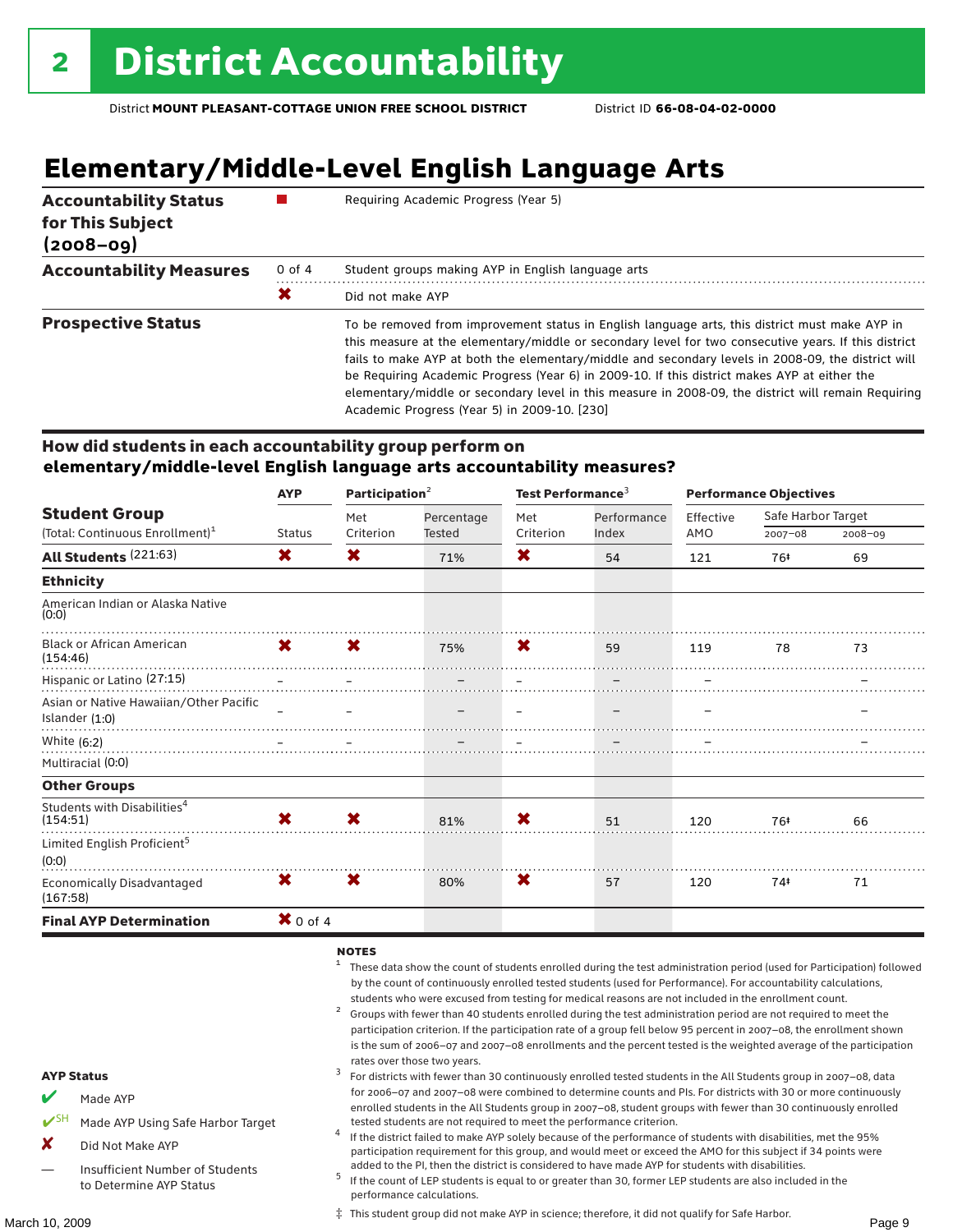# **Elementary/Middle-Level Mathematics**

| <b>Accountability Status</b><br>for This Subject<br>$(2008 - 09)$ |            | Requiring Academic Progress (Year 4)                                                                                                                                                                                                                                                                                                                                                                                                                                                                                                                      |  |  |  |  |
|-------------------------------------------------------------------|------------|-----------------------------------------------------------------------------------------------------------------------------------------------------------------------------------------------------------------------------------------------------------------------------------------------------------------------------------------------------------------------------------------------------------------------------------------------------------------------------------------------------------------------------------------------------------|--|--|--|--|
| <b>Accountability Measures</b>                                    | $0$ of $4$ | Student groups making AYP in mathematics                                                                                                                                                                                                                                                                                                                                                                                                                                                                                                                  |  |  |  |  |
|                                                                   | Х          | Did not make AYP                                                                                                                                                                                                                                                                                                                                                                                                                                                                                                                                          |  |  |  |  |
| <b>Prospective Status</b>                                         |            | To be removed from improvement status in mathematics, this district must make AYP in this<br>measure at the elementary/middle or secondary level for two consecutive years. If this district fails<br>to make AYP at both the elementary/middle and secondary levels in 2008-09, the district will be<br>Requiring Academic Progress (Year 5) in 2009-10. If this district makes AYP at either the<br>elementary/middle or secondary level in this measure in 2008-09, the district will remain Requiring<br>Academic Progress (Year 4) in 2009-10. [229] |  |  |  |  |

#### How did students in each accountability group perform on **elementary/middle-level mathematics accountability measures?**

|                                                                                                                               | <b>AYP</b>    | Participation $2$         |                      | Test Performance <sup>3</sup> |                      | <b>Performance Objectives</b> |                                   |             |
|-------------------------------------------------------------------------------------------------------------------------------|---------------|---------------------------|----------------------|-------------------------------|----------------------|-------------------------------|-----------------------------------|-------------|
| <b>Student Group</b><br>(Total: Continuous Enrollment) <sup>1</sup>                                                           | <b>Status</b> | Met<br>Criterion          | Percentage<br>Tested | Met<br>Criterion              | Performance<br>Index | Effective<br>AMO              | Safe Harbor Target<br>$2007 - 08$ | $2008 - 09$ |
|                                                                                                                               |               |                           |                      |                               |                      |                               |                                   |             |
| All Students (229:62)                                                                                                         | X             | X                         | 73%                  | X                             | 32                   | 90                            | 61#                               | 49          |
| <b>Ethnicity</b>                                                                                                              |               |                           |                      |                               |                      |                               |                                   |             |
| American Indian or Alaska Native<br>(0:0)                                                                                     |               |                           |                      |                               |                      |                               |                                   |             |
| <b>Black or African American</b><br>(159:46)                                                                                  | $\mathbf{x}$  | $\mathbf x$               | 75%                  | X.                            | 28                   | 88                            | 63                                | 45          |
| Hispanic or Latino (28:14)                                                                                                    |               |                           |                      |                               |                      |                               |                                   |             |
| Asian or Native Hawaiian/Other Pacific                                                                                        |               |                           |                      |                               |                      |                               |                                   |             |
| Islander $(1:0)$                                                                                                              |               |                           |                      |                               |                      |                               |                                   |             |
| White (6:2)<br>- 1999년 - 대한민국의 대한민국의 대한민국의 대한민국의 대한민국의 대한민국의 대한민국의 대한민국의 대한민국의 대한민국의 대한민국의 대한민국의 대한민국의 대한민국의 대한민국의 대한민국의 대한민국 |               |                           |                      |                               |                      |                               |                                   |             |
| Multiracial (0:0)                                                                                                             |               |                           |                      |                               |                      |                               |                                   |             |
| <b>Other Groups</b>                                                                                                           |               |                           |                      |                               |                      |                               |                                   |             |
| Students with Disabilities <sup>4</sup><br>(155:51)                                                                           | X             | X                         | 84%                  | X                             | 29                   | 89                            | 64‡                               | 46          |
| Limited English Proficient <sup>5</sup><br>(0:0)                                                                              |               |                           |                      |                               |                      |                               |                                   |             |
| Economically Disadvantaged<br>(172:60)                                                                                        | X.            | $\boldsymbol{\mathsf{x}}$ | 84%                  | X                             | 30                   | 90                            | $62*$                             | 47          |
| <b>Final AYP Determination</b>                                                                                                | $X$ 0 of 4    |                           |                      |                               |                      |                               |                                   |             |

### $NOTES$

- <sup>1</sup> These data show the count of students enrolled during the test administration period (used for Participation) followed by the count of continuously enrolled tested students (used for Performance). For accountability calculations,
- students who were excused from testing for medical reasons are not included in the enrollment count.<br>Groups with fewer than 40 students enrolled during the test administration period are not required to meet the participation criterion. If the participation rate of a group fell below 95 percent in 2007–08, the enrollment shown is the sum of 2006–07 and 2007–08 enrollments and the percent tested is the weighted average of the participation
- rates over those two years.<br><sup>3</sup> For districts with fewer than 30 continuously enrolled tested students in the All Students group in 2007–08, data for 2006–07 and 2007–08 were combined to determine counts and PIs. For districts with 30 or more continuously enrolled students in the All Students group in 2007–08, student groups with fewer than 30 continuously enrolled tested students are not required to meet the performance criterion. <sup>4</sup> If the district failed to make AYP solely because of the performance of students with disabilities, met the 95%
- participation requirement for this group, and would meet or exceed the AMO for this subject if 34 points were
- added to the PI, then the district is considered to have made AYP for students with disabilities.<br> $5$  If the count of LEP students is equal to or greater than 30, former LEP students are also included in the performance calculations.

‡ This student group did not make AYP in science; therefore, it did not qualify for Safe Harbor.

AYP Status

Made AYP

X Did Not Make AYP

Made AYP Using Safe Harbor Target

Insufficient Number of Students to Determine AYP Status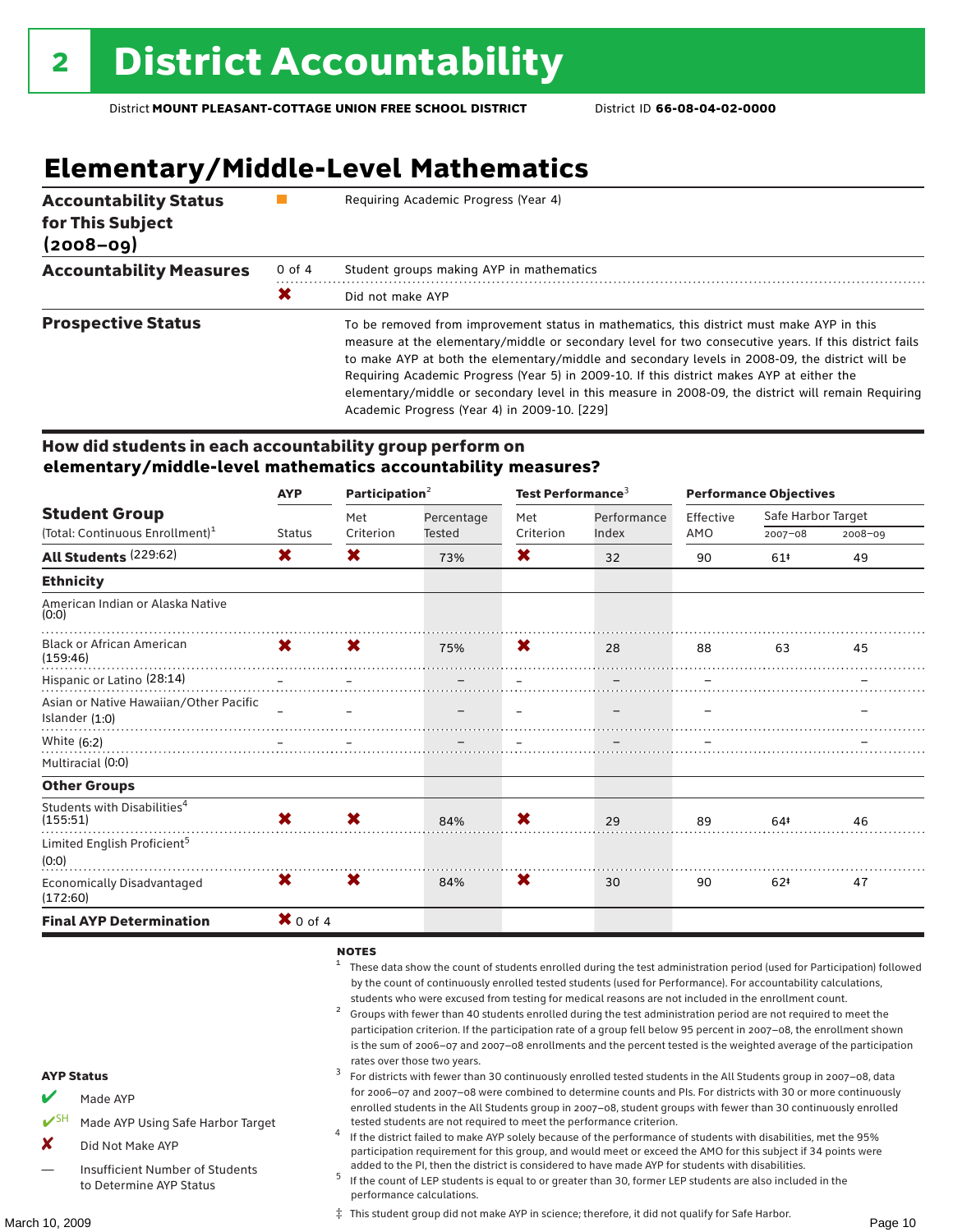# Elementary/Middle-Level Science

| <b>Accountability Status</b><br>for This Subject<br>$(2008 - 09)$ |        | Requiring Academic Progress (Year 1)                                                                                                                                                                                                                                                                                                                                          |  |  |  |
|-------------------------------------------------------------------|--------|-------------------------------------------------------------------------------------------------------------------------------------------------------------------------------------------------------------------------------------------------------------------------------------------------------------------------------------------------------------------------------|--|--|--|
| <b>Accountability Measures</b>                                    | 0 of 1 | Student groups making AYP in science                                                                                                                                                                                                                                                                                                                                          |  |  |  |
|                                                                   | X      | Did not make AYP                                                                                                                                                                                                                                                                                                                                                              |  |  |  |
| <b>Prospective Status</b>                                         |        | To be removed from improvement status in science, this district must make AYP in this measure for<br>two consecutive years. If this district fails to make AYP in 2008-09, the district will be Requiring<br>Academic Progress (Year 2) in 2009-10. If this district makes AYP in 2008-09, the district will<br>remain Requiring Academic Progress (Year 1) in 2009-10. [231] |  |  |  |

### How did students in each accountability group perform on elementary/middle-level science accountability measures?

|                                                                                                                                                   |            |                                                              | Participation <sup>2</sup>  |                                                            | Test Performance <sup>3</sup> |                                                                                                                                                                                                                                                                                                                                                                                                                                                                                                                                                                                                                                                                                                                                                                                                                                                                                                                                                                                                                                                                        | <b>Performance Objectives</b> |                 |         |
|---------------------------------------------------------------------------------------------------------------------------------------------------|------------|--------------------------------------------------------------|-----------------------------|------------------------------------------------------------|-------------------------------|------------------------------------------------------------------------------------------------------------------------------------------------------------------------------------------------------------------------------------------------------------------------------------------------------------------------------------------------------------------------------------------------------------------------------------------------------------------------------------------------------------------------------------------------------------------------------------------------------------------------------------------------------------------------------------------------------------------------------------------------------------------------------------------------------------------------------------------------------------------------------------------------------------------------------------------------------------------------------------------------------------------------------------------------------------------------|-------------------------------|-----------------|---------|
| <b>Student Group</b>                                                                                                                              |            | Safe Harbor                                                  | Met<br>Percentage           |                                                            | Met                           | Performance                                                                                                                                                                                                                                                                                                                                                                                                                                                                                                                                                                                                                                                                                                                                                                                                                                                                                                                                                                                                                                                            | State                         | Progress Target |         |
| (Total: Continuous Enrollment) <sup>1</sup>                                                                                                       |            | Status Oualification                                         | Criterion                   | Tested                                                     | Criterion                     | Index                                                                                                                                                                                                                                                                                                                                                                                                                                                                                                                                                                                                                                                                                                                                                                                                                                                                                                                                                                                                                                                                  | Standard                      | 2007-08 2008-09 |         |
| All Students (39:49)                                                                                                                              | X.         | Did not qualify                                              | $\qquad \qquad -$           |                                                            | X                             | 53                                                                                                                                                                                                                                                                                                                                                                                                                                                                                                                                                                                                                                                                                                                                                                                                                                                                                                                                                                                                                                                                     | 100                           | 56              | 54      |
| <b>Ethnicity</b>                                                                                                                                  |            |                                                              |                             |                                                            |                               |                                                                                                                                                                                                                                                                                                                                                                                                                                                                                                                                                                                                                                                                                                                                                                                                                                                                                                                                                                                                                                                                        |                               |                 |         |
| American Indian or Alaska Native<br>(0:0)                                                                                                         |            |                                                              |                             |                                                            |                               |                                                                                                                                                                                                                                                                                                                                                                                                                                                                                                                                                                                                                                                                                                                                                                                                                                                                                                                                                                                                                                                                        |                               |                 |         |
| <b>Black or African American</b><br>(31:40)                                                                                                       |            | <b>Oualified</b>                                             |                             |                                                            |                               | 48                                                                                                                                                                                                                                                                                                                                                                                                                                                                                                                                                                                                                                                                                                                                                                                                                                                                                                                                                                                                                                                                     | 100                           | 44              | 49      |
| Hispanic or Latino (8:7)                                                                                                                          |            |                                                              |                             |                                                            | i.                            |                                                                                                                                                                                                                                                                                                                                                                                                                                                                                                                                                                                                                                                                                                                                                                                                                                                                                                                                                                                                                                                                        |                               |                 |         |
| Asian or Native Hawaiian/Other Pacific<br>Islander (0:0)                                                                                          |            |                                                              |                             |                                                            |                               |                                                                                                                                                                                                                                                                                                                                                                                                                                                                                                                                                                                                                                                                                                                                                                                                                                                                                                                                                                                                                                                                        |                               |                 |         |
| White (0:0)                                                                                                                                       |            |                                                              |                             |                                                            |                               |                                                                                                                                                                                                                                                                                                                                                                                                                                                                                                                                                                                                                                                                                                                                                                                                                                                                                                                                                                                                                                                                        |                               |                 |         |
| Multiracial (0:0)                                                                                                                                 |            |                                                              |                             |                                                            |                               |                                                                                                                                                                                                                                                                                                                                                                                                                                                                                                                                                                                                                                                                                                                                                                                                                                                                                                                                                                                                                                                                        |                               |                 |         |
| <b>Other Groups</b>                                                                                                                               |            |                                                              |                             |                                                            |                               |                                                                                                                                                                                                                                                                                                                                                                                                                                                                                                                                                                                                                                                                                                                                                                                                                                                                                                                                                                                                                                                                        |                               |                 |         |
| <b>Students with Disabilities</b><br>(31:46)                                                                                                      |            | Did not qualify                                              |                             |                                                            | X                             | 54                                                                                                                                                                                                                                                                                                                                                                                                                                                                                                                                                                                                                                                                                                                                                                                                                                                                                                                                                                                                                                                                     | 100                           | 56              | 55      |
| Limited English Proficient <sup>4</sup><br>(0:0)                                                                                                  |            |                                                              |                             |                                                            |                               |                                                                                                                                                                                                                                                                                                                                                                                                                                                                                                                                                                                                                                                                                                                                                                                                                                                                                                                                                                                                                                                                        |                               |                 |         |
| Economically Disadvantaged<br>(35:46)                                                                                                             |            | Did not qualify                                              |                             |                                                            | X                             | 52                                                                                                                                                                                                                                                                                                                                                                                                                                                                                                                                                                                                                                                                                                                                                                                                                                                                                                                                                                                                                                                                     | 100                           | 55              | 53      |
| <b>Final AYP Determination</b>                                                                                                                    | $X$ 0 of 1 |                                                              |                             |                                                            |                               |                                                                                                                                                                                                                                                                                                                                                                                                                                                                                                                                                                                                                                                                                                                                                                                                                                                                                                                                                                                                                                                                        |                               |                 |         |
| <b>AYP Status</b><br>Made AYP<br>$\mathbf{v}$ SH<br>Made AYP Using Safe Harbor Target<br>x<br>Did Not Make AYP<br>Insufficient Number of Students |            | <b>NOTES</b><br>$\mathbf{1}$<br>$\overline{\mathbf{c}}$<br>3 | rates over those two years. | were combined to determine counts and performance indices. |                               | These data show the count of students enrolled during the test administration period (used for Participation) followed<br>by the count of continuously enrolled tested students (used for Performance). For accountability calculations,<br>students who were excused from testing for medical reasons are not included in the enrollment count.<br>Groups with fewer than 40 students enrolled during the test administration period are not required to meet the<br>participation criterion. If the participation rate of a group fell below 80 percent in 2007-08, the enrollment shown<br>is the sum of 2006-07 and 2007-08 enrollments and the percent tested is the weighted average of the participation<br>Groups with fewer than 30 continuously enrolled tested students are not required to meet the performance criterion.<br>For districts with fewer than 30 continuously enrolled tested students in 2007-08, data for 2006-07 and 2007-08<br>If the count of LEP students is equal to or greater than 30, former LEP students are also included in the |                               |                 |         |
| to Determine AYP Status                                                                                                                           |            |                                                              | performance calculations.   |                                                            |                               |                                                                                                                                                                                                                                                                                                                                                                                                                                                                                                                                                                                                                                                                                                                                                                                                                                                                                                                                                                                                                                                                        |                               |                 |         |
| March 10. 2009                                                                                                                                    |            |                                                              |                             |                                                            |                               |                                                                                                                                                                                                                                                                                                                                                                                                                                                                                                                                                                                                                                                                                                                                                                                                                                                                                                                                                                                                                                                                        |                               |                 | Page 11 |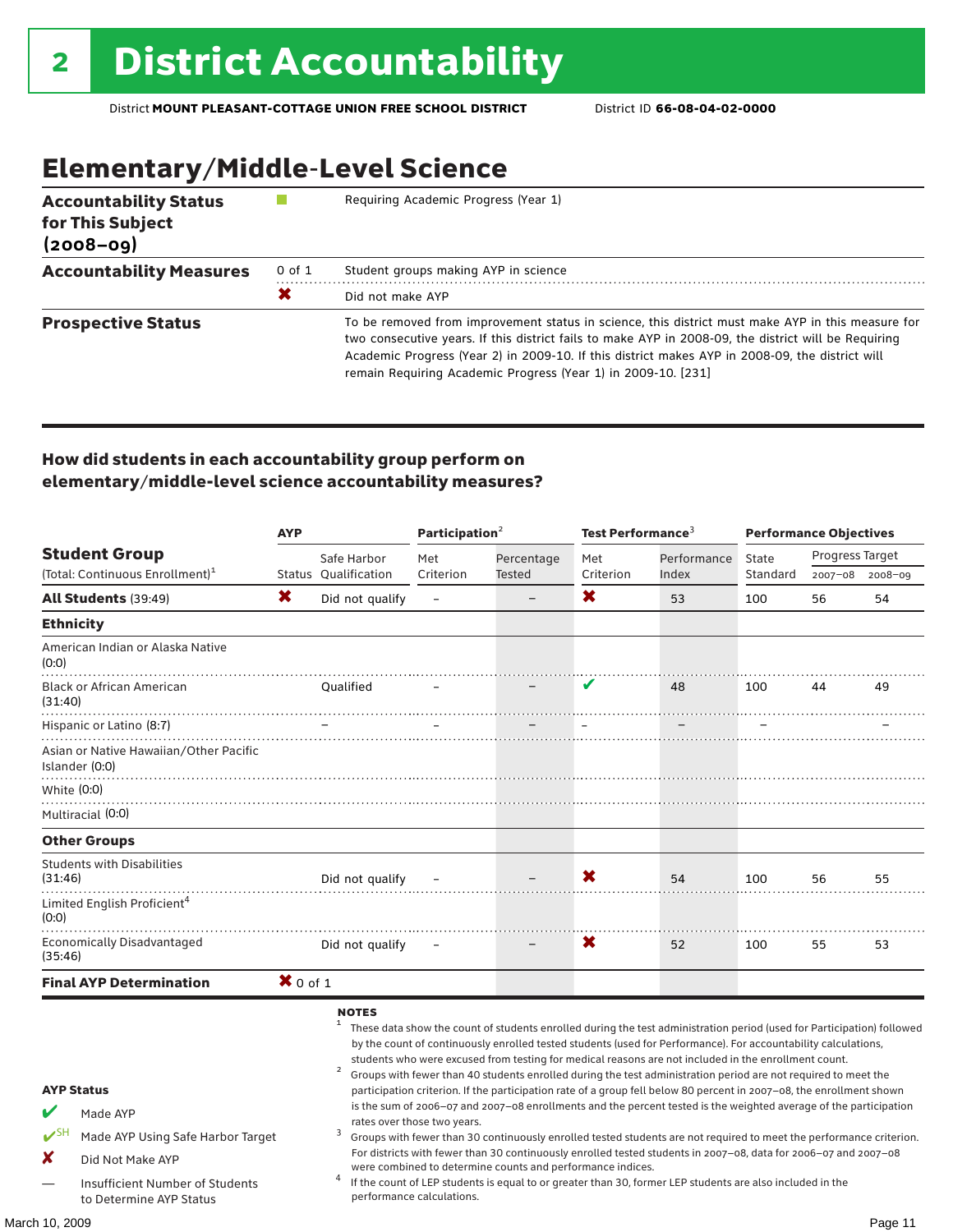# **Secondary-Level English Language Arts**

| <b>Accountability Status</b><br>for This Subject<br>$(2008 - 09)$ |            | Requiring Academic Progress (Year 5)                                                                                                                                                                                                                                                                                                                                                                                                                                                                                                                                |  |  |  |  |
|-------------------------------------------------------------------|------------|---------------------------------------------------------------------------------------------------------------------------------------------------------------------------------------------------------------------------------------------------------------------------------------------------------------------------------------------------------------------------------------------------------------------------------------------------------------------------------------------------------------------------------------------------------------------|--|--|--|--|
| <b>Accountability Measures</b>                                    | $0$ of $1$ | Student groups making AYP in English language arts                                                                                                                                                                                                                                                                                                                                                                                                                                                                                                                  |  |  |  |  |
|                                                                   | Х          | Did not make AYP                                                                                                                                                                                                                                                                                                                                                                                                                                                                                                                                                    |  |  |  |  |
| <b>Prospective Status</b>                                         |            | To be removed from improvement status in English language arts, this district must make AYP in<br>this measure at the elementary/middle or secondary level for two consecutive years. If this district<br>fails to make AYP at both the elementary/middle and secondary levels in 2008-09, the district will<br>be Requiring Academic Progress (Year 6) in 2009-10. If this district makes AYP at either the<br>elementary/middle or secondary level in this measure in 2008-09, the district will remain Requiring<br>Academic Progress (Year 5) in 2009-10. [230] |  |  |  |  |

### How did students in each accountability group perform on **secondary-level English language arts accountability measures?**

|                                             | <b>AYP</b>          | Participation <sup>2</sup> |               | Test Performance <sup>3</sup> |             | <b>Performance Objectives</b> |                    |             |
|---------------------------------------------|---------------------|----------------------------|---------------|-------------------------------|-------------|-------------------------------|--------------------|-------------|
| <b>Student Group</b>                        |                     | Met                        | Percentage    | Met                           | Performance | Effective                     | Safe Harbor Target |             |
| $(12th$ Graders: 2004 Cohort) <sup>1</sup>  | <b>Status</b>       | Criterion                  | <b>Tested</b> | Criterion                     | Index       | AMO                           | $2007 - 08$        | $2008 - 09$ |
| All Students (14:34)                        | X                   |                            |               | X                             | 15          | 148                           | 40                 | 32          |
| <b>Ethnicity</b>                            |                     |                            |               |                               |             |                               |                    |             |
| American Indian or Alaska Native<br>(0:0)   |                     |                            |               |                               |             |                               |                    |             |
| <b>Black or African American</b>            |                     |                            |               |                               |             |                               |                    |             |
| (9:21)                                      |                     |                            |               |                               |             |                               |                    |             |
| Hispanic or Latino (2:9)                    |                     |                            |               |                               |             |                               |                    |             |
| Asian or Native Hawaiian/Other Pacific      |                     |                            |               |                               |             |                               |                    |             |
| Islander (2:1)                              |                     |                            |               |                               |             |                               |                    |             |
| White $(1:3)$                               |                     |                            |               |                               |             |                               |                    |             |
| Multiracial (0:0)                           |                     |                            |               |                               |             |                               |                    |             |
| <b>Other Groups</b>                         |                     |                            |               |                               |             |                               |                    |             |
| <b>Students with Disabilities</b><br>(9:23) |                     |                            |               |                               |             |                               |                    |             |
| Limited English Proficient <sup>4</sup>     |                     |                            |               |                               |             |                               |                    |             |
| (0:0)                                       |                     |                            |               |                               |             |                               |                    |             |
| Economically Disadvantaged<br>(13:26)       |                     |                            |               |                               |             |                               |                    |             |
| <b>Final AYP Determination</b>              | $\mathbf{X}$ 0 of 1 |                            |               |                               |             |                               |                    |             |

|                       |                                                            | <b>NOTES</b><br>These data show the count of 12th graders in 2007-08 (used for Participation) followed by the count of students<br>in the 2004 cohort (used for Performance).<br>Groups with fewer than 40 students in the 12th grade are not required to meet the participation criterion.<br>If the participation rate of a group fell below 95 percent in 2007-08, the enrollment shown is the sum of 2006-07 |
|-----------------------|------------------------------------------------------------|------------------------------------------------------------------------------------------------------------------------------------------------------------------------------------------------------------------------------------------------------------------------------------------------------------------------------------------------------------------------------------------------------------------|
| <b>AYP Status</b>     |                                                            | and 2007-08 Grade 12 enrollments and the percent tested is the weighted average of the participation rates over                                                                                                                                                                                                                                                                                                  |
| V                     | Made AYP                                                   | those two years.<br>For districts with fewer than 30 students in the 2004 cohort, data for 2003 and 2004 cohort members were combined                                                                                                                                                                                                                                                                            |
| $\boldsymbol{\nu}$ SH | Made AYP Using Safe Harbor Target                          | to determine counts and PIs. For districts with 30 or more students in the 2004 cohort in the All Students group,                                                                                                                                                                                                                                                                                                |
| X                     | Did Not Make AYP                                           | groups with fewer than 30 students in the 2004 cohort are not required to meet the performance criterion.<br>If the count of LEP students is equal to or greater than 30, former LEP students are also included in the                                                                                                                                                                                           |
|                       | Insufficient Number of Students<br>to Determine AYP Status | performance calculations.<br>$\ddagger$ This student group did not make AYP in graduation rate; therefore, it did not qualify for Safe Harbor.                                                                                                                                                                                                                                                                   |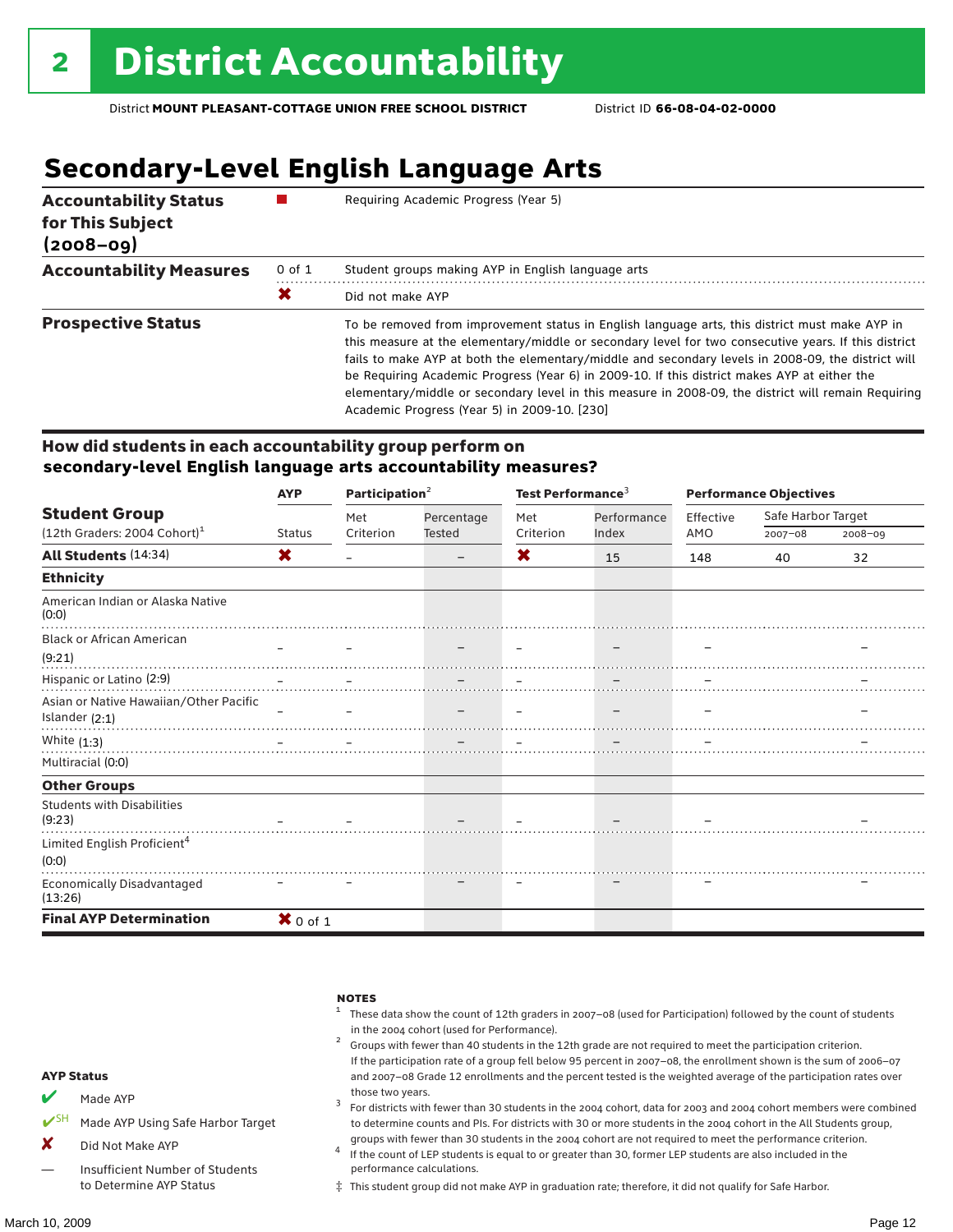# **Secondary-Level Mathematics**

| <b>Accountability Status</b><br>for This Subject<br>$(2008 - 09)$ |            | Requiring Academic Progress (Year 4)                                                                                                                                                                                                                                                                                                                                                                                                                                                                                                                      |
|-------------------------------------------------------------------|------------|-----------------------------------------------------------------------------------------------------------------------------------------------------------------------------------------------------------------------------------------------------------------------------------------------------------------------------------------------------------------------------------------------------------------------------------------------------------------------------------------------------------------------------------------------------------|
| <b>Accountability Measures</b>                                    | $0$ of $1$ | Student groups making AYP in mathematics                                                                                                                                                                                                                                                                                                                                                                                                                                                                                                                  |
|                                                                   | Х          | Did not make AYP                                                                                                                                                                                                                                                                                                                                                                                                                                                                                                                                          |
| <b>Prospective Status</b>                                         |            | To be removed from improvement status in mathematics, this district must make AYP in this<br>measure at the elementary/middle or secondary level for two consecutive years. If this district fails<br>to make AYP at both the elementary/middle and secondary levels in 2008-09, the district will be<br>Requiring Academic Progress (Year 5) in 2009-10. If this district makes AYP at either the<br>elementary/middle or secondary level in this measure in 2008-09, the district will remain Requiring<br>Academic Progress (Year 4) in 2009-10. [229] |

### How did students in each accountability group perform on **secondary-level mathematics accountability measures?**

|                                              | <b>AYP</b>          | Participation $2$ |            | Test Performance <sup>3</sup> |             | <b>Performance Objectives</b> |                    |             |
|----------------------------------------------|---------------------|-------------------|------------|-------------------------------|-------------|-------------------------------|--------------------|-------------|
| <b>Student Group</b>                         |                     | Met               | Percentage | Met                           | Performance | Effective                     | Safe Harbor Target |             |
| $(12th$ Graders: 2004 Cohort) <sup>1</sup>   | <b>Status</b>       | Criterion         | Tested     | Criterion                     | Index       | AMO                           | 2007-08            | $2008 - 09$ |
| All Students (14:34)                         | X                   |                   |            | X                             | 32          | 142                           | 66                 | 50          |
| <b>Ethnicity</b>                             |                     |                   |            |                               |             |                               |                    |             |
| American Indian or Alaska Native<br>(0:0)    |                     |                   |            |                               |             |                               |                    |             |
| <b>Black or African American</b>             |                     |                   |            |                               |             |                               |                    |             |
| (9:21)                                       |                     |                   |            |                               |             |                               |                    |             |
|                                              |                     |                   |            |                               |             |                               |                    |             |
| Asian or Native Hawaiian/Other Pacific       |                     |                   |            |                               |             |                               |                    |             |
| Islander $(2:1)$                             |                     |                   |            |                               |             |                               |                    |             |
| White $(1:3)$                                |                     |                   |            |                               |             |                               |                    |             |
| Multiracial (0:0)                            |                     |                   |            |                               |             |                               |                    |             |
| <b>Other Groups</b>                          |                     |                   |            |                               |             |                               |                    |             |
| <b>Students with Disabilities</b><br>(9:23)  |                     |                   |            |                               |             |                               |                    |             |
| Limited English Proficient <sup>4</sup>      |                     |                   |            |                               |             |                               |                    |             |
| (0:0)                                        |                     |                   |            |                               |             |                               |                    |             |
| <b>Economically Disadvantaged</b><br>(13:26) |                     |                   |            |                               |             |                               |                    |             |
| <b>Final AYP Determination</b>               | $\mathbf{X}$ 0 of 1 |                   |            |                               |             |                               |                    |             |

|                       |                                                            | <b>NOTES</b><br>These data show the count of 12th graders in 2007-08 (used for Participation) followed by the count of students<br>in the 2004 cohort (used for Performance).<br>Groups with fewer than 40 students in the 12th grade are not required to meet the participation criterion.<br>If the participation rate of a group fell below 95 percent in 2007-08, the enrollment shown is the sum of 2006-07 |
|-----------------------|------------------------------------------------------------|------------------------------------------------------------------------------------------------------------------------------------------------------------------------------------------------------------------------------------------------------------------------------------------------------------------------------------------------------------------------------------------------------------------|
|                       | <b>AYP Status</b>                                          | and 2007-08 Grade 12 enrollments and the percent tested is the weighted average of the participation rates over                                                                                                                                                                                                                                                                                                  |
| V                     | Made AYP                                                   | those two years.<br>For districts with fewer than 30 students in the 2004 cohort, data for 2003 and 2004 cohort members were combined                                                                                                                                                                                                                                                                            |
| $\boldsymbol{\nu}$ SH | Made AYP Using Safe Harbor Target                          | to determine counts and PIs. For districts with 30 or more students in the 2004 cohort in the All Students group,                                                                                                                                                                                                                                                                                                |
| X                     | Did Not Make AYP                                           | groups with fewer than 30 students in the 2004 cohort are not required to meet the performance criterion.<br>If the count of LEP students is equal to or greater than 30, former LEP students are also included in the                                                                                                                                                                                           |
|                       | Insufficient Number of Students<br>to Determine AYP Status | performance calculations.<br>$\ddagger$ This student group did not make AYP in graduation rate; therefore, it did not qualify for Safe Harbor.                                                                                                                                                                                                                                                                   |

#### ‡ This student group did not make AYP in graduation rate; therefore, it did not qualify for Safe Harbor.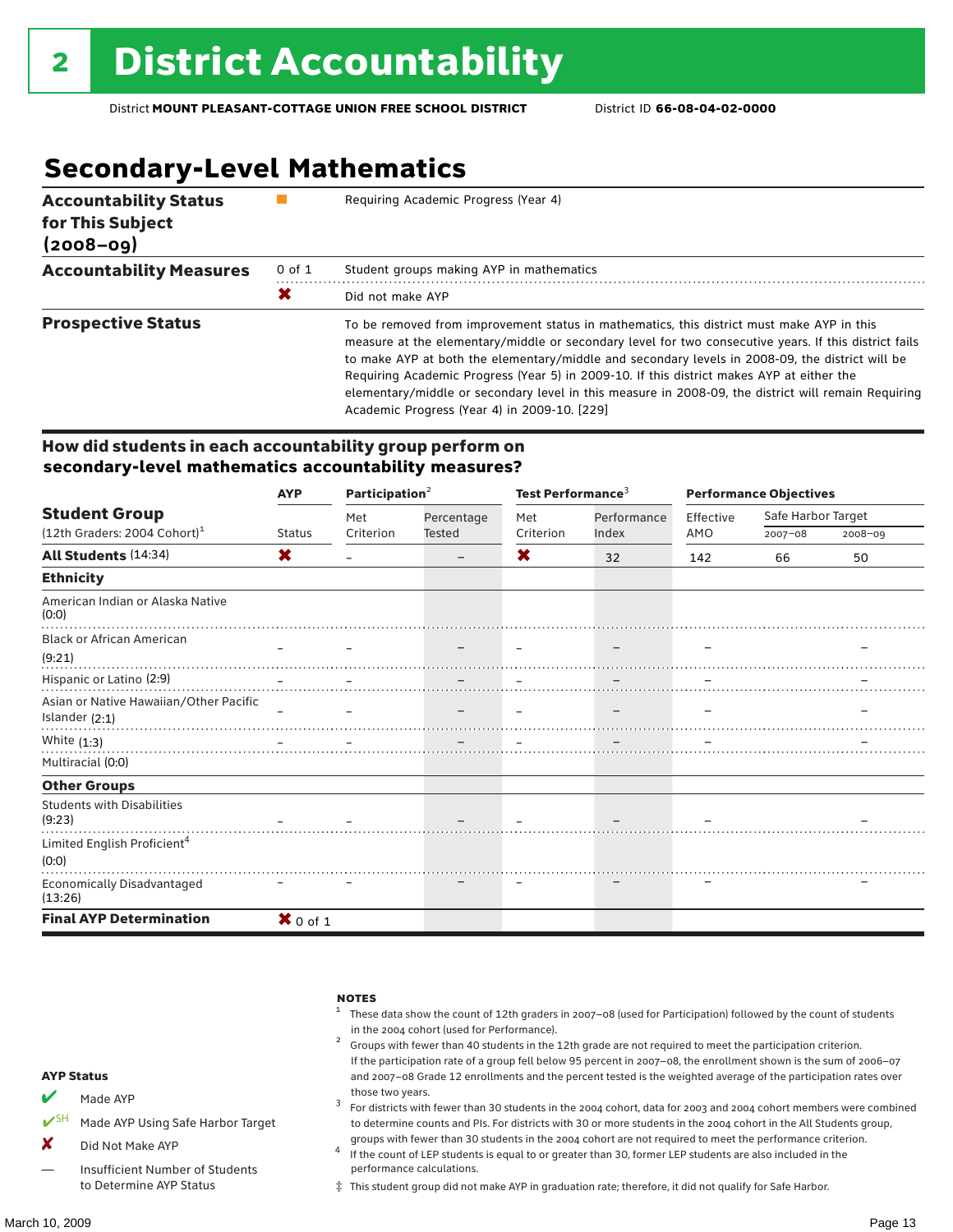### Graduation Rate

| <b>Accountability Status</b><br>for This Indicator<br>$(2008 - 09)$ |        | Good Standing                                            |
|---------------------------------------------------------------------|--------|----------------------------------------------------------|
| <b>Accountability Measures</b>                                      | 1 of 1 | Student groups making AYP in graduation rate             |
|                                                                     | v      | Made AYP                                                 |
| <b>Prospective Status</b>                                           |        | This district will be in good standing in 2009-10. [201] |

### How did students in each accountability group perform on graduation rate accountability measures?

|                                                           |               | <b>Graduation</b> |                   | <b>Objectives</b> |                 |         |  |
|-----------------------------------------------------------|---------------|-------------------|-------------------|-------------------|-----------------|---------|--|
| <b>Student Group</b>                                      |               | Met               | Graduation        | State             | Progress Target |         |  |
| (Cohort Count) <sup>1</sup>                               | AYP           | Criterion         | Rate <sup>2</sup> | Standard          | 2007-08         | 2008-09 |  |
| <b>All Students (48)</b>                                  | V             | $\mathbf v$       | 4%                | 55%               | 1%              | 5%      |  |
| <b>Ethnicity</b>                                          |               |                   |                   |                   |                 |         |  |
| American Indian or<br>Alaska Native (0)                   |               |                   |                   |                   |                 |         |  |
| Black or African<br>American (30)                         |               | V                 | 3%                | 55%               | $1\%$           | 4%      |  |
| Hispanic or<br>Latino (9)                                 |               |                   |                   |                   |                 |         |  |
| Asian or Native<br>Hawaiian/Other<br>Pacific Islander (0) |               |                   |                   |                   |                 |         |  |
| White (9)                                                 |               |                   |                   |                   |                 |         |  |
| Multiracial (0)                                           |               |                   |                   |                   |                 |         |  |
| <b>Other Groups</b>                                       |               |                   |                   |                   |                 |         |  |
| Students with<br>Disabilities (29)                        |               |                   |                   |                   |                 |         |  |
| Limited English<br>Proficient <sup>3</sup> (0)            |               |                   |                   |                   |                 |         |  |
| Economically<br>Disadvantaged (27)                        |               |                   |                   |                   |                 |         |  |
| <b>Final AYP</b><br><b>Determination</b>                  | $\vee$ 1 of 1 |                   |                   |                   |                 |         |  |

#### **NOTES**

- <sup>1</sup> Graduation-rate total cohort differs from the accountability cohort in that the graduation-rate total cohort includes students who left school prior to BEDS day of the fourth year after first entering
- 
- grade 9 and students who enrolled after BEDS day of the fourth year after first entering grade 9.<br>
<sup>2</sup> Percentage of the 2003 cohort that earned a local or Regents diploma by August 31, 2007.<br>
<sup>3</sup> If the count of LEP stud in the performance calculations.

### Graduation Rate Information

For a school or a district to make AYP in graduation rate, the percentage of 2003 graduation-rate total cohort members earning a local or Regents diploma by August 31, 2007 for the "All Students" group must equal or exceed the Graduation-Rate Standard or the Graduation-Rate Progress Target for 2007–08.

The Graduation Rate Standard is the criterion value that represents a minimally satisfactory percentage of cohort members earning a local diploma. The State Graduation-Rate Standard for the 2003 cohort is 55 percent. The Commissioner may raise the Graduation-Rate Standard at his discretion in future years.

The 2007–08 Graduation-Rate Progress Target is calculated by adding one point to the percentage of the 2002 cohort earning a local or Regents diploma by August 31, 2006. The 2008–09 Graduation-Rate Progress Target is calculated by adding one point to the percentage of the 2003 cohort earning a local or Regents diploma by August 31, 2007. This target is provided for each group whose percentage earning a local or Regents diploma by August 31, 2007 is below the Graduation-Rate Standard in 2007–08 (55%). Groups with fewer than 30 cohort members are not subject to this criterion.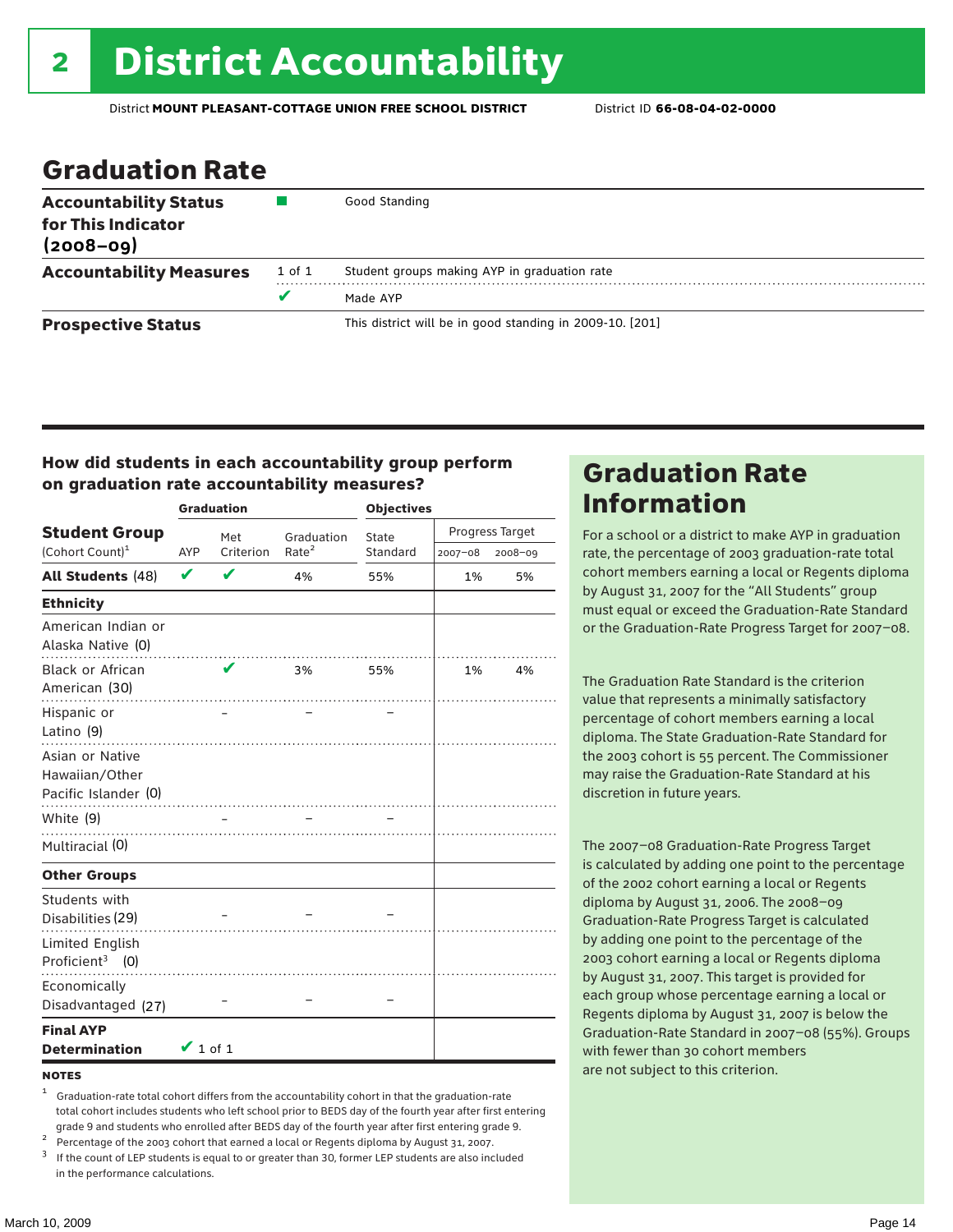### 2008–09 Accountability Status of Schools in Your District

This section lists all schools in your district by 2008–09 accountability status.

| <b>Federal Title I Status</b> | <b>New York State Status</b>         |  |
|-------------------------------|--------------------------------------|--|
|                               | Requiring Academic Progress (Year 1) |  |
|                               | 1 school identified 50% of total     |  |
|                               | EDENWALD SCHOOL                      |  |
|                               | Requiring Academic Progress (Year 6) |  |
|                               | 1 school identified 50% of total     |  |
|                               | MOUNT PLEASANT COTTAGE SCHOOL        |  |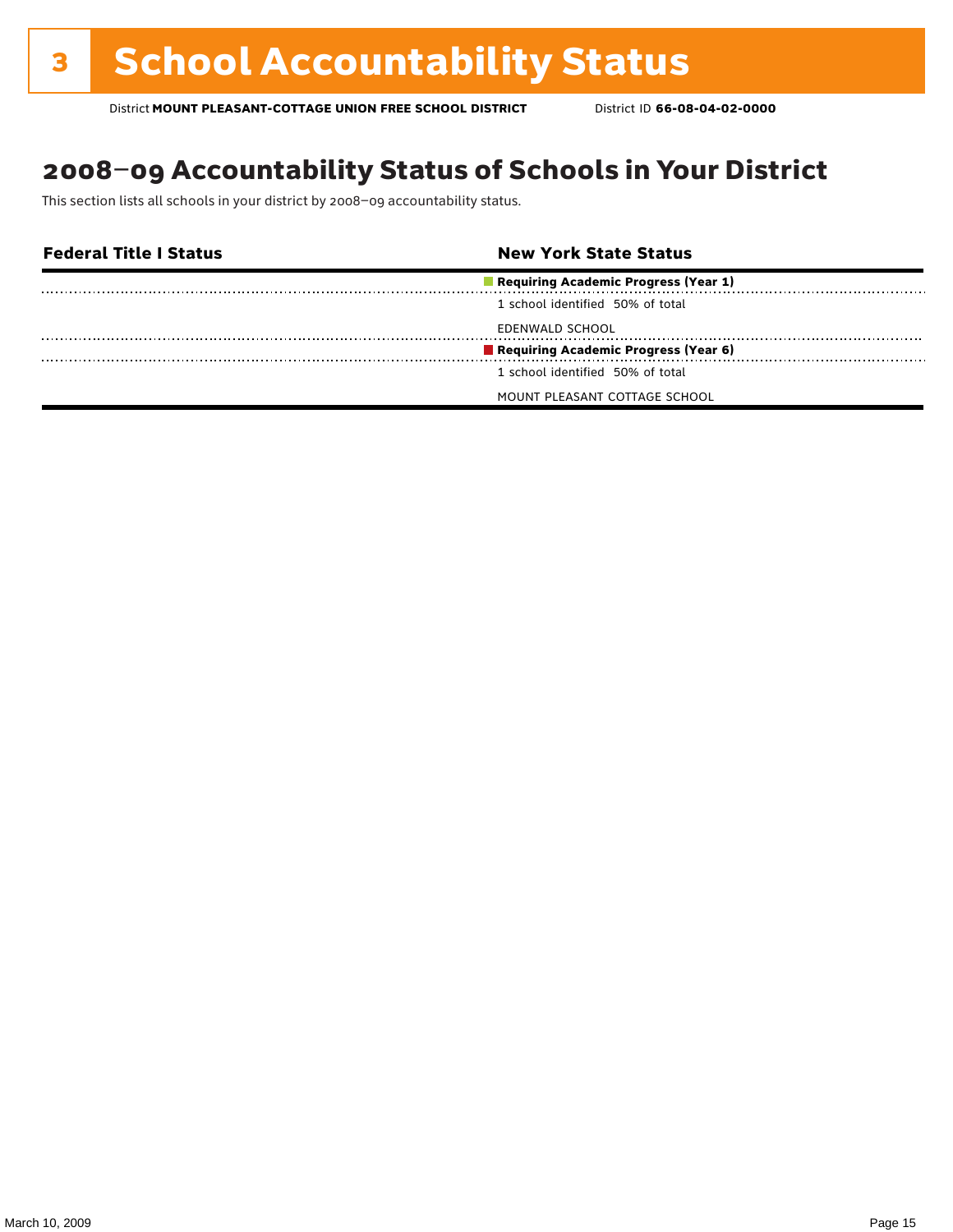### Summary of 2007–08 **District Performance**

Performance on the State assessments in English language arts, mathematics, and science at the elementary and middle levels is reported in terms of mean scores and the percentage of tested students scoring at or above Level 2, Level 3, and Level 4. Performance on the State assessments in ELA and mathematics at the secondary level is reported in terms of the percentage of students in a cohort scoring at these levels.

|                              | Percentage of students that<br>scored at or above Level 3 | Total<br>Tested             |                      |
|------------------------------|-----------------------------------------------------------|-----------------------------|----------------------|
| <b>English Language Arts</b> | 0%                                                        | 50%                         | 100%                 |
| Grade 3                      |                                                           |                             | 4                    |
| Grade 4                      | 0%                                                        |                             | 6                    |
| Grade 5<br>.                 |                                                           |                             | 3                    |
| Grade 6                      | 5%                                                        |                             | 21                   |
| Grade 7                      | 5%                                                        |                             | 20                   |
| Grade 8                      | 0%<br>$\mathcal{L}$                                       |                             | 27                   |
| <b>Mathematics</b>           |                                                           |                             |                      |
| Grade 3                      |                                                           |                             | 3                    |
| Grade 4                      | 0%                                                        |                             | 6                    |
| Grade 5                      | 20%                                                       |                             | 5                    |
| Grade 6                      | 0%                                                        |                             | 21                   |
| Grade 7                      | 4%                                                        |                             | 24                   |
| Grade 8                      | 0%                                                        |                             | 28                   |
| <b>Science</b>               |                                                           |                             |                      |
| Grade 4                      | 17%                                                       |                             | 6                    |
| Grade 8                      | 4%                                                        |                             | 24                   |
|                              | scored at or above Level 3                                | Percentage of students that | 2004 Total<br>Cohort |

|                        |    | scored at or above Level 3 |      |  |  |  |  |
|------------------------|----|----------------------------|------|--|--|--|--|
| <b>Secondary Level</b> | ገ% | 50%                        | 100% |  |  |  |  |
| English                | 0% |                            | 29   |  |  |  |  |
| <b>Mathematics</b>     | '% |                            | 7 Q  |  |  |  |  |

### About the Performance Level Descriptors

#### Level 1: Not Meeting Learning Standards.

Student performance does not demonstrate an understanding of the content expected in the subject and grade level.

#### Level 2: Partially Meeting Learning Standards.

Student performance demonstrates a partial understanding of the content expected in the subject and grade level.

#### Level 3: Meeting Learning Standards.

Student performance demonstrates an understanding of the content expected in the subject and grade level.

#### Level 4: Meeting Learning Standards with Distinction.

Student performance demonstrates a thorough understanding of the content expected in the subject and grade level.

#### How are Need/Resource Capacity (N/RC) categories determined?

Districts are divided into high, average, and low need categories based on their ability to meet the special needs of their students with local resources. Districts in the high need category are subdivided into four categories based on enrollment size and, in some cases, number of students per square mile. More information about the categories can be found in the *Report to the Governor and the Legislature on the Educational Status of the State's Schools* at www.emsc.nysed.gov/irts.

In this section, this district's performance is compared with that of public schools statewide.

### This District's N/RC Category:

#### **Average Need Districts**

This is a school district with average student needs in relation to district resource capacity.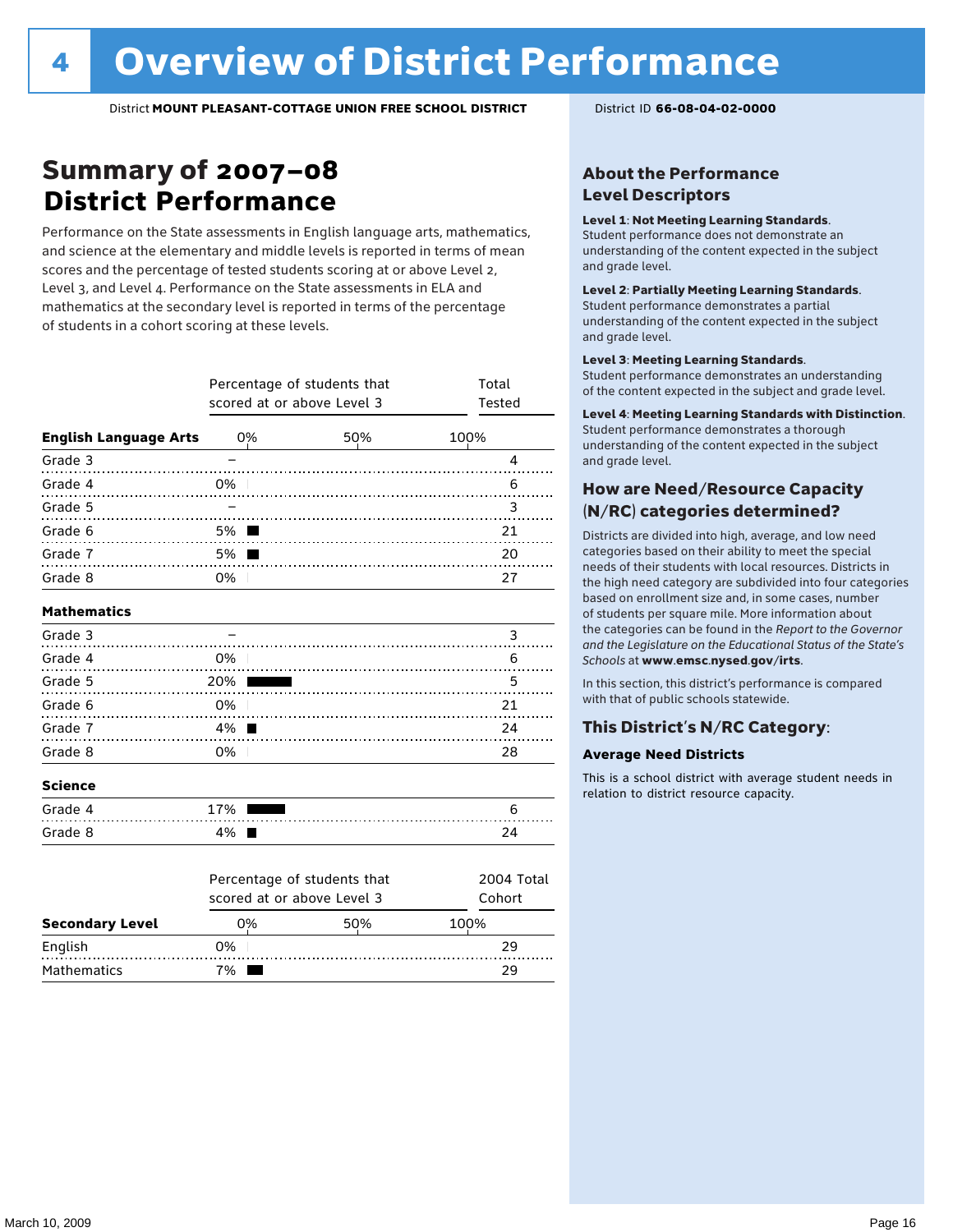# **This District's Results in Grade 3 English Language Arts**

|                                   |        | <b>This District</b> |                                 |              | <b>NY State Public</b> |                                 |         |   |  |
|-----------------------------------|--------|----------------------|---------------------------------|--------------|------------------------|---------------------------------|---------|---|--|
|                                   |        |                      | Percentage scoring at level(s): |              |                        | Percentage scoring at level(s): |         |   |  |
|                                   |        | $2 - 4$              | $3 - 4$                         | 4            | $2 - 4$                | $3 - 4$                         | 4       |   |  |
| 2008 Mean Score: -                | Range: | 616-780              | 650-780                         | 720-780*     |                        |                                 |         |   |  |
|                                   | 100%   |                      |                                 |              |                        |                                 |         |   |  |
|                                   |        |                      |                                 |              |                        |                                 |         |   |  |
|                                   |        |                      |                                 |              |                        |                                 |         |   |  |
| 2007-08                           |        |                      |                                 |              |                        |                                 |         |   |  |
| $\blacksquare$ 2006-07            |        |                      |                                 |              |                        |                                 |         |   |  |
|                                   |        |                      |                                 |              |                        |                                 |         |   |  |
| Number of Tested Students:        |        | $\equiv$             |                                 |              |                        |                                 |         |   |  |
|                                   |        | 2007-08 School Year  |                                 |              |                        | 2006-07 School Year             |         |   |  |
| <b>Results by</b>                 |        | Total                | Percentage scoring at level(s): |              | Total                  | Percentage scoring at level(s): |         |   |  |
| <b>Student Group</b>              |        | Tested               | $2 - 4$                         | $3 - 4$<br>4 | Tested                 | $2 - 4$                         | $3 - 4$ | 4 |  |
| <b>All Students</b>               |        | 4                    |                                 |              |                        |                                 |         |   |  |
| Female                            |        |                      |                                 |              |                        |                                 |         |   |  |
| Male                              |        | Δ                    |                                 |              |                        |                                 |         |   |  |
| American Indian or Alaska Native  |        |                      |                                 |              |                        |                                 |         |   |  |
| Black or African American         |        | $\frac{1}{\cdots}$   |                                 |              |                        |                                 |         |   |  |
| Hispanic or Latino                |        | 3                    |                                 |              |                        |                                 |         |   |  |
| Asian or Native Hawaiian/Other    |        |                      |                                 |              |                        |                                 |         |   |  |
| Pacific Islander                  |        |                      |                                 |              |                        |                                 |         |   |  |
| White                             |        |                      |                                 |              |                        |                                 |         |   |  |
| Multiracial                       |        |                      |                                 |              |                        |                                 |         |   |  |
| Small Group Totals                |        | 4                    |                                 |              |                        |                                 |         |   |  |
| <b>General-Education Students</b> |        | $\mathbf{1}$         |                                 |              |                        |                                 |         |   |  |
| Students with Disabilities        |        | 3                    |                                 |              |                        |                                 |         |   |  |
| English Proficient                |        | 4                    |                                 |              |                        |                                 |         |   |  |
| Limited English Proficient        |        |                      |                                 |              |                        |                                 |         |   |  |
| Economically Disadvantaged        |        | 1                    |                                 |              |                        |                                 |         |   |  |
| Not Disadvantaged                 |        | 3                    |                                 |              |                        |                                 |         |   |  |
| Migrant                           |        |                      |                                 |              |                        |                                 |         |   |  |
| Not Migrant                       |        | 4                    |                                 |              |                        |                                 |         |   |  |
| <b>NOTEC</b>                      |        |                      |                                 |              |                        |                                 |         |   |  |

notes

The – symbol indicates that data for a group of students have been suppressed. If a group has fewer than five students,<br>data for that group and the next smallest group(s) are suppressed to protect the privacy of individual

\* Level 4 range is for 2007–08 only. The 2006–07 range is 730–780.

| <b>Other</b>                                                                                         | 2007-08 School Year |                             |         |                | 2006-07 School Year |                             |         |     |  |
|------------------------------------------------------------------------------------------------------|---------------------|-----------------------------|---------|----------------|---------------------|-----------------------------|---------|-----|--|
| <b>Assessments</b>                                                                                   | Total<br>Tested     | Number scoring at level(s): |         |                | Total               | Number scoring at level(s): |         |     |  |
|                                                                                                      |                     | $2 - 4$                     | $3 - 4$ | $\overline{4}$ | Tested              | $2 - 4$                     | $3 - 4$ | 4   |  |
| New York State Alternate Assessment<br>(NYSAA): Grade 3 Equivalent                                   |                     |                             |         |                | 0                   |                             |         |     |  |
| New York State English as a Second<br>Language Achievement Test (NYSESLAT) <sup>+</sup> :<br>Grade 3 | 0                   | N/A                         | N/A     | N/A            | 0                   | N/A                         | N/A     | N/A |  |

† These counts represent recently arrived LEP students who used the NYSESLAT to fulfill the English language arts participation requirement.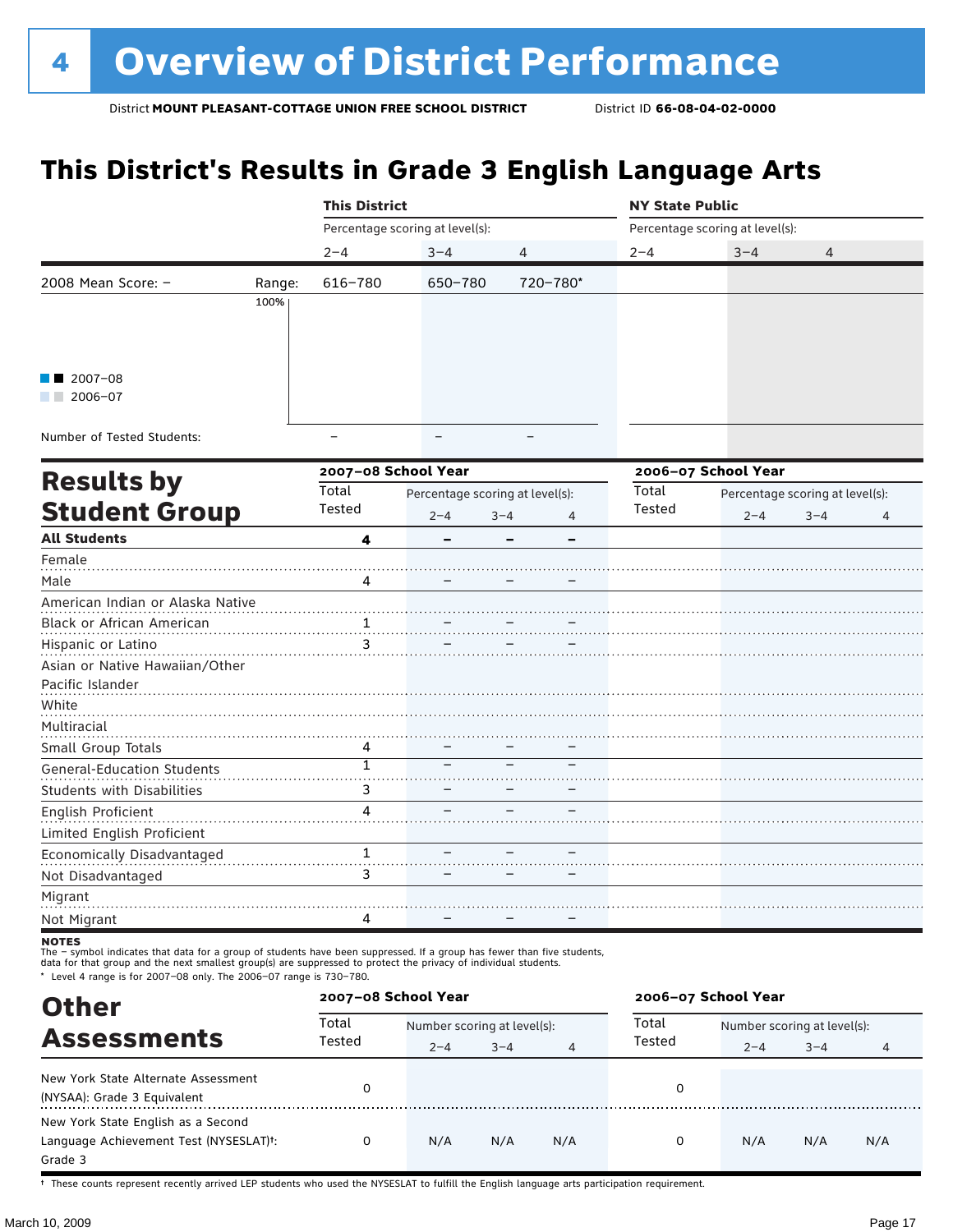# **This District's Results in Grade 3 Mathematics**

|                                   |        | <b>This District</b>      |                                 |              | <b>NY State Public</b> |                                 |         |   |  |
|-----------------------------------|--------|---------------------------|---------------------------------|--------------|------------------------|---------------------------------|---------|---|--|
|                                   |        |                           | Percentage scoring at level(s): |              |                        | Percentage scoring at level(s): |         |   |  |
|                                   |        | $2 - 4$                   | $3 - 4$                         | 4            | $2 - 4$                | $3 - 4$                         | 4       |   |  |
| 2008 Mean Score: -                | Range: | 624-770                   | 650-770                         | 703-770      |                        |                                 |         |   |  |
|                                   | 100%   |                           |                                 |              |                        |                                 |         |   |  |
|                                   |        |                           |                                 |              |                        |                                 |         |   |  |
|                                   |        |                           |                                 |              |                        |                                 |         |   |  |
| $2007 - 08$                       |        |                           |                                 |              |                        |                                 |         |   |  |
| $\blacksquare$ 2006-07            |        |                           |                                 |              |                        |                                 |         |   |  |
| Number of Tested Students:        |        |                           |                                 |              |                        |                                 |         |   |  |
|                                   |        | 2007-08 School Year       |                                 |              |                        | 2006-07 School Year             |         |   |  |
| <b>Results by</b>                 |        | Total                     | Percentage scoring at level(s): |              | Total                  | Percentage scoring at level(s): |         |   |  |
| <b>Student Group</b>              |        | Tested                    | $2 - 4$                         | $3 - 4$<br>4 | Tested                 | $2 - 4$                         | $3 - 4$ | 4 |  |
| <b>All Students</b>               |        | 3                         |                                 |              | 1                      |                                 |         | - |  |
| Female                            |        |                           |                                 |              |                        |                                 |         |   |  |
| Male                              |        | 3                         |                                 |              | $\mathbf{1}$           |                                 |         |   |  |
| American Indian or Alaska Native  |        |                           |                                 |              |                        |                                 |         |   |  |
| Black or African American         |        | 1                         |                                 |              |                        |                                 |         |   |  |
| Hispanic or Latino                |        | 2                         |                                 |              |                        |                                 |         |   |  |
| Asian or Native Hawaiian/Other    |        |                           |                                 |              |                        |                                 |         |   |  |
| Pacific Islander                  |        |                           |                                 |              |                        |                                 |         |   |  |
| White                             |        |                           |                                 |              |                        |                                 |         |   |  |
| Multiracial                       |        |                           |                                 |              |                        |                                 |         |   |  |
| Small Group Totals                |        | 3                         |                                 |              | 1                      |                                 |         |   |  |
| <b>General-Education Students</b> |        | $\overline{1}$            |                                 |              |                        |                                 |         |   |  |
| <b>Students with Disabilities</b> |        | $\overline{2}$            |                                 |              | 1                      |                                 |         |   |  |
| English Proficient                |        | 3<br>$\sim$ $\sim$ $\sim$ |                                 |              | 1                      |                                 |         |   |  |
| Limited English Proficient        |        |                           |                                 |              |                        |                                 |         |   |  |
| Economically Disadvantaged        |        | 1                         |                                 |              | 1                      |                                 |         |   |  |
| Not Disadvantaged                 |        | $\overline{2}$            |                                 |              |                        |                                 |         |   |  |
| Migrant                           |        |                           |                                 |              |                        |                                 |         |   |  |
| Not Migrant                       |        | 3                         |                                 |              | 1                      |                                 |         |   |  |
|                                   |        |                           |                                 |              |                        |                                 |         |   |  |

notes

The – symbol indicates that data for a group of students have been suppressed. If a group has fewer than five students,<br>data for that group and the next smallest group(s) are suppressed to protect the privacy of individual

| <b>Other</b>                                                                             |                 | 2007-08 School Year |                             |   | 2006-07 School Year |                             |         |   |  |
|------------------------------------------------------------------------------------------|-----------------|---------------------|-----------------------------|---|---------------------|-----------------------------|---------|---|--|
| <b>Assessments</b><br>New York State Alternate Assessment<br>(NYSAA): Grade 3 Equivalent | Total<br>Tested |                     | Number scoring at level(s): |   |                     | Number scoring at level(s): |         |   |  |
|                                                                                          |                 | $2 - 4$             | $3 - 4$                     | 4 | Tested              | $2 - 4$                     | $3 - 4$ | 4 |  |
|                                                                                          |                 |                     |                             |   |                     |                             |         |   |  |
|                                                                                          |                 |                     |                             |   |                     |                             |         |   |  |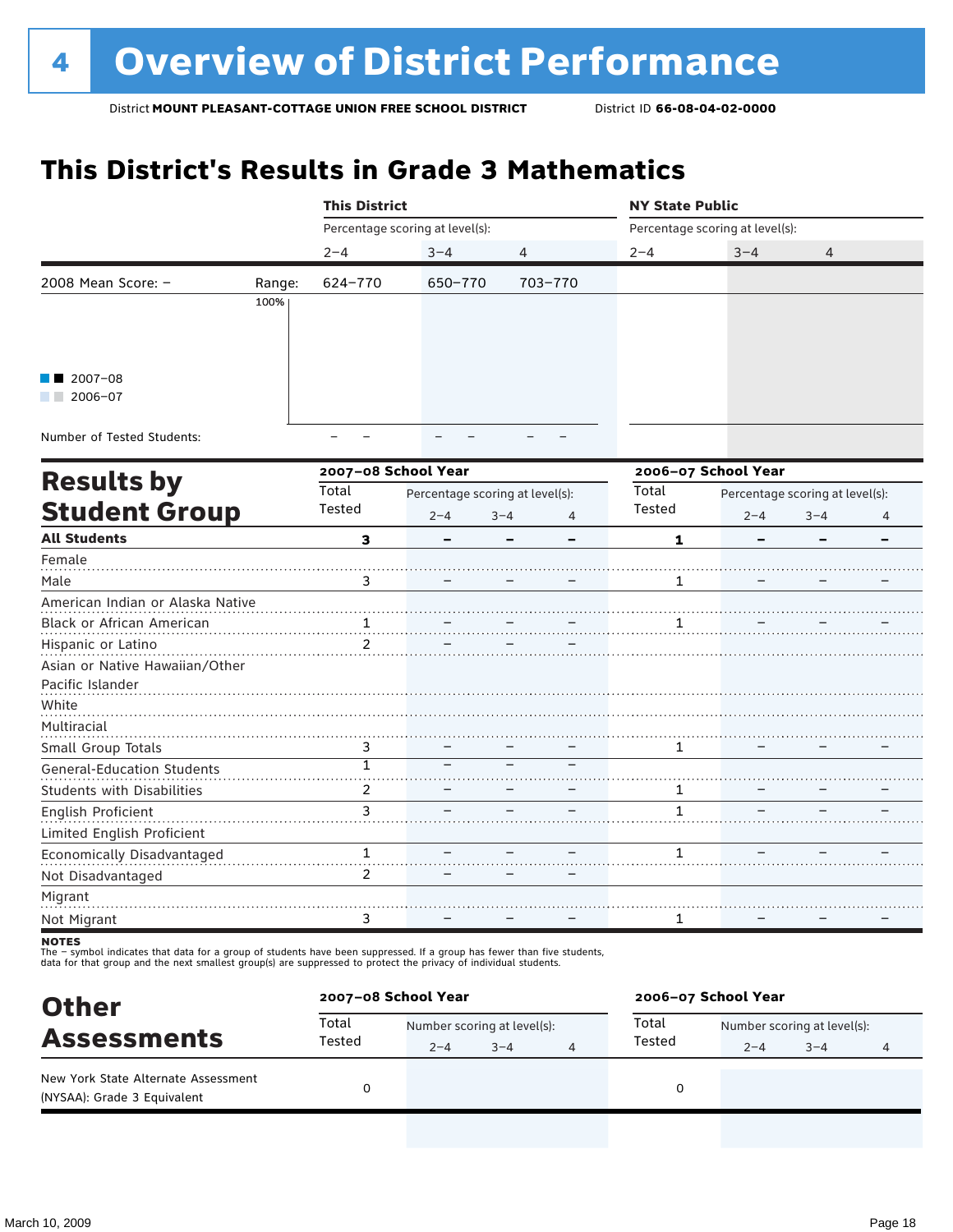# **This District's Results in Grade 4 English Language Arts**

|                                   |        | <b>This District</b> |                                 |                |         | <b>NY State Public</b> |                                 |                                 |                          |  |
|-----------------------------------|--------|----------------------|---------------------------------|----------------|---------|------------------------|---------------------------------|---------------------------------|--------------------------|--|
|                                   |        |                      | Percentage scoring at level(s): |                |         |                        | Percentage scoring at level(s): |                                 |                          |  |
|                                   |        | $2 - 4$              | $3 - 4$                         | $\overline{4}$ |         | $2 - 4$                | $3 - 4$                         | $\overline{4}$                  |                          |  |
| 2008 Mean Score: 563              | Range: | $612 - 775$          | 650-775                         |                | 716-775 |                        |                                 |                                 |                          |  |
|                                   | 100%   |                      |                                 |                |         |                        |                                 |                                 |                          |  |
|                                   |        |                      |                                 |                |         | 93%                    |                                 |                                 |                          |  |
|                                   |        |                      |                                 |                |         |                        | 71%                             |                                 |                          |  |
| $2007 - 08$                       |        |                      |                                 |                |         |                        |                                 |                                 |                          |  |
| 2006-07                           |        | 17%                  |                                 |                |         |                        |                                 |                                 |                          |  |
|                                   |        |                      | 0%                              | 0%             |         |                        |                                 | 8%                              |                          |  |
| Number of Tested Students:        |        | $\mathbf{1}$         | 0                               | 0              |         |                        |                                 |                                 |                          |  |
|                                   |        | 2007-08 School Year  |                                 |                |         |                        | 2006-07 School Year             |                                 |                          |  |
| <b>Results by</b>                 |        | Total                | Percentage scoring at level(s): |                |         | Total                  |                                 | Percentage scoring at level(s): |                          |  |
| <b>Student Group</b>              |        | Tested               | $2 - 4$                         | $3 - 4$        | 4       | Tested                 | $2 - 4$                         | $3 - 4$                         | 4                        |  |
| <b>All Students</b>               |        | 6                    | 17%                             | 0%             | 0%      | 4                      |                                 |                                 | $\overline{\phantom{0}}$ |  |
| Female                            |        | $\mathbf 1$          |                                 |                |         |                        |                                 |                                 |                          |  |
| Male                              |        | 5                    |                                 |                |         | 4                      |                                 |                                 |                          |  |
| American Indian or Alaska Native  |        |                      |                                 |                |         |                        |                                 |                                 |                          |  |
| Black or African American         |        | 5                    |                                 |                |         | 2                      |                                 |                                 |                          |  |
| Hispanic or Latino                |        | 1                    |                                 |                |         | 1                      |                                 |                                 |                          |  |
| Asian or Native Hawaiian/Other    |        |                      |                                 |                |         |                        |                                 |                                 |                          |  |
| Pacific Islander                  |        |                      |                                 |                |         |                        |                                 |                                 |                          |  |
| White                             |        |                      |                                 |                |         |                        |                                 |                                 |                          |  |
| Multiracial                       |        |                      |                                 |                |         |                        |                                 |                                 |                          |  |
| Small Group Totals                |        | 6                    | 17%                             | 0%             | 0%      | 4                      |                                 |                                 |                          |  |
| <b>General-Education Students</b> |        |                      |                                 |                |         |                        |                                 |                                 |                          |  |
| <b>Students with Disabilities</b> |        | 6                    | 17%                             | 0%             | 0%      | 4                      |                                 |                                 |                          |  |
| English Proficient                |        | 6                    | 17%                             | 0%             | 0%      | 4                      |                                 |                                 |                          |  |
| Limited English Proficient        |        |                      |                                 |                |         |                        |                                 |                                 |                          |  |
| Economically Disadvantaged        |        | 6                    | 17%                             | 0%             | 0%      | 3                      |                                 |                                 |                          |  |
| Not Disadvantaged                 |        |                      |                                 |                |         | $\mathbf{1}$           |                                 |                                 |                          |  |
| Migrant                           |        |                      |                                 |                |         |                        |                                 |                                 |                          |  |
| Not Migrant                       |        | 6                    | 17%                             | 0%             | 0%      | 4                      |                                 |                                 |                          |  |
| <b>NOTEC</b>                      |        |                      |                                 |                |         |                        |                                 |                                 |                          |  |

notes

The – symbol indicates that data for a group of students have been suppressed. If a group has fewer than five students,<br>data for that group and the next smallest group(s) are suppressed to protect the privacy of individual

| <b>Other</b>                                                                              |        | 2007-08 School Year         |         |     | 2006-07 School Year |                             |         |     |
|-------------------------------------------------------------------------------------------|--------|-----------------------------|---------|-----|---------------------|-----------------------------|---------|-----|
| <b>Assessments</b>                                                                        | Total  | Number scoring at level(s): |         |     | Total               | Number scoring at level(s): |         |     |
|                                                                                           | Tested | $2 - 4$                     | $3 - 4$ | 4   | Tested              | $2 - 4$                     | $3 - 4$ | 4   |
| New York State Alternate Assessment<br>(NYSAA): Grade 4 Equivalent                        | 0      |                             |         |     | 0                   |                             |         |     |
| New York State English as a Second<br>Language Achievement Test (NYSESLAT) <sup>t</sup> : | 0      | N/A                         | N/A     | N/A | 0                   | N/A                         | N/A     | N/A |
| Grade 4                                                                                   |        |                             |         |     |                     |                             |         |     |

† These counts represent recently arrived LEP students who used the NYSESLAT to fulfill the English language arts participation requirement.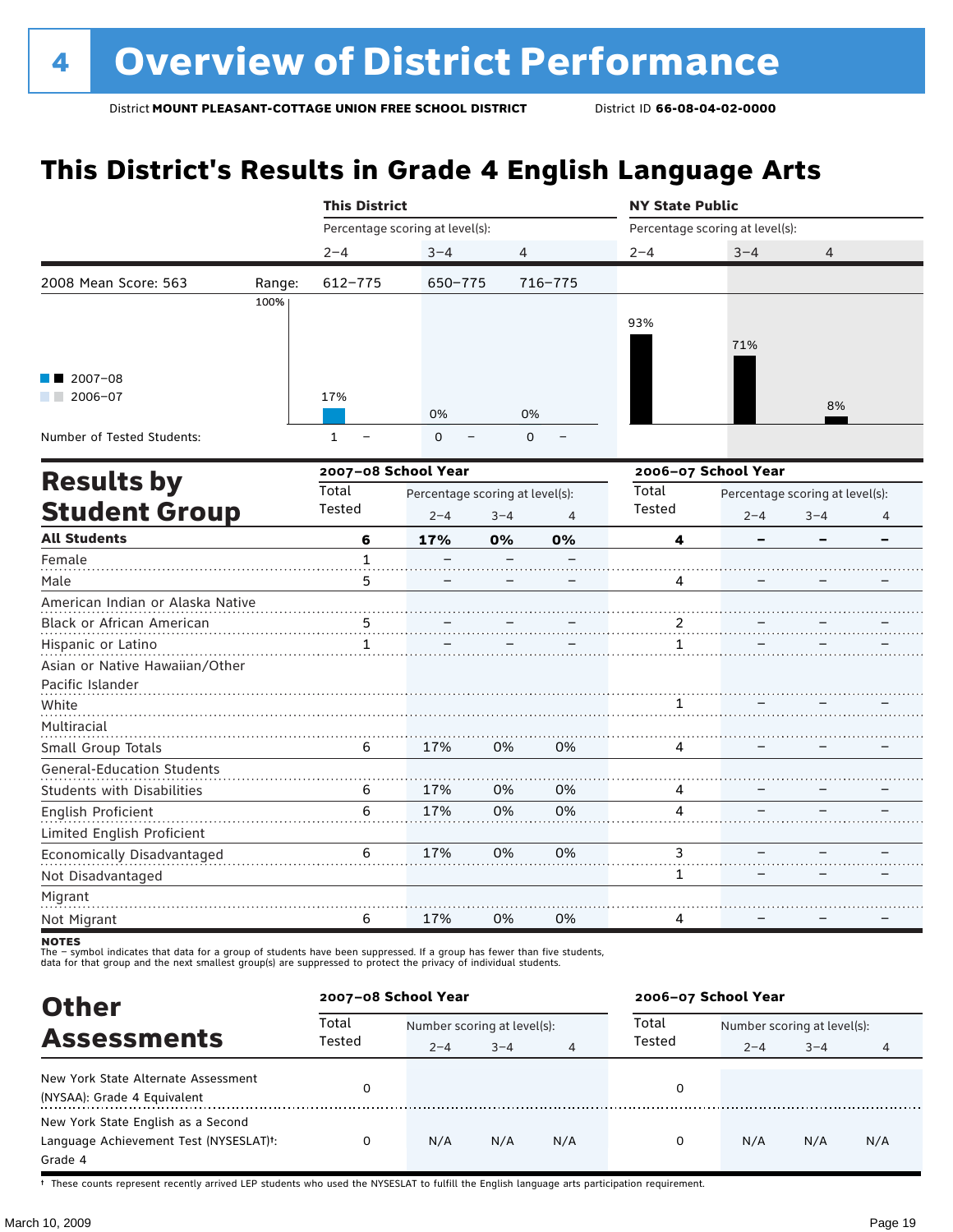### **This District's Results in Grade 4 Mathematics**

|                                   |        | <b>This District</b> |                                 |             |                | <b>NY State Public</b> |                                 |                                 |   |  |
|-----------------------------------|--------|----------------------|---------------------------------|-------------|----------------|------------------------|---------------------------------|---------------------------------|---|--|
|                                   |        |                      | Percentage scoring at level(s): |             |                |                        | Percentage scoring at level(s): |                                 |   |  |
|                                   |        | $2 - 4$              | $3 - 4$                         | 4           |                | $2 - 4$                | $3 - 4$                         | 4                               |   |  |
| 2008 Mean Score: 544              | Range: | 622-800              | 650-800                         |             | 702-800        |                        |                                 |                                 |   |  |
|                                   | 100%   |                      |                                 |             |                |                        |                                 |                                 |   |  |
|                                   |        |                      |                                 |             |                | 95%                    | 84%                             |                                 |   |  |
|                                   |        |                      |                                 |             |                |                        |                                 |                                 |   |  |
| $2007 - 08$                       |        |                      |                                 |             |                |                        |                                 |                                 |   |  |
| $2006 - 07$                       |        |                      |                                 |             |                |                        |                                 | 29%                             |   |  |
|                                   |        | 0%                   | 0%                              | 0%          |                |                        |                                 |                                 |   |  |
| Number of Tested Students:        |        | $\overline{0}$       | $\mathbf 0$                     | $\mathbf 0$ |                |                        |                                 |                                 |   |  |
|                                   |        | 2007-08 School Year  |                                 |             |                |                        | 2006-07 School Year             |                                 |   |  |
| <b>Results by</b>                 |        | Total                | Percentage scoring at level(s): |             |                | Total                  |                                 | Percentage scoring at level(s): |   |  |
| <b>Student Group</b>              |        | Tested               | $2 - 4$                         | $3 - 4$     | $\overline{4}$ | Tested                 | $2 - 4$                         | $3 - 4$                         | 4 |  |
| <b>All Students</b>               |        | 6                    | 0%                              | 0%          | 0%             | 4                      |                                 |                                 |   |  |
| Female                            |        | $\mathbf{1}$         |                                 |             |                |                        |                                 |                                 |   |  |
| Male                              |        | 5                    |                                 |             |                | 4                      |                                 |                                 |   |  |
| American Indian or Alaska Native  |        |                      |                                 |             |                |                        |                                 |                                 |   |  |
| Black or African American         |        | 5                    |                                 |             |                | 2                      |                                 |                                 |   |  |
| Hispanic or Latino                |        | 1                    |                                 |             |                | 1                      |                                 |                                 |   |  |
| Asian or Native Hawaiian/Other    |        |                      |                                 |             |                |                        |                                 |                                 |   |  |
| Pacific Islander                  |        |                      |                                 |             |                |                        |                                 |                                 |   |  |
| White                             |        |                      |                                 |             |                | 1                      |                                 |                                 |   |  |
| Multiracial                       |        |                      |                                 |             |                |                        |                                 |                                 |   |  |
| Small Group Totals                |        | 6                    | 0%                              | 0%          | 0%             | 4                      |                                 |                                 |   |  |
| <b>General-Education Students</b> |        |                      |                                 |             |                |                        |                                 |                                 |   |  |
| <b>Students with Disabilities</b> |        | 6                    | 0%                              | 0%          | 0%             | 4                      |                                 |                                 |   |  |
| English Proficient                |        | 6                    | 0%                              | 0%          | 0%             | 4                      |                                 |                                 |   |  |
| Limited English Proficient        |        |                      |                                 |             |                |                        |                                 |                                 |   |  |
| Economically Disadvantaged        |        | 6                    | 0%                              | 0%          | 0%             | 3                      |                                 |                                 |   |  |
| Not Disadvantaged                 |        |                      |                                 |             |                | 1                      |                                 |                                 |   |  |
| Migrant                           |        |                      |                                 |             |                |                        |                                 |                                 |   |  |
| Not Migrant                       |        | 6                    | 0%                              | 0%          | 0%             | 4                      |                                 |                                 |   |  |
|                                   |        |                      |                                 |             |                |                        |                                 |                                 |   |  |

notes

The – symbol indicates that data for a group of students have been suppressed. If a group has fewer than five students,<br>data for that group and the next smallest group(s) are suppressed to protect the privacy of individual

| <b>Other</b><br><b>Assessments</b><br>New York State Alternate Assessment<br>(NYSAA): Grade 4 Equivalent | 2007-08 School Year |         |                             |   | 2006-07 School Year |                             |         |   |
|----------------------------------------------------------------------------------------------------------|---------------------|---------|-----------------------------|---|---------------------|-----------------------------|---------|---|
|                                                                                                          | Total<br>Tested     |         | Number scoring at level(s): |   |                     | Number scoring at level(s): |         |   |
|                                                                                                          |                     | $2 - 4$ | $3 - 4$                     | 4 | Tested              | $2 - 4$                     | $3 - 4$ | 4 |
|                                                                                                          |                     |         |                             |   | 0                   |                             |         |   |
|                                                                                                          |                     |         |                             |   |                     |                             |         |   |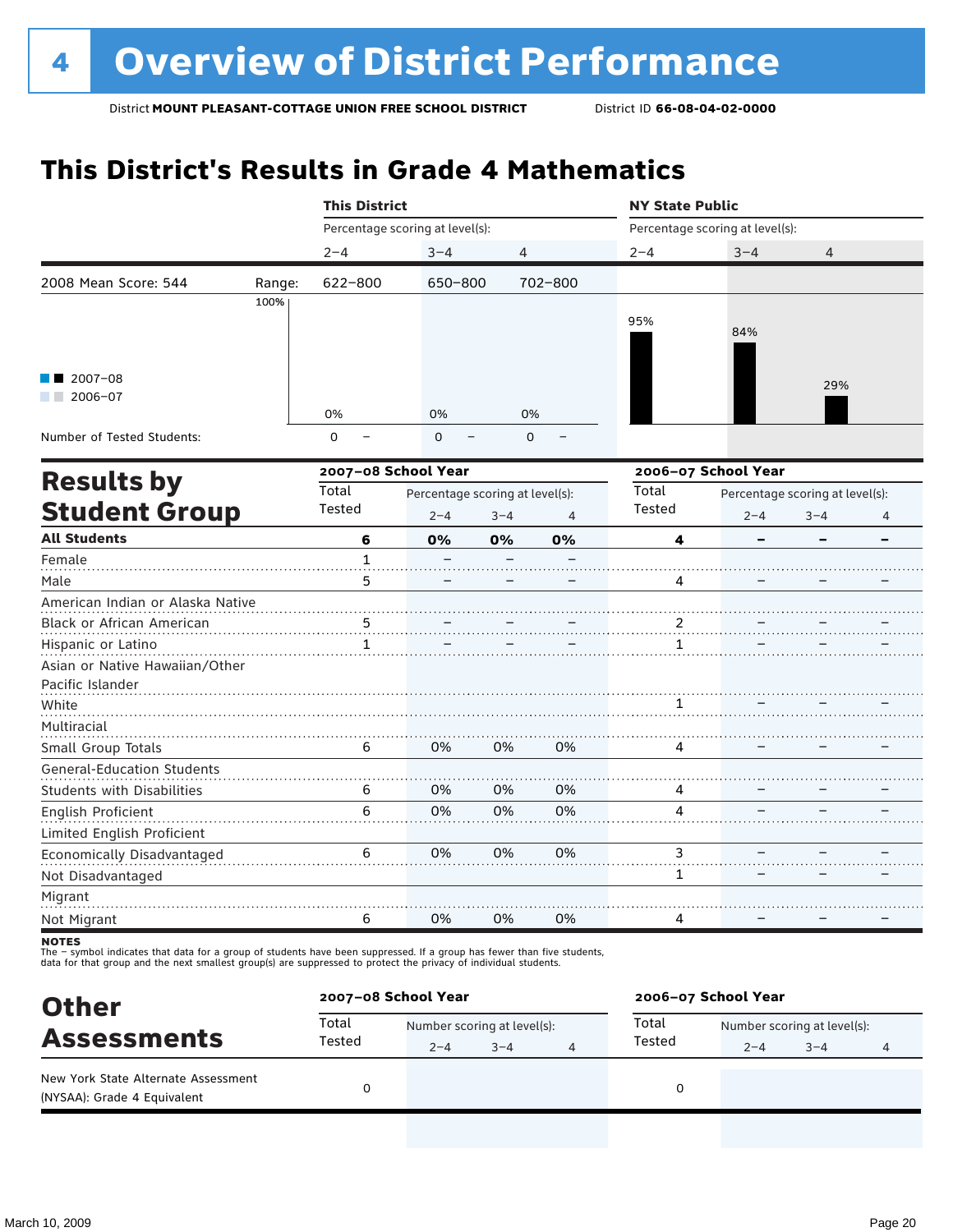### **This District's Results in Grade 4 Science**

|                                   |        | <b>This District</b> |                                 |                                 |                  |                     | <b>NY State Public</b>          |         |         |  |  |
|-----------------------------------|--------|----------------------|---------------------------------|---------------------------------|------------------|---------------------|---------------------------------|---------|---------|--|--|
|                                   |        |                      | Percentage scoring at level(s): |                                 |                  |                     | Percentage scoring at level(s): |         |         |  |  |
|                                   |        | $2 - 4$              | $3 - 4$                         | 4                               |                  | $2 - 4$             | $3 - 4$                         | 4       |         |  |  |
| 2008 Mean Score: 40               | Range: | $45 - 100$           | $65 - 100$                      |                                 | $85 - 100$       |                     |                                 |         |         |  |  |
| 2007 Mean Score: 55               | 100%   | 86%<br>50%           |                                 |                                 |                  | 97% 97%             | 85% 85%                         |         | 50% 49% |  |  |
| $2007 - 08$<br>$2006 - 07$        |        |                      | 17%                             | 29%                             | 0%<br>0%         |                     |                                 |         |         |  |  |
| Number of Tested Students:        |        | 3<br>6               | $\mathbf{1}$                    | 2                               | $\mathbf 0$<br>0 |                     |                                 |         |         |  |  |
|                                   |        |                      | 2007-08 School Year             |                                 |                  | 2006-07 School Year |                                 |         |         |  |  |
| <b>Results by</b>                 |        | Total                |                                 | Percentage scoring at level(s): |                  |                     | Percentage scoring at level(s): |         |         |  |  |
| <b>Student Group</b>              |        | Tested               | $2 - 4$                         | $3 - 4$                         |                  | Tested              | $2 - 4$                         | $3 - 4$ | 4       |  |  |
| <b>All Students</b>               |        | 6                    | 50%                             | 17%                             | 0%               | 7                   | 86%                             | 29%     | 0%      |  |  |
| Female                            |        | $\mathbf{1}$         |                                 |                                 |                  |                     |                                 |         |         |  |  |
| Male                              |        | 5                    |                                 |                                 |                  | 7                   | 86%                             | 29%     | 0%      |  |  |
| American Indian or Alaska Native  |        |                      |                                 |                                 |                  |                     |                                 |         |         |  |  |
| Black or African American         |        | $\frac{4}{2}$        |                                 |                                 |                  |                     |                                 |         |         |  |  |
| Hispanic or Latino                |        | $\overline{2}$       |                                 |                                 |                  | 1                   |                                 |         |         |  |  |
| Asian or Native Hawaiian/Other    |        |                      |                                 |                                 |                  |                     |                                 |         |         |  |  |
| Pacific Islander                  |        |                      |                                 |                                 |                  |                     |                                 |         |         |  |  |
| White                             |        |                      |                                 |                                 |                  | 1                   |                                 |         |         |  |  |
| Multiracial                       |        |                      |                                 |                                 |                  |                     |                                 |         |         |  |  |
| Small Group Totals                |        | 6                    | 50%                             | 17%                             | 0%               | 7                   | 86%                             | 29%     | 0%      |  |  |
| <b>General-Education Students</b> |        |                      |                                 |                                 |                  | $\overline{2}$      |                                 |         |         |  |  |
| <b>Students with Disabilities</b> |        | 6                    | 50%                             | 17%                             | 0%               | 5                   |                                 |         |         |  |  |
| <b>English Proficient</b>         |        | 6                    | 50%                             | 17%                             | 0%               | $\overline{7}$      | 86%                             | 29%     | 0%      |  |  |
| Limited English Proficient        |        |                      |                                 |                                 |                  |                     |                                 |         |         |  |  |

Not Disadvantaged Migrant Not Migrant **NOTES** 1 6 – 50% – 17% – 0%

The – symbol indicates that data for a group of students have been suppressed. If a group has fewer than five students,<br>data for that group and the next smallest group(s) are suppressed to protect the privacy of individual

5

**Other Assessments**<br>Assessments Tested  $\frac{1}{2-4}$   $\frac{1}{3-4}$  and  $\frac{1}{4}$  Total Number scoring at level(s):  $2-4$   $3-4$   $4$  rested  $2-4$   $3-4$   $4$ **2007–08 School Year 2006–07 School Year** Total Tested Total Tested New York State Alternate Assessment (NYSAA): Grade 4 Equivalent <sup>0</sup> <sup>0</sup>

–

 $\overline{\mathcal{L}}$ .

–

4 3

 $\overline{\phantom{a}}$ –

– –

– –

0%

29%

86%

7

Economically Disadvantaged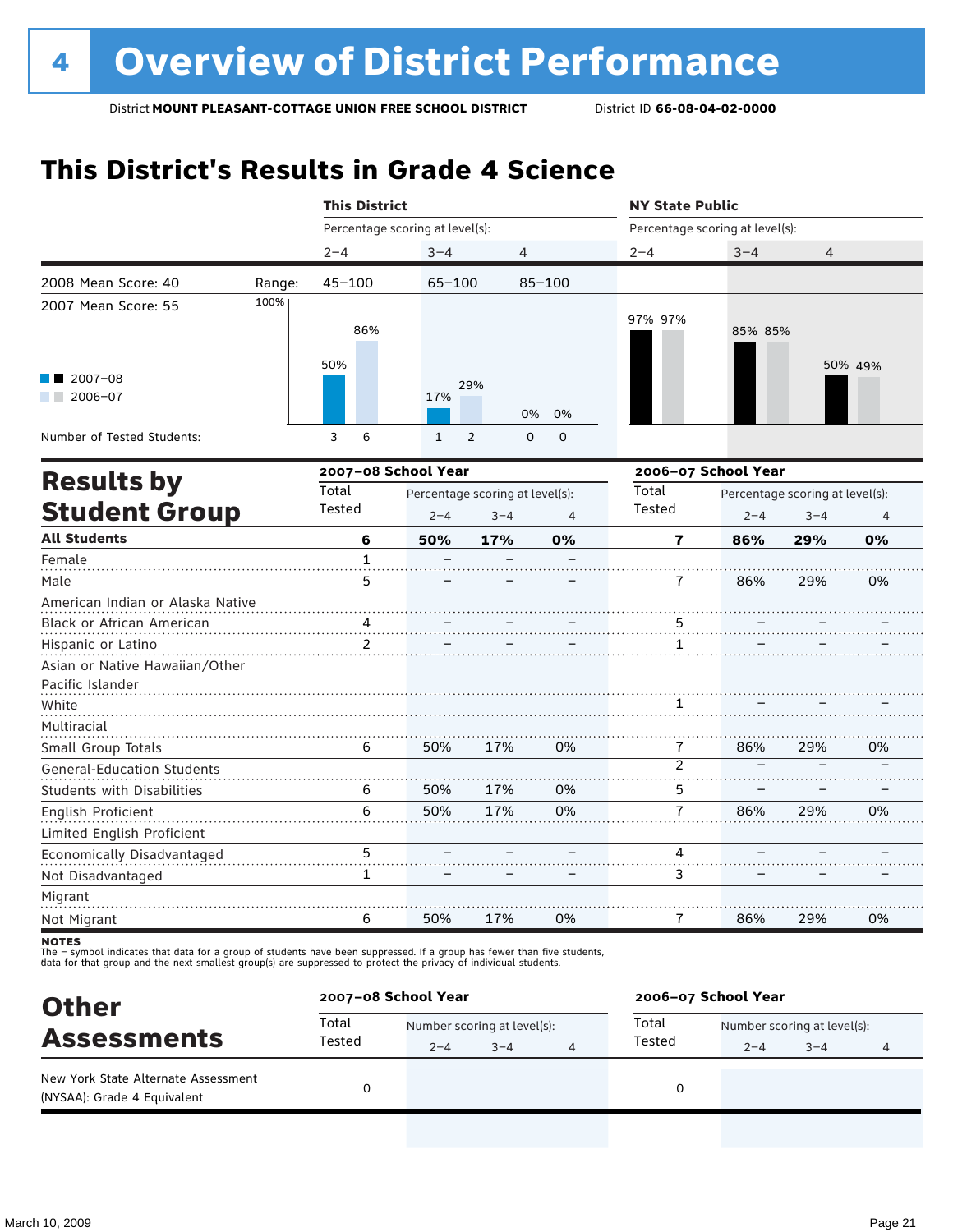# **This District's Results in Grade 5 English Language Arts**

|                                                             |        | <b>This District</b> |                                            |              | <b>NY State Public</b> |                                                       |    |                |
|-------------------------------------------------------------|--------|----------------------|--------------------------------------------|--------------|------------------------|-------------------------------------------------------|----|----------------|
|                                                             |        |                      | Percentage scoring at level(s):            |              |                        | Percentage scoring at level(s):                       |    |                |
|                                                             |        | $2 - 4$              | $3 - 4$                                    | 4            | $2 - 4$                | $3 - 4$                                               | 4  |                |
| 2008 Mean Score: -                                          | Range: | 608-795              | $650 - 795$                                | $711 - 795$  |                        |                                                       |    |                |
| 2007 Mean Score: 588                                        | 100%   |                      |                                            |              | 95%                    | 68%                                                   |    |                |
| $2007 - 08$<br>$2006 - 07$                                  |        | 25%                  | 0%                                         | 0%           |                        |                                                       |    | 7%             |
| Number of Tested Students:                                  |        | 3                    | $\mathbf 0$                                | $\mathbf 0$  |                        |                                                       |    |                |
| <b>Results by</b>                                           |        | 2007-08 School Year  |                                            |              |                        | 2006-07 School Year                                   |    |                |
| <b>Student Group</b>                                        |        | Total<br>Tested      | Percentage scoring at level(s):<br>$2 - 4$ | $3 - 4$<br>4 | Total<br><b>Tested</b> | Percentage scoring at level(s):<br>$2 - 4$<br>$3 - 4$ |    | $\overline{4}$ |
| <b>All Students</b>                                         |        | 3                    |                                            |              | 12                     | 25%                                                   | 0% | 0%             |
| Female                                                      |        |                      |                                            |              | 4                      |                                                       |    |                |
| Male                                                        |        | 3                    |                                            |              | 8                      |                                                       |    |                |
| American Indian or Alaska Native                            |        |                      |                                            |              |                        |                                                       |    |                |
| Black or African American                                   |        | 2                    |                                            |              |                        | 14%                                                   | 0% | 0%             |
| Hispanic or Latino                                          |        | $\mathbf{1}$         |                                            |              | 5                      | 40%                                                   | 0% | 0%             |
| Asian or Native Hawaiian/Other<br>Pacific Islander<br>White |        |                      |                                            |              |                        |                                                       |    |                |
| Multiracial                                                 |        |                      |                                            |              |                        |                                                       |    |                |
| Small Group Totals                                          |        | 3                    |                                            |              |                        |                                                       |    |                |
| <b>General-Education Students</b>                           |        | $\overline{3}$       |                                            |              | 5                      | 60%                                                   | 0% | 0%             |
| <b>Students with Disabilities</b>                           |        |                      |                                            |              | 7                      | 0%                                                    | 0% | 0%             |
| English Proficient                                          |        | 3                    |                                            |              | 12                     | 25%                                                   | 0% | 0%             |
| Limited English Proficient                                  |        |                      |                                            |              |                        |                                                       |    |                |
| Economically Disadvantaged<br>Not Disadvantaged             |        | 3                    |                                            |              | 9<br>3                 |                                                       |    |                |
| Migrant<br>Not Migrant                                      |        | 3                    |                                            |              | 12                     | 25%                                                   | 0% | 0%             |

The – symbot muicates that data for a group of students have been suppressed. In a group has fewer than five<br>data for that group and the next smallest group(s) are suppressed to protect the privacy of individual students.

| <b>Other</b>                                                                                         |                 | 2007-08 School Year         |         |     | 2006-07 School Year |                             |         |     |  |
|------------------------------------------------------------------------------------------------------|-----------------|-----------------------------|---------|-----|---------------------|-----------------------------|---------|-----|--|
| <b>Assessments</b>                                                                                   | Total<br>Tested | Number scoring at level(s): |         |     | Total               | Number scoring at level(s): |         |     |  |
|                                                                                                      |                 | $2 - 4$                     | $3 - 4$ | 4   | Tested              | $2 - 4$                     | $3 - 4$ | 4   |  |
| New York State Alternate Assessment<br>(NYSAA): Grade 5 Equivalent                                   |                 |                             |         |     | 0                   |                             |         |     |  |
| New York State English as a Second<br>Language Achievement Test (NYSESLAT) <sup>+</sup> :<br>Grade 5 | 0               | N/A                         | N/A     | N/A | 0                   | N/A                         | N/A     | N/A |  |

† These counts represent recently arrived LEP students who used the NYSESLAT to fulfill the English language arts participation requirement.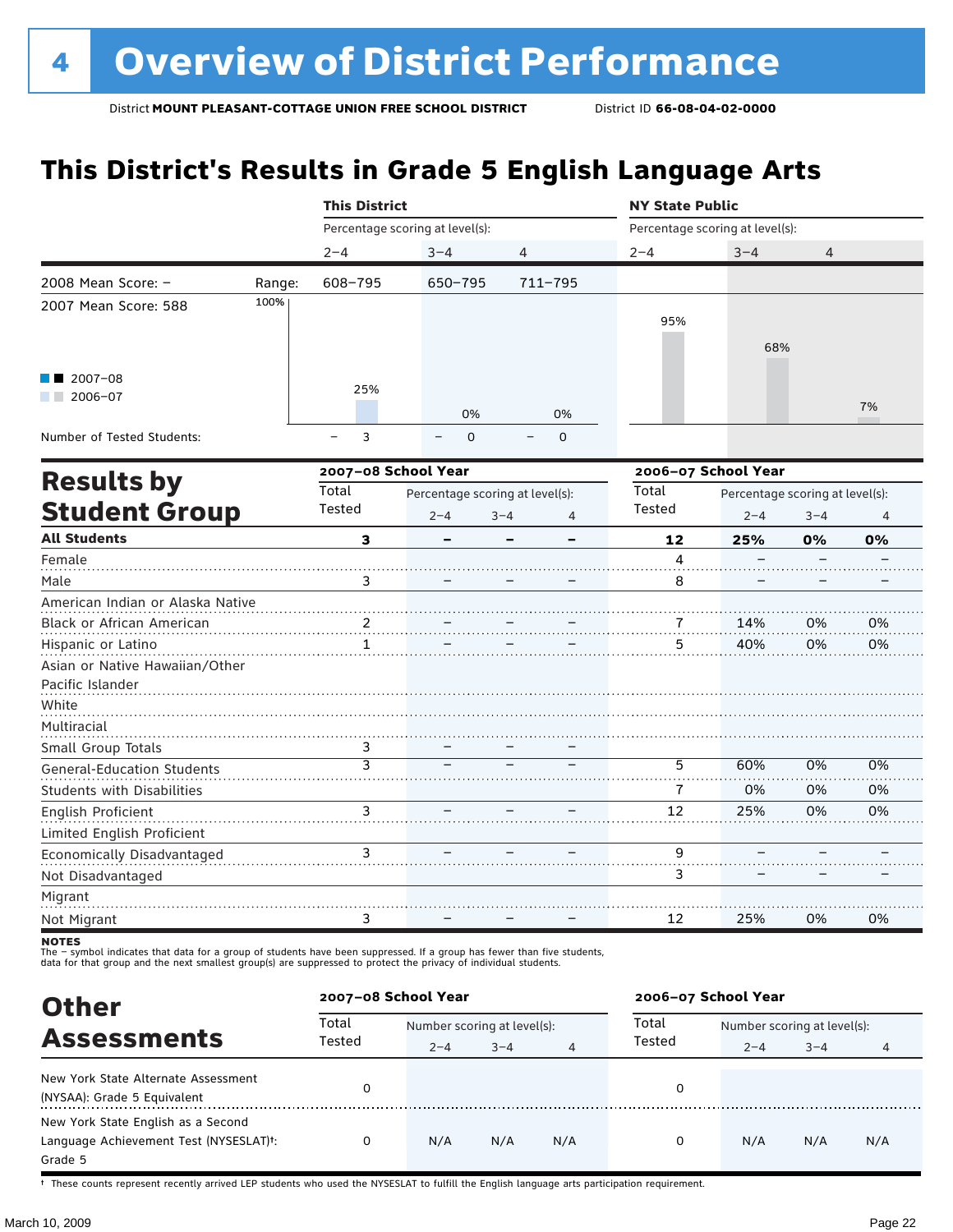# **This District's Results in Grade 5 Mathematics**

|                                                             |        | <b>This District</b>            |              |                                 |                |                                 | <b>NY State Public</b>          |         |         |  |
|-------------------------------------------------------------|--------|---------------------------------|--------------|---------------------------------|----------------|---------------------------------|---------------------------------|---------|---------|--|
|                                                             |        | Percentage scoring at level(s): |              |                                 |                | Percentage scoring at level(s): |                                 |         |         |  |
|                                                             |        | $2 - 4$                         | $3 - 4$      | 4                               |                | $2 - 4$                         | $3 - 4$                         | 4       |         |  |
| 2008 Mean Score: 568                                        | Range: | 619-780                         | 650-780      |                                 | 699-780        |                                 |                                 |         |         |  |
| 2007 Mean Score: 568                                        | 100%   |                                 |              |                                 |                | 96% 94%                         | 83% 76%                         |         |         |  |
| $2007 - 08$<br>$2006 - 07$                                  |        | 40%<br>8%                       | 20%          | 0%<br>0%                        | 0%             |                                 |                                 |         | 27% 22% |  |
| Number of Tested Students:                                  |        | $\overline{2}$<br>$\mathbf{1}$  | $\mathbf{1}$ | $\mathbf 0$<br>$\mathbf 0$      | $\mathbf 0$    |                                 |                                 |         |         |  |
| <b>Results by</b>                                           |        | 2007-08 School Year             |              |                                 |                | Total                           | 2006-07 School Year             |         |         |  |
|                                                             |        | Total                           |              | Percentage scoring at level(s): |                |                                 | Percentage scoring at level(s): |         |         |  |
| <b>Student Group</b>                                        |        | Tested                          | $2 - 4$      | $3 - 4$                         | $\overline{4}$ | Tested                          | $2 - 4$                         | $3 - 4$ | 4       |  |
| <b>All Students</b>                                         |        | 5                               | 40%          | 20%                             | 0%             | 12                              | 8%                              | 0%      | 0%      |  |
| Female                                                      |        | $\mathbf{1}$                    |              |                                 |                | 4                               |                                 |         |         |  |
| Male                                                        |        | 4                               |              |                                 |                | 8                               |                                 |         |         |  |
| American Indian or Alaska Native                            |        |                                 |              |                                 |                |                                 |                                 |         |         |  |
| Black or African American                                   |        | 3                               |              |                                 |                |                                 | 14%                             | 0%      | 0%      |  |
| Hispanic or Latino                                          |        | $\overline{2}$                  |              |                                 |                | 5                               | 0%                              | 0%      | 0%      |  |
| Asian or Native Hawaiian/Other<br>Pacific Islander<br>White |        |                                 |              |                                 |                |                                 |                                 |         |         |  |
| Multiracial                                                 |        |                                 |              |                                 |                |                                 |                                 |         |         |  |
| Small Group Totals                                          |        | 5.                              | 40%          | 20%                             | 0%             |                                 |                                 |         |         |  |
| <b>General-Education Students</b>                           |        | 4                               |              |                                 |                | 4                               |                                 |         |         |  |
| <b>Students with Disabilities</b>                           |        | 1                               |              |                                 |                | 8                               |                                 |         |         |  |
| English Proficient                                          |        | 5                               | 40%          | 20%                             | 0%             | 12                              | 8%                              | 0%      | 0%      |  |
| Limited English Proficient                                  |        |                                 |              |                                 |                |                                 |                                 |         |         |  |
| Economically Disadvantaged                                  |        | 5                               | 40%          | 20%                             | 0%             | 10                              |                                 |         |         |  |
| Not Disadvantaged                                           |        |                                 |              |                                 |                | 2                               |                                 |         |         |  |
| Migrant                                                     |        |                                 |              |                                 |                |                                 |                                 |         |         |  |
| Not Migrant                                                 |        | 5                               | 40%          | 20%                             | 0%             | 12                              | 8%                              | 0%      | 0%      |  |

**NOTES** 

The – symbol indicates that data for a group of students have been suppressed. If a group has fewer than five students,<br>data for that group and the next smallest group(s) are suppressed to protect the privacy of individual

| <b>Other</b>                                                       |                 | 2007-08 School Year |                             |   |        | 2006-07 School Year |                             |   |  |  |
|--------------------------------------------------------------------|-----------------|---------------------|-----------------------------|---|--------|---------------------|-----------------------------|---|--|--|
| <b>Assessments</b>                                                 | Total<br>Tested |                     | Number scoring at level(s): |   |        |                     | Number scoring at level(s): |   |  |  |
|                                                                    |                 | $2 - 4$             | $3 - 4$                     | 4 | Tested | $2 - 4$             | $3 - 4$                     | 4 |  |  |
| New York State Alternate Assessment<br>(NYSAA): Grade 5 Equivalent |                 |                     |                             |   |        |                     |                             |   |  |  |
|                                                                    |                 |                     |                             |   |        |                     |                             |   |  |  |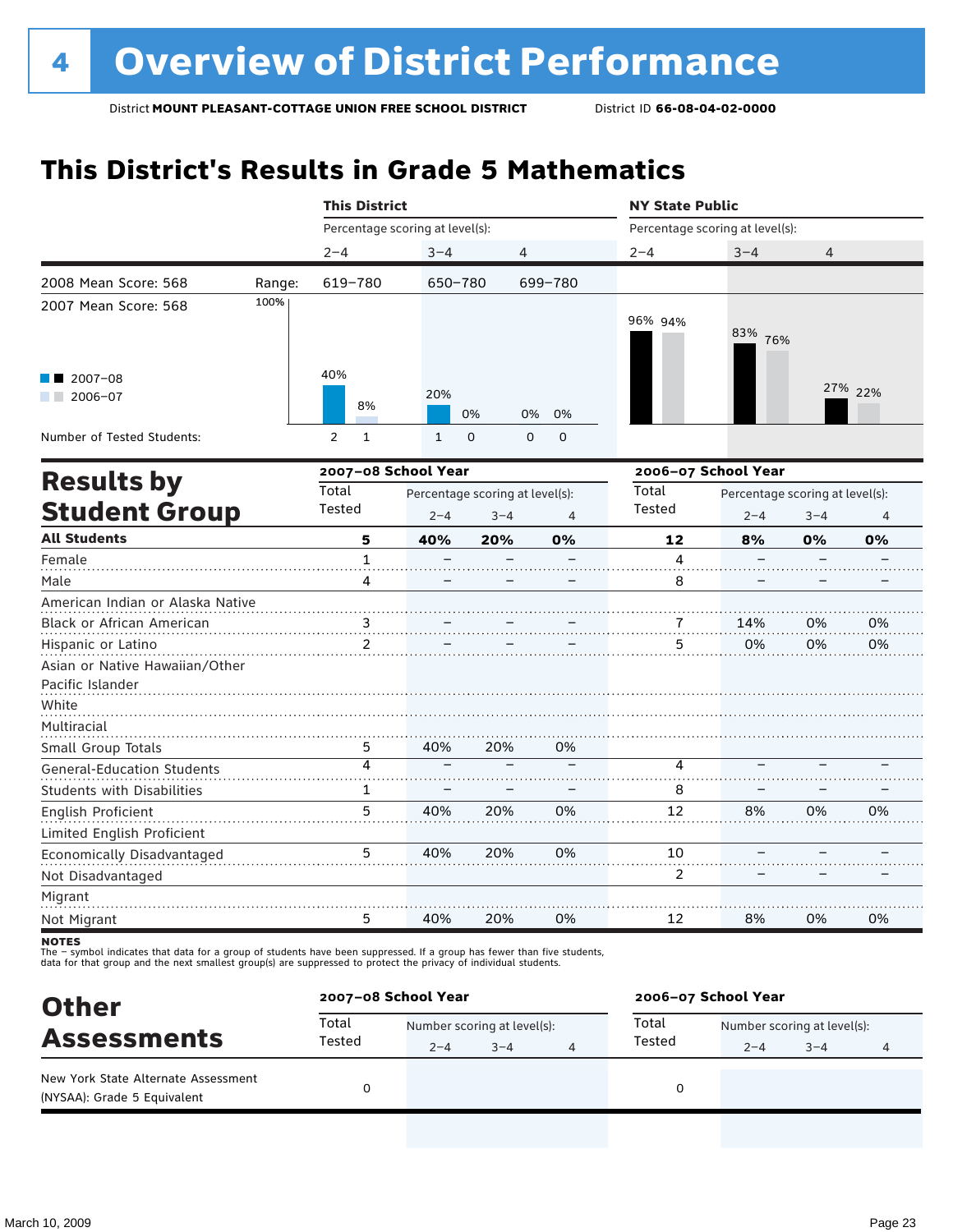# **This District's Results in Grade 6 English Language Arts**

|                                                                          |        | <b>This District</b>            |                                                            |                             |          | <b>NY State Public</b> |                                            |         |                |
|--------------------------------------------------------------------------|--------|---------------------------------|------------------------------------------------------------|-----------------------------|----------|------------------------|--------------------------------------------|---------|----------------|
|                                                                          |        | Percentage scoring at level(s): |                                                            |                             |          |                        | Percentage scoring at level(s):            |         |                |
|                                                                          |        | $2 - 4$                         | $3 - 4$                                                    | $\overline{4}$              |          | $2 - 4$                | $3 - 4$                                    | 4       |                |
| 2008 Mean Score: 591                                                     | Range: | 598-785                         | 650-785                                                    |                             | 705-785  |                        |                                            |         |                |
| 2007 Mean Score: 603                                                     | 100%   | 62% 69%                         |                                                            |                             |          | 98% 98%                | 67% 63%                                    |         |                |
| 2007-08<br>2006-07                                                       |        |                                 | 5%                                                         | 8%                          | 0%<br>0% |                        |                                            | 5%      | 9%             |
| Number of Tested Students:                                               |        | 9<br>13                         | $\mathbf{1}$                                               | $\mathsf 0$<br>$\mathbf{1}$ | 0        |                        |                                            |         |                |
|                                                                          |        | 2007-08 School Year             |                                                            |                             |          |                        | 2006-07 School Year                        |         |                |
| <b>Results by</b><br><b>Student Group</b>                                |        | Total<br>Tested                 | Percentage scoring at level(s):<br>$2 - 4$<br>$3 - 4$<br>4 |                             |          | Total<br>Tested        | Percentage scoring at level(s):<br>$2 - 4$ | $3 - 4$ | $\overline{4}$ |
| <b>All Students</b>                                                      |        | 21                              | 62%                                                        | 5%                          | 0%       | 13                     | 69%                                        | 8%      | 0%             |
| Female                                                                   |        | 5                               | 80%                                                        | 0%                          | 0%       | $\mathfrak{p}$         |                                            |         |                |
| Male                                                                     |        | 16                              | 56%                                                        | 6%                          | 0%       | 11                     |                                            |         |                |
| American Indian or Alaska Native                                         |        |                                 |                                                            |                             |          |                        |                                            |         |                |
| Black or African American                                                |        | 11                              | 64%                                                        | 0%                          | 0%       | 10                     |                                            |         |                |
| Hispanic or Latino<br>Asian or Native Hawaiian/Other<br>Pacific Islander |        | $\overline{7}$                  |                                                            |                             |          | 3                      |                                            |         |                |
| White                                                                    |        | 3                               |                                                            |                             |          |                        |                                            |         |                |
| Multiracial                                                              |        |                                 |                                                            |                             |          |                        |                                            |         |                |
| Small Group Totals                                                       |        | 10                              | 60%                                                        | 10%                         | 0%       | 13                     | 69%                                        | 8%      | 0%             |
| <b>General-Education Students</b>                                        |        | $\overline{2}$                  |                                                            |                             |          | 4                      |                                            |         |                |
| <b>Students with Disabilities</b>                                        |        | 19                              |                                                            |                             |          | 9                      |                                            |         |                |
| English Proficient                                                       |        | 21                              | 62%                                                        | 5%                          | 0%       | 13                     | 69%                                        | 8%      | 0%             |
| Limited English Proficient                                               |        |                                 |                                                            |                             |          |                        |                                            |         |                |
| Economically Disadvantaged                                               |        | 20                              |                                                            |                             |          | 9                      |                                            |         |                |
| Not Disadvantaged                                                        |        | 1                               |                                                            |                             |          | 4                      |                                            |         |                |
| Migrant                                                                  |        |                                 |                                                            |                             |          |                        |                                            |         |                |
| Not Migrant                                                              |        | 21                              | 62%                                                        | 5%                          | 0%       | 13                     | 69%                                        | 8%      | 0%             |

**NOTES** 

The – symbol indicates that data for a group of students have been suppressed. If a group has fewer than five students,<br>data for that group and the next smallest group(s) are suppressed to protect the privacy of individual

| <b>Other</b>                           |                 | 2007-08 School Year         |         |     | 2006-07 School Year |                             |         |     |  |
|----------------------------------------|-----------------|-----------------------------|---------|-----|---------------------|-----------------------------|---------|-----|--|
| <b>Assessments</b>                     | Total<br>Tested | Number scoring at level(s): |         |     | Total               | Number scoring at level(s): |         |     |  |
|                                        |                 | $2 - 4$                     | $3 - 4$ | 4   | Tested              | $2 - 4$                     | $3 - 4$ | 4   |  |
| New York State Alternate Assessment    | 0               |                             |         |     | 0                   |                             |         |     |  |
| (NYSAA): Grade 6 Equivalent            |                 |                             |         |     |                     |                             |         |     |  |
| New York State English as a Second     |                 |                             |         |     |                     |                             |         |     |  |
| Language Achievement Test (NYSESLAT)t: | 0               | N/A                         | N/A     | N/A | 0                   | N/A                         | N/A     | N/A |  |
| Grade 6                                |                 |                             |         |     |                     |                             |         |     |  |

† These counts represent recently arrived LEP students who used the NYSESLAT to fulfill the English language arts participation requirement.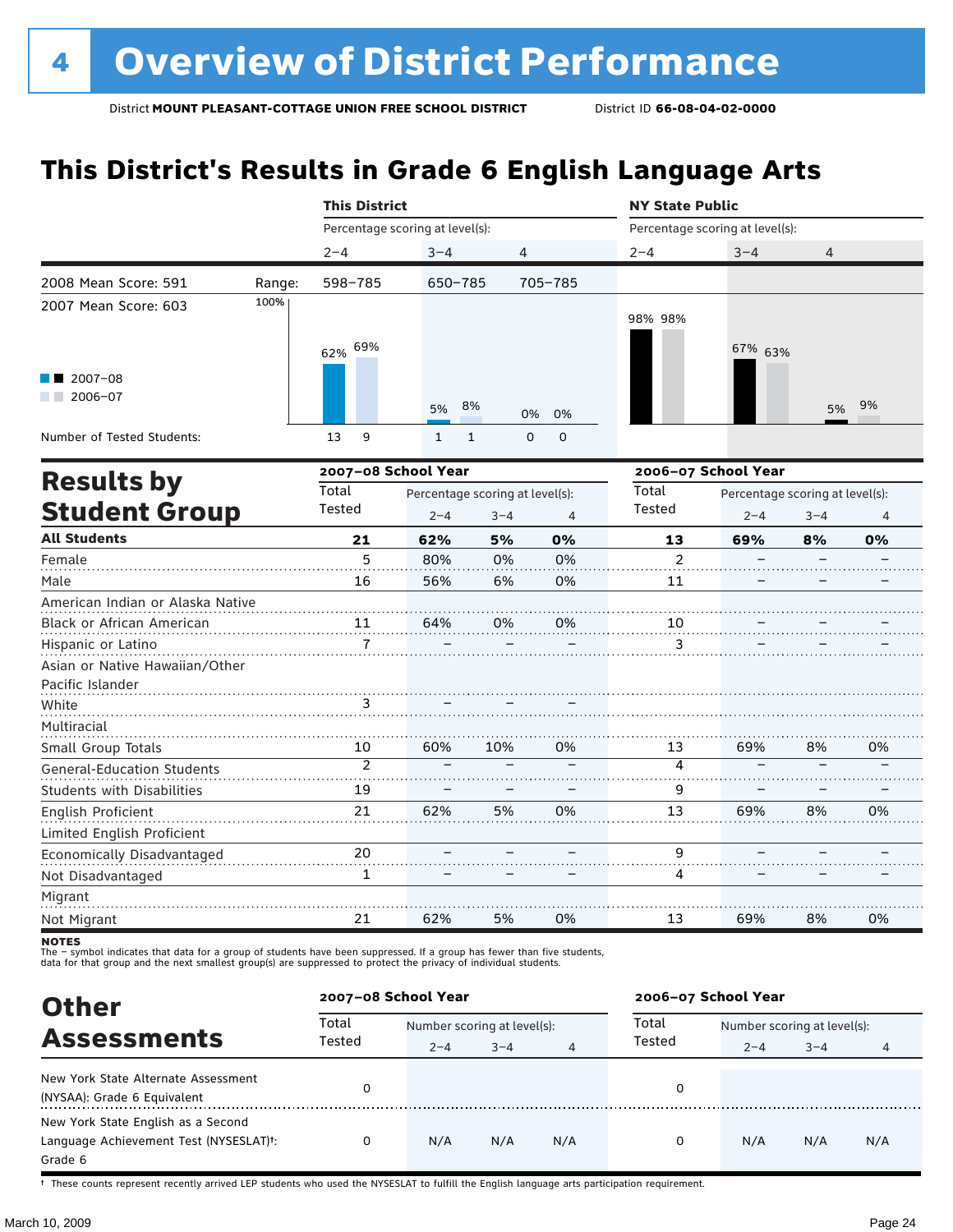# **This District's Results in Grade 6 Mathematics**

|                                                    |        | <b>This District</b> |                                                       |           |                | <b>NY State Public</b>          |                     |                                            |                |  |
|----------------------------------------------------|--------|----------------------|-------------------------------------------------------|-----------|----------------|---------------------------------|---------------------|--------------------------------------------|----------------|--|
|                                                    |        |                      | Percentage scoring at level(s):                       |           |                | Percentage scoring at level(s): |                     |                                            |                |  |
|                                                    |        | $2 - 4$              | $3 - 4$                                               | 4         |                | $2 - 4$                         | $3 - 4$             | 4                                          |                |  |
| 2008 Mean Score: 593                               | Range: | 616-780              | 650-780                                               |           | 696-780        |                                 |                     |                                            |                |  |
| 2007 Mean Score: 595                               | 100%   |                      |                                                       |           |                | 94% 91%                         | 79%<br>71%          |                                            |                |  |
| $2007 - 08$<br>$2006 - 07$                         |        | 38%<br>29%           | 0%                                                    | 25%<br>0% | 0%             |                                 |                     |                                            | 26% 20%        |  |
| Number of Tested Students:                         |        | 6<br>6               | $\Omega$                                              | 4<br>0    | 0              |                                 |                     |                                            |                |  |
|                                                    |        |                      | 2007-08 School Year                                   |           |                |                                 | 2006-07 School Year |                                            |                |  |
| <b>Results by</b><br><b>Student Group</b>          |        | Total<br>Tested      | Percentage scoring at level(s):<br>$2 - 4$<br>$3 - 4$ |           | $\overline{4}$ | Total<br>Tested                 | $2 - 4$             | Percentage scoring at level(s):<br>$3 - 4$ | $\overline{4}$ |  |
| <b>All Students</b>                                |        | 21                   | 29%                                                   | 0%        | 0%             | 16                              | 38%                 | 25%                                        | 0%             |  |
| Female                                             |        | 6                    | 17%                                                   | 0%        | 0%             | 3                               |                     |                                            |                |  |
| Male                                               |        | 15                   | 33%                                                   | 0%        | 0%             | 13                              |                     |                                            |                |  |
| American Indian or Alaska Native                   |        |                      |                                                       |           |                |                                 |                     |                                            |                |  |
| Black or African American                          |        | 10                   | 10%                                                   | 0%        | 0%             | 12                              |                     |                                            |                |  |
| Hispanic or Latino                                 |        | 8                    |                                                       |           |                | 4                               |                     |                                            |                |  |
| Asian or Native Hawaiian/Other<br>Pacific Islander |        |                      |                                                       |           |                |                                 |                     |                                            |                |  |
| White                                              |        | 3                    |                                                       |           |                |                                 |                     |                                            |                |  |
| Multiracial                                        |        |                      |                                                       |           |                |                                 |                     |                                            |                |  |
| Small Group Totals                                 |        | 11                   | 45%                                                   | 0%        | 0%             | 16                              | 38%                 | 25%                                        | 0%             |  |
| <b>General-Education Students</b>                  |        | $\overline{2}$       |                                                       |           |                | 6                               | 17%                 | 17%                                        | 0%             |  |
| <b>Students with Disabilities</b>                  |        | 19                   |                                                       |           |                | 10                              | 50%                 | 30%                                        | 0%             |  |
| <b>English Proficient</b>                          |        | 21                   | 29%                                                   | 0%        | 0%             | 16                              | 38%                 | 25%                                        | 0%             |  |
| Limited English Proficient                         |        |                      |                                                       |           |                |                                 |                     |                                            |                |  |
| Economically Disadvantaged                         |        | 21                   | 29%                                                   | 0%        | 0%             | 10                              | 50%                 | 30%                                        | 0%             |  |
| Not Disadvantaged                                  |        |                      |                                                       |           |                | 6                               | 17%                 | 17%                                        | 0%             |  |
| Migrant                                            |        |                      |                                                       |           |                |                                 |                     |                                            |                |  |
| Not Migrant                                        |        | 21                   | 29%                                                   | 0%        | 0%             | 16                              | 38%                 | 25%                                        | 0%             |  |

**NOTES** 

The – symbol indicates that data for a group of students have been suppressed. If a group has fewer than five students,<br>data for that group and the next smallest group(s) are suppressed to protect the privacy of individual

| <b>Other</b>                                                       | 2007-08 School Year |         |                             |  | 2006-07 School Year |                             |         |   |  |
|--------------------------------------------------------------------|---------------------|---------|-----------------------------|--|---------------------|-----------------------------|---------|---|--|
| <b>Assessments</b>                                                 | Total<br>Tested     |         | Number scoring at level(s): |  |                     | Number scoring at level(s): |         |   |  |
|                                                                    |                     | $2 - 4$ | $3 - 4$                     |  | Tested              | $2 - 4$                     | $3 - 4$ | 4 |  |
| New York State Alternate Assessment<br>(NYSAA): Grade 6 Equivalent |                     |         |                             |  | 0                   |                             |         |   |  |
|                                                                    |                     |         |                             |  |                     |                             |         |   |  |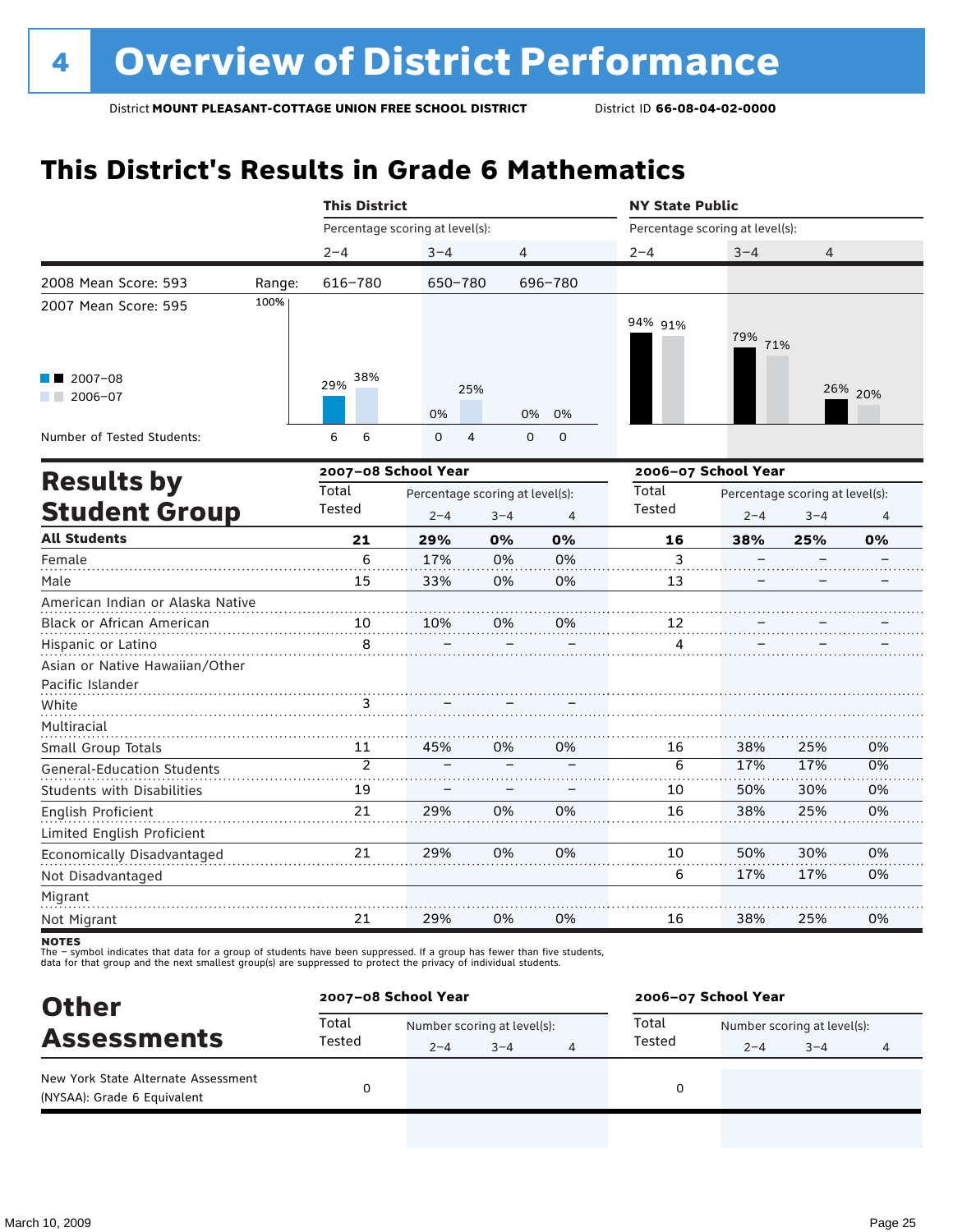# **This District's Results in Grade 7 English Language Arts**

|                                                             |        | <b>This District</b>            |                                            |                |                  | <b>NY State Public</b>          |         | $\overline{4}$<br>58%<br>6%<br>3%<br>Percentage scoring at level(s):<br>$2 - 4$<br>$3 - 4$<br>12%<br>0%<br>83% |    |
|-------------------------------------------------------------|--------|---------------------------------|--------------------------------------------|----------------|------------------|---------------------------------|---------|----------------------------------------------------------------------------------------------------------------|----|
|                                                             |        | Percentage scoring at level(s): |                                            |                |                  | Percentage scoring at level(s): |         |                                                                                                                |    |
|                                                             |        | $2 - 4$                         | $3 - 4$                                    | $\overline{4}$ |                  | $2 - 4$                         | $3 - 4$ |                                                                                                                |    |
| 2008 Mean Score: 595                                        | Range: | 600-790                         | 650-790                                    |                | 712-790          |                                 |         |                                                                                                                |    |
| 2007 Mean Score: 604                                        | 100%   | 65% 59%                         |                                            |                |                  | 98% 94%                         | 70%     |                                                                                                                |    |
| $2007 - 08$<br>$2006 - 07$                                  |        |                                 | 12%<br>5%                                  |                | 0%<br>0%         |                                 |         |                                                                                                                |    |
| Number of Tested Students:                                  |        | 13<br>10                        | $\overline{2}$<br>$\mathbf{1}$             |                | $\mathbf 0$<br>0 |                                 |         |                                                                                                                |    |
| <b>Results by</b>                                           |        | 2007-08 School Year             |                                            |                |                  | 2006-07 School Year             |         |                                                                                                                |    |
| <b>Student Group</b>                                        |        | Total<br>Tested                 | Percentage scoring at level(s):<br>$2 - 4$ | $3 - 4$        | $\overline{4}$   | Total<br><b>Tested</b>          |         |                                                                                                                | 4  |
| <b>All Students</b>                                         |        | 20                              | 65%                                        | 5%             | 0%               | 17                              | 59%     |                                                                                                                | 0% |
| Female                                                      |        | 5                               | 80%                                        | 0%             | 0%               | 6                               |         |                                                                                                                | 0% |
| Male                                                        |        | 15                              | 60%                                        | 7%             | 0%               | 11                              | 45%     | 18%                                                                                                            | 0% |
| American Indian or Alaska Native                            |        |                                 |                                            |                |                  |                                 |         |                                                                                                                |    |
| Black or African American                                   |        | 16                              |                                            |                |                  | 15                              |         |                                                                                                                |    |
| Hispanic or Latino                                          |        | 4                               |                                            |                |                  | 2                               |         |                                                                                                                |    |
| Asian or Native Hawaiian/Other<br>Pacific Islander<br>White |        |                                 |                                            |                |                  |                                 |         |                                                                                                                |    |
| Multiracial<br>Small Group Totals                           |        | 20                              | 65%                                        | 5%             | 0%               | 17                              | 59%     | 12%                                                                                                            | 0% |
| <b>General-Education Students</b>                           |        | $\overline{4}$                  |                                            |                |                  | $\overline{3}$                  |         |                                                                                                                |    |
| <b>Students with Disabilities</b>                           |        | 16                              |                                            |                |                  | 14                              |         |                                                                                                                |    |
| English Proficient                                          |        | 20                              | 65%                                        | 5%             | 0%               | 17                              | 59%     | 12%                                                                                                            | 0% |
| Limited English Proficient                                  |        |                                 |                                            |                |                  |                                 |         |                                                                                                                |    |
| Economically Disadvantaged                                  |        | 20                              | 65%                                        | 5%             | 0%               | 13                              |         |                                                                                                                |    |
| Not Disadvantaged                                           |        |                                 |                                            |                |                  | 4                               |         |                                                                                                                |    |
| Migrant                                                     |        |                                 |                                            |                |                  |                                 |         |                                                                                                                |    |
| Not Migrant                                                 |        | 20                              | 65%                                        | 5%             | 0%               | 17                              | 59%     | 12%                                                                                                            | 0% |

**NOTES** 

The – symbol indicates that data for a group of students have been suppressed. If a group has fewer than five students,<br>data for that group and the next smallest group(s) are suppressed to protect the privacy of individual

| <b>Other</b>                           |                 | 2007-08 School Year         |         |     | 2006-07 School Year |                             |         |     |  |
|----------------------------------------|-----------------|-----------------------------|---------|-----|---------------------|-----------------------------|---------|-----|--|
| <b>Assessments</b>                     | Total<br>Tested | Number scoring at level(s): |         |     | Total               | Number scoring at level(s): |         |     |  |
|                                        |                 | $2 - 4$                     | $3 - 4$ | 4   | Tested              | $2 - 4$                     | $3 - 4$ | 4   |  |
| New York State Alternate Assessment    | 0               |                             |         |     | 0                   |                             |         |     |  |
| (NYSAA): Grade 7 Equivalent            |                 |                             |         |     |                     |                             |         |     |  |
| New York State English as a Second     |                 |                             |         |     |                     |                             |         |     |  |
| Language Achievement Test (NYSESLAT)t: | 0               | N/A                         | N/A     | N/A | 0                   | N/A                         | N/A     | N/A |  |
| Grade 7                                |                 |                             |         |     |                     |                             |         |     |  |

† These counts represent recently arrived LEP students who used the NYSESLAT to fulfill the English language arts participation requirement.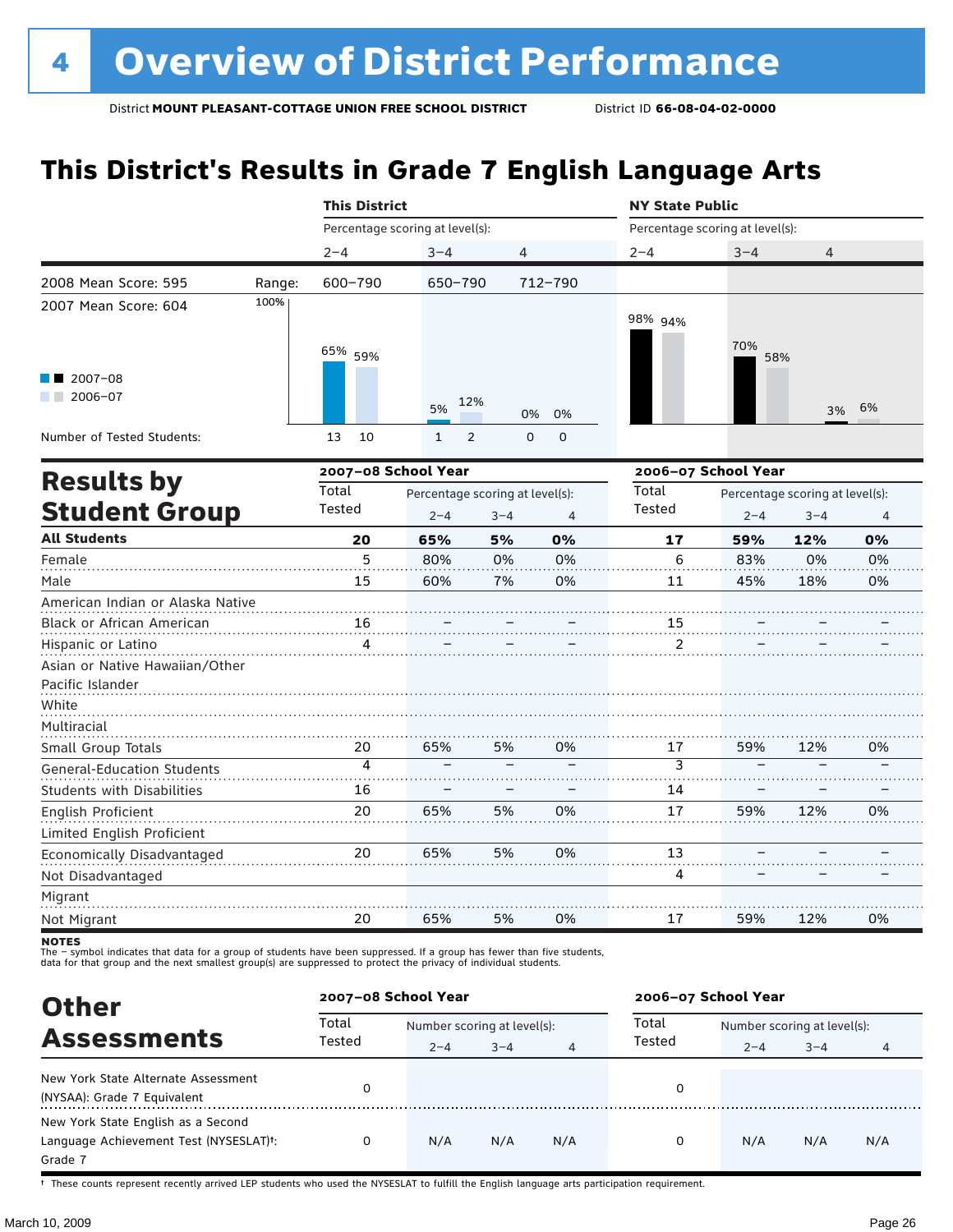# **This District's Results in Grade 7 Mathematics**

|                                                  |        | <b>This District</b>            |                                 |         |                  | <b>NY State Public</b>          |                                 |         |     |
|--------------------------------------------------|--------|---------------------------------|---------------------------------|---------|------------------|---------------------------------|---------------------------------|---------|-----|
|                                                  |        | Percentage scoring at level(s): |                                 |         |                  | Percentage scoring at level(s): |                                 |         |     |
|                                                  |        | $2 - 4$                         | $3 - 4$                         | 4       |                  | $2 - 4$                         | $3 - 4$                         | 4       |     |
| 2008 Mean Score: 587                             | Range: | 611-800                         | 650-800                         |         | 693-800          |                                 |                                 |         |     |
| 2007 Mean Score: 600                             | 100%   |                                 |                                 |         |                  | 96% 93%                         | 79%<br>67%                      |         |     |
| $2007 - 08$<br>$2006 - 07$                       |        | 47%<br>33%                      | 4%<br>0%                        |         | 0%<br>0%         |                                 |                                 | 28%     | 18% |
| Number of Tested Students:                       |        | 8<br>8                          | $\mathbf{1}$<br>$\mathbf 0$     |         | $\mathbf 0$<br>0 |                                 |                                 |         |     |
|                                                  |        | 2007-08 School Year             |                                 |         |                  |                                 | 2006-07 School Year             |         |     |
| <b>Results by</b>                                |        | Total                           | Percentage scoring at level(s): |         |                  | Total                           | Percentage scoring at level(s): |         |     |
| <b>Student Group</b>                             |        | Tested                          | $2 - 4$                         | $3 - 4$ | $\overline{4}$   | Tested                          | $2 - 4$                         | $3 - 4$ | 4   |
| <b>All Students</b>                              |        | 24                              | 33%                             | 4%      | 0%               | 17                              | 47%                             | 0%      | 0%  |
| Female                                           |        | 6                               | 33%                             | 0%      | 0%               | 6                               | 67%                             | 0%      | 0%  |
| Male                                             |        | 18                              | 33%                             | 6%      | 0%               | 11                              | 36%                             | 0%      | 0%  |
| American Indian or Alaska Native                 |        |                                 |                                 |         |                  |                                 |                                 |         |     |
| Black or African American                        |        | 17                              | 41%                             | 0%      | 0%               | 15                              |                                 |         |     |
| Hispanic or Latino                               |        |                                 | 14%                             | 14%     | 0%               | 2                               |                                 |         |     |
| Asian or Native Hawaiian/Other                   |        |                                 |                                 |         |                  |                                 |                                 |         |     |
| Pacific Islander                                 |        |                                 |                                 |         |                  |                                 |                                 |         |     |
| White                                            |        |                                 |                                 |         |                  |                                 |                                 |         |     |
| Multiracial                                      |        |                                 |                                 |         |                  |                                 |                                 |         |     |
| Small Group Totals                               |        |                                 |                                 |         |                  | 17                              | 47%                             | 0%      | 0%  |
| <b>General-Education Students</b>                |        | 5                               | 20%                             | 0%      | 0%               | 4                               |                                 |         |     |
| <b>Students with Disabilities</b>                |        | 19                              | 37%                             | 5%      | 0%               | 13                              |                                 |         |     |
| English Proficient<br>Limited English Proficient |        | 24                              | 33%                             | 4%      | 0%               | 17                              | 47%                             | 0%      | 0%  |
| Economically Disadvantaged                       |        | 24                              | 33%                             | 4%      | 0%               | 11                              | 55%                             | 0%      | 0%  |
| Not Disadvantaged                                |        |                                 |                                 |         |                  | 6                               | 33%                             | 0%      | 0%  |
| Migrant                                          |        |                                 |                                 |         |                  |                                 |                                 |         |     |
| Not Migrant                                      |        | 24                              | 33%                             | 4%      | 0%               | 17                              | 47%                             | 0%      | 0%  |

**NOTES** 

Not Migrant

The – symbol indicates that data for a group of students have been suppressed. If a group has fewer than five students,<br>data for that group and the next smallest group(s) are suppressed to protect the privacy of individual

| <b>Other</b>                                                       |                 | 2007-08 School Year         |         |  | 2006-07 School Year |                             |         |   |  |
|--------------------------------------------------------------------|-----------------|-----------------------------|---------|--|---------------------|-----------------------------|---------|---|--|
| <b>Assessments</b>                                                 | Total<br>Tested | Number scoring at level(s): |         |  | Total               | Number scoring at level(s): |         |   |  |
|                                                                    |                 | $2 - 4$                     | $3 - 4$ |  | Tested              | $2 - 4$                     | $3 - 4$ | 4 |  |
| New York State Alternate Assessment<br>(NYSAA): Grade 7 Equivalent |                 |                             |         |  | 0                   |                             |         |   |  |
|                                                                    |                 |                             |         |  |                     |                             |         |   |  |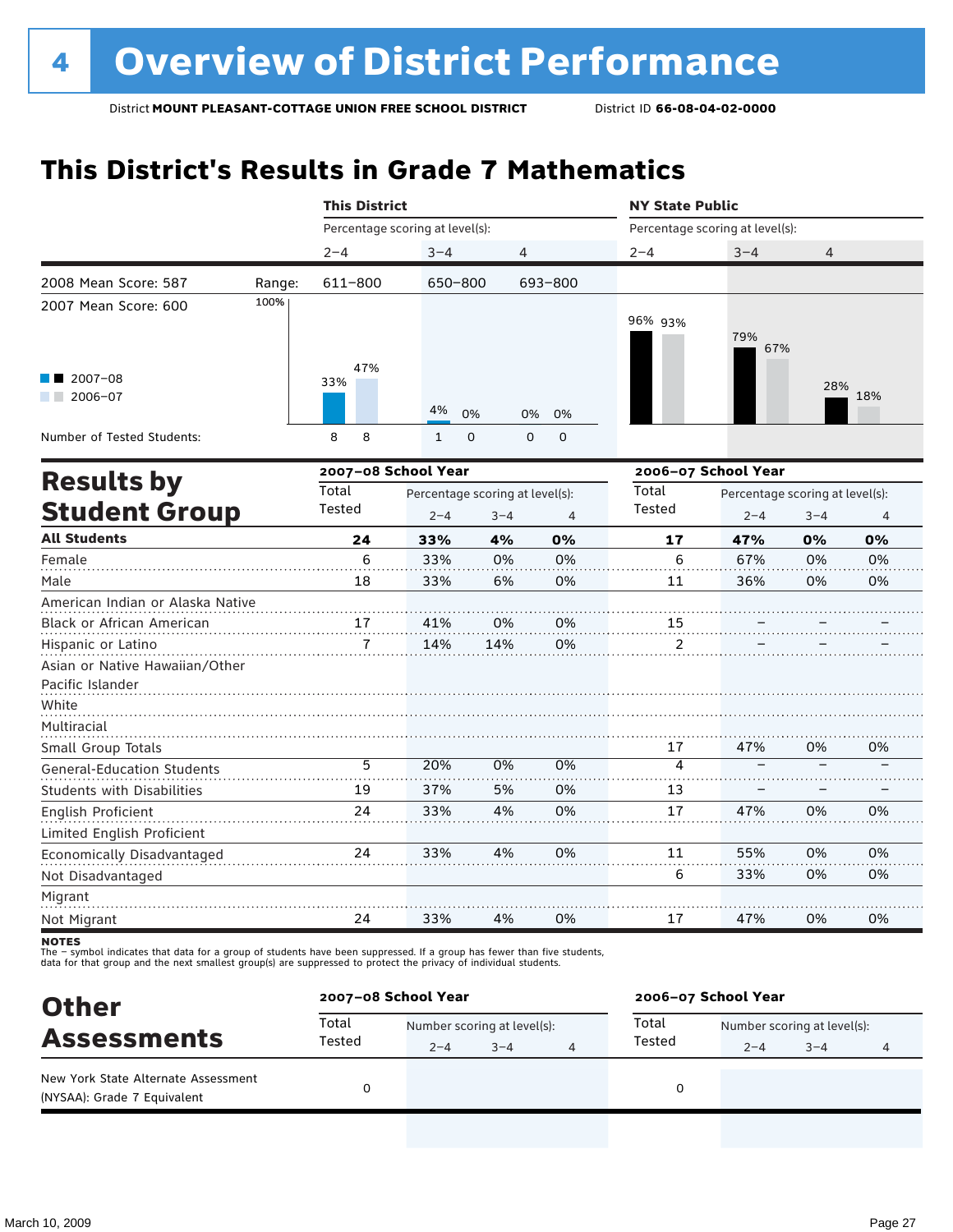# **This District's Results in Grade 8 English Language Arts**

|                                        |        | <b>This District</b>            |                                 |                  |          | <b>NY State Public</b>          |            |                                 |                |  |
|----------------------------------------|--------|---------------------------------|---------------------------------|------------------|----------|---------------------------------|------------|---------------------------------|----------------|--|
|                                        |        | Percentage scoring at level(s): |                                 |                  |          | Percentage scoring at level(s): |            |                                 |                |  |
|                                        |        | $2 - 4$                         | $3 - 4$                         | $\overline{4}$   |          | $2 - 4$                         | $3 - 4$    | $\overline{4}$                  |                |  |
| 2008 Mean Score: 595                   | Range: | 602-790                         | 650-790                         |                  | 715-790  |                                 |            |                                 |                |  |
| 2007 Mean Score: 597                   | 100%   |                                 |                                 |                  |          | 95% 94%                         | 56% 57%    |                                 |                |  |
| $2007 - 08$<br>2006-07<br>and the con- |        | 44% 47%                         | 0%                              | 13%<br>0%        | 0%       |                                 |            | 6%                              | 6%             |  |
| Number of Tested Students:             |        | 12<br>14                        | $\Omega$                        | 4<br>$\mathbf 0$ | 0        |                                 |            |                                 |                |  |
|                                        |        | 2007-08 School Year             |                                 |                  |          | 2006-07 School Year             |            |                                 |                |  |
| <b>Results by</b>                      |        | Total                           | Percentage scoring at level(s): |                  |          | Total                           |            | Percentage scoring at level(s): |                |  |
| <b>Student Group</b>                   |        | Tested                          | $2 - 4$                         | $3 - 4$          | 4        | Tested                          | $2 - 4$    | $3 - 4$                         | $\overline{4}$ |  |
| <b>All Students</b>                    |        | 27                              | 44%                             | 0%               | 0%       | 30                              | 47%        | 13%                             | 0%             |  |
| Female                                 |        | 14                              | 64%                             | 0%               | 0%       | 11                              | 64%        | 27%                             | 0%             |  |
| Male                                   |        | 13                              | 23%                             | 0%               | 0%       | 19                              | 37%        | 5%                              | 0%             |  |
| American Indian or Alaska Native       |        |                                 |                                 |                  |          |                                 |            |                                 |                |  |
| Black or African American              |        | 24                              |                                 |                  |          | 22                              | 45%        | 14%                             | 0%             |  |
| Hispanic or Latino                     |        | 3                               |                                 |                  |          | 6                               |            |                                 |                |  |
| Asian or Native Hawaiian/Other         |        |                                 |                                 |                  |          |                                 |            |                                 |                |  |
| Pacific Islander                       |        |                                 |                                 |                  |          |                                 |            |                                 |                |  |
| White                                  |        |                                 |                                 |                  |          | 2                               |            |                                 |                |  |
| Multiracial                            |        |                                 |                                 |                  |          |                                 |            |                                 |                |  |
| Small Group Totals                     |        | 27<br>$\overline{5}$            | 44%<br>60%                      | 0%<br>0%         | 0%<br>0% | 8<br>6                          | 50%<br>17% | 13%<br>0%                       | 0%<br>0%       |  |
| <b>General-Education Students</b>      |        |                                 |                                 |                  |          |                                 |            |                                 |                |  |
| <b>Students with Disabilities</b>      |        | 22                              | 41%                             | 0%               | 0%       | 24                              | 54%        | 17%                             | 0%             |  |
| English Proficient                     |        | 27                              | 44%                             | 0%               | 0%       | 30                              | 47%        | 13%                             | 0%             |  |
| Limited English Proficient             |        |                                 |                                 |                  |          |                                 |            |                                 |                |  |
| Economically Disadvantaged             |        | 25                              |                                 |                  |          | 24                              | 54%        | 17%                             | 0%             |  |
| Not Disadvantaged                      |        | 2                               |                                 |                  |          | 6                               | 17%        | 0%                              | 0%             |  |
| Migrant                                |        |                                 |                                 |                  |          |                                 |            |                                 |                |  |
| Not Migrant                            |        | 27                              | 44%                             | 0%               | 0%       | 30                              | 47%        | 13%                             | 0%             |  |

**NOTES** 

The – symbol indicates that data for a group of students have been suppressed. If a group has fewer than five students,<br>data for that group and the next smallest group(s) are suppressed to protect the privacy of individual

| <b>Other</b>                           | 2007-08 School Year |         |                             |     | 2006-07 School Year |                             |         |     |  |
|----------------------------------------|---------------------|---------|-----------------------------|-----|---------------------|-----------------------------|---------|-----|--|
| <b>Assessments</b>                     | Total<br>Tested     |         | Number scoring at level(s): |     |                     | Number scoring at level(s): |         |     |  |
|                                        |                     | $2 - 4$ | $3 - 4$                     | 4   | Tested              | $2 - 4$                     | $3 - 4$ | 4   |  |
| New York State Alternate Assessment    | 0                   |         |                             |     | 0                   |                             |         |     |  |
| (NYSAA): Grade 8 Equivalent            |                     |         |                             |     |                     |                             |         |     |  |
| New York State English as a Second     |                     |         |                             |     |                     |                             |         |     |  |
| Language Achievement Test (NYSESLAT)t: | 0                   | N/A     | N/A                         | N/A | 0                   | N/A                         | N/A     | N/A |  |
| Grade 8                                |                     |         |                             |     |                     |                             |         |     |  |

† These counts represent recently arrived LEP students who used the NYSESLAT to fulfill the English language arts participation requirement.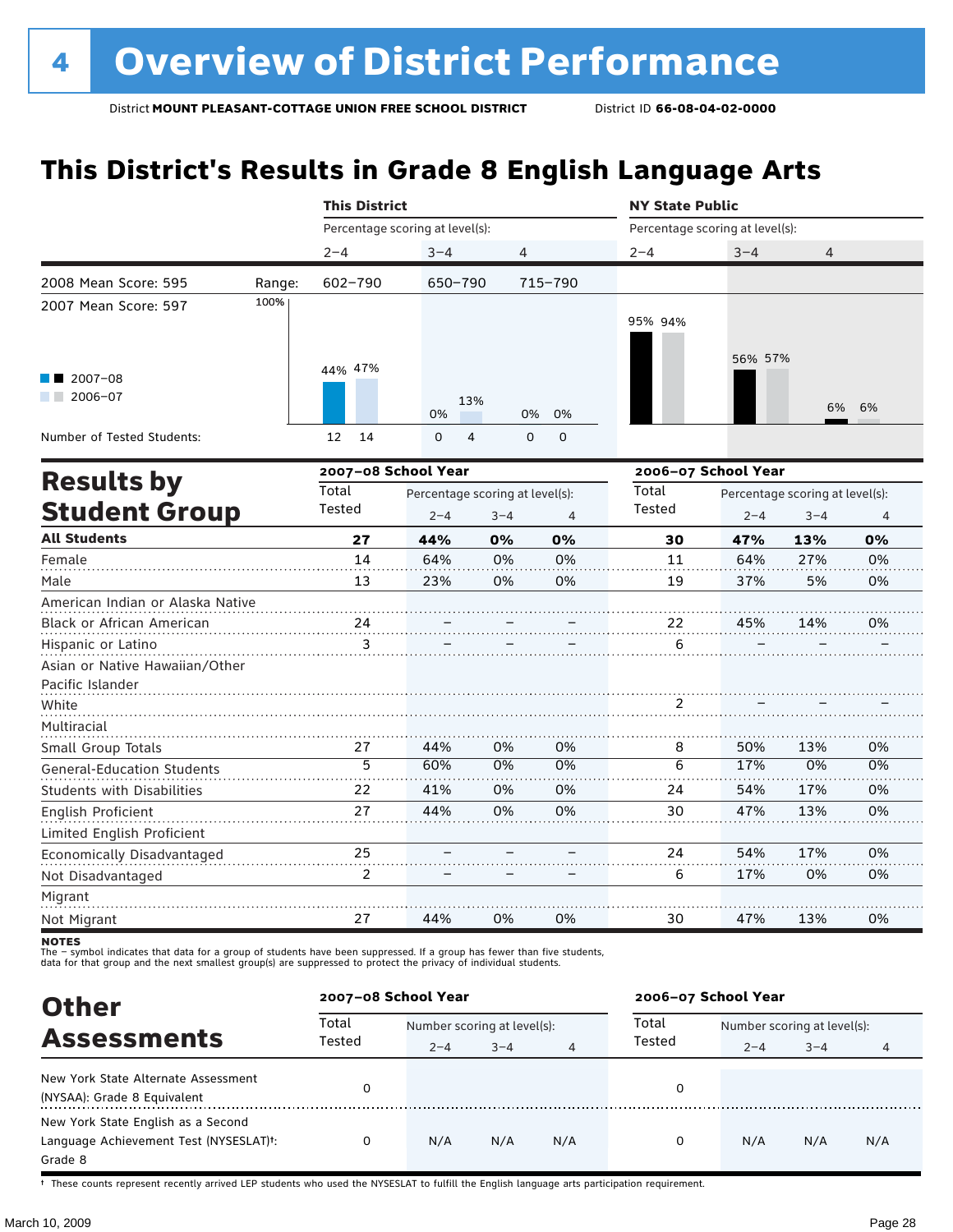# **This District's Results in Grade 8 Mathematics**

|                     |                     |                            |                                                              | <b>NY State Public</b>                                                    |             |         |                                                                                                        |  |
|---------------------|---------------------|----------------------------|--------------------------------------------------------------|---------------------------------------------------------------------------|-------------|---------|--------------------------------------------------------------------------------------------------------|--|
|                     |                     |                            |                                                              |                                                                           |             |         |                                                                                                        |  |
| $2 - 4$             | $3 - 4$             | 4                          |                                                              | $2 - 4$                                                                   | $3 - 4$     | 4       |                                                                                                        |  |
| 616-775<br>Range:   |                     |                            |                                                              |                                                                           |             |         |                                                                                                        |  |
|                     |                     |                            |                                                              | 93% 88%                                                                   | 70%         |         |                                                                                                        |  |
| 23%<br>11%          | 0%                  |                            | 0%                                                           |                                                                           |             |         | 17% 12%                                                                                                |  |
| $\overline{1}$<br>3 | $\mathsf{O}$        |                            | 0                                                            |                                                                           |             |         |                                                                                                        |  |
|                     | 2007-08 School Year |                            |                                                              |                                                                           |             |         |                                                                                                        |  |
| Total               |                     |                            |                                                              | Total                                                                     |             |         |                                                                                                        |  |
|                     | $2 - 4$             | $3 - 4$                    | $\overline{4}$                                               |                                                                           | $2 - 4$     | $3 - 4$ | $\overline{4}$                                                                                         |  |
| 28                  | 11%                 | 0%                         | 0%                                                           | 30                                                                        | 23%         | 10%     | 0%                                                                                                     |  |
| 15                  | 20%                 | 0%                         | 0%                                                           | 12                                                                        | 33%         | 17%     | 0%                                                                                                     |  |
| 13                  | 0%                  | 0%                         | 0%                                                           | 18                                                                        | 17%         | 6%      | 0%                                                                                                     |  |
|                     |                     |                            |                                                              |                                                                           |             |         |                                                                                                        |  |
| 25                  |                     |                            |                                                              | 22                                                                        | 23%         | 9%      | 0%                                                                                                     |  |
| 3                   |                     |                            |                                                              | 6                                                                         |             |         |                                                                                                        |  |
|                     |                     |                            |                                                              |                                                                           |             |         |                                                                                                        |  |
|                     |                     |                            |                                                              |                                                                           |             |         |                                                                                                        |  |
|                     |                     |                            |                                                              | 2                                                                         |             |         |                                                                                                        |  |
|                     |                     |                            |                                                              |                                                                           |             |         |                                                                                                        |  |
| 28                  | 11%                 | 0%                         | 0%                                                           | 8                                                                         | 25%         | 13%     | 0%                                                                                                     |  |
|                     |                     |                            |                                                              |                                                                           |             |         | 0%                                                                                                     |  |
| 22                  | 14%                 | 0%                         | 0%                                                           | 25                                                                        | 28%         | 12%     | 0%                                                                                                     |  |
| 28                  | 11%                 | 0%                         | 0%                                                           | 30                                                                        | 23%         | 10%     | 0%                                                                                                     |  |
|                     |                     |                            |                                                              |                                                                           |             |         |                                                                                                        |  |
| 28                  | 11%                 | 0%                         | 0%                                                           | 25                                                                        | 28%         | 12%     | 0%                                                                                                     |  |
|                     |                     |                            |                                                              | 5                                                                         | 0%          | 0%      | 0%                                                                                                     |  |
|                     |                     |                            |                                                              |                                                                           |             |         |                                                                                                        |  |
| 28                  | 11%                 | 0%                         | 0%                                                           | 30                                                                        | 23%         | 10%     | 0%                                                                                                     |  |
|                     | Tested<br>6         | <b>This District</b><br>0% | Percentage scoring at level(s):<br>650-775<br>10%<br>3<br>0% | $701 - 775$<br>0%<br>$\mathbf 0$<br>Percentage scoring at level(s):<br>0% | Tested<br>5 | 0%      | Percentage scoring at level(s):<br>59%<br>2006-07 School Year<br>Percentage scoring at level(s):<br>0% |  |

**NOTES** 

The – symbol indicates that data for a group of students have been suppressed. If a group has fewer than five students,<br>data for that group and the next smallest group(s) are suppressed to protect the privacy of individual

| <b>Other</b><br><b>Assessments</b><br>New York State Alternate Assessment<br>(NYSAA): Grade 8 Equivalent |                 | 2007-08 School Year         |         |  | 2006-07 School Year |                             |         |   |  |
|----------------------------------------------------------------------------------------------------------|-----------------|-----------------------------|---------|--|---------------------|-----------------------------|---------|---|--|
|                                                                                                          | Total<br>Tested | Number scoring at level(s): |         |  | Total               | Number scoring at level(s): |         |   |  |
|                                                                                                          |                 | $2 - 4$                     | $3 - 4$ |  | Tested              | $2 - 4$                     | $3 - 4$ | 4 |  |
|                                                                                                          |                 |                             |         |  | 0                   |                             |         |   |  |
|                                                                                                          |                 |                             |         |  |                     |                             |         |   |  |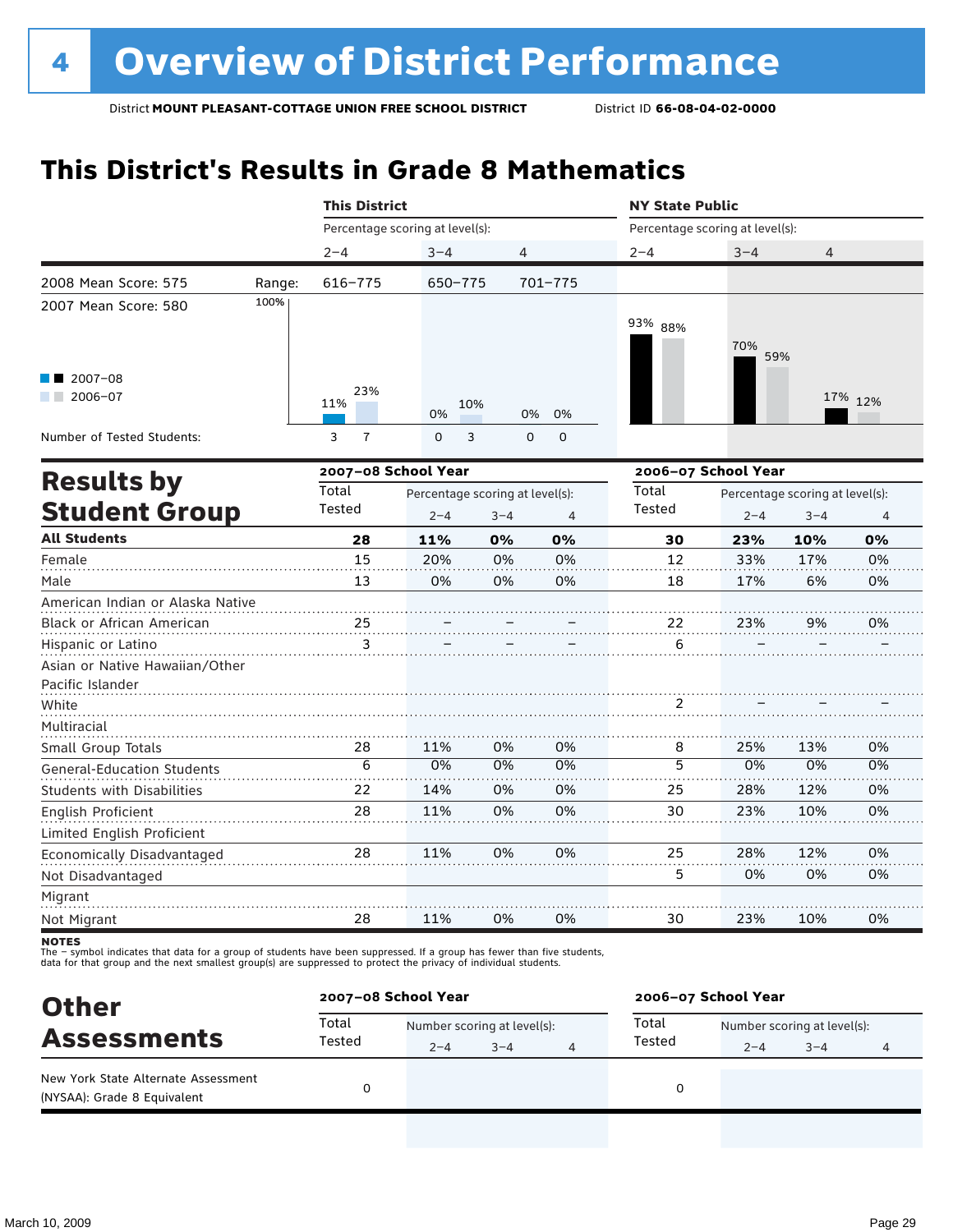# **This District's Results in Grade 8 Science**

|                                   | <b>This District</b> |                                 | <b>NY State Public</b>      |                     |                         |                                 |         |         |
|-----------------------------------|----------------------|---------------------------------|-----------------------------|---------------------|-------------------------|---------------------------------|---------|---------|
|                                   |                      | Percentage scoring at level(s): |                             |                     |                         | Percentage scoring at level(s): |         |         |
|                                   | $2 - 4$              | $3 - 4$                         | 4                           |                     | $2 - 4$                 | $3 - 4$                         | 4       |         |
|                                   |                      |                                 |                             |                     |                         |                                 |         |         |
| 100%                              |                      |                                 |                             |                     |                         |                                 |         |         |
|                                   |                      |                                 |                             |                     | 95% 91%                 |                                 |         |         |
|                                   |                      |                                 |                             |                     |                         | 73% 68%                         |         |         |
| $2007 - 08$                       | 46%<br>34%           |                                 |                             |                     |                         |                                 |         | 30% 28% |
| 2006-07                           |                      | 4%                              |                             |                     |                         |                                 |         |         |
|                                   |                      |                                 | 3%<br>0%                    | 0%                  |                         |                                 |         |         |
| Number of Tested Students:        | 11<br>10             | $\mathbf{1}$                    | $\mathbf{1}$<br>$\mathbf 0$ | $\mathsf{O}\xspace$ |                         |                                 |         |         |
|                                   | 2007-08 School Year  |                                 |                             |                     |                         | 2006-07 School Year             |         |         |
| <b>Results by</b>                 | Total                | Percentage scoring at level(s): |                             |                     | Total                   | Percentage scoring at level(s): |         |         |
| <b>Student Group</b>              | Tested               | $2 - 4$                         | $3 - 4$                     | $\overline{4}$      | Tested                  | $2 - 4$                         | $3 - 4$ | 4       |
| <b>All Students</b>               | 24                   | 46%                             | 4%                          | 0%                  | 29                      | 34%                             | 3%      | 0%      |
| Female                            | 15                   | 40%                             | 0%                          | 0%                  | 12                      | 33%                             | 0%      | 0%      |
| Male                              | 9                    | 56%                             | 11%                         | 0%                  | 17                      | 35%                             | 6%      | 0%      |
| American Indian or Alaska Native  |                      |                                 |                             |                     |                         |                                 |         |         |
| Black or African American         | 22                   |                                 |                             |                     | 22                      | 23%                             | 5%      | 0%      |
| Hispanic or Latino                | $\overline{2}$       |                                 |                             |                     | 5                       |                                 |         |         |
| Asian or Native Hawaiian/Other    |                      |                                 |                             |                     |                         |                                 |         |         |
| Pacific Islander                  |                      |                                 |                             |                     |                         |                                 |         |         |
| White                             |                      |                                 |                             |                     | 2                       |                                 |         |         |
| Multiracial                       |                      |                                 |                             |                     |                         |                                 |         |         |
| Small Group Totals                | 24                   | 46%                             | 4%                          | 0%                  | 7                       | 71%                             | 0%      | 0%      |
| General-Education Students        | 4                    |                                 |                             |                     | $\overline{\mathbf{3}}$ |                                 |         |         |
| <b>Students with Disabilities</b> | 20                   |                                 |                             |                     | 26                      |                                 |         |         |
| <b>English Proficient</b>         | 24                   | 46%                             | 4%                          | 0%                  | 29                      | 34%                             | 3%      | 0%      |
| Limited English Proficient        |                      |                                 |                             |                     |                         |                                 |         |         |
| Economically Disadvantaged        | 23                   |                                 |                             |                     | 26                      |                                 |         |         |
| Not Disadvantaged                 | $\mathbf{1}$         |                                 |                             |                     | 3                       |                                 |         |         |
| Migrant                           |                      |                                 |                             |                     |                         |                                 |         |         |
| Not Migrant                       | 24                   | 46%                             | 4%                          | 0%                  | 29                      | 34%                             | 3%      | 0%      |

**NOTES** 

The – symbol indicates that data for a group of students have been suppressed. If a group has fewer than five students,<br>data for that group and the next smallest group(s) are suppressed to protect the privacy of individual

| <b>Other</b><br><b>Assessments</b>  |                 | 2007-08 School Year |                             |   | 2006-07 School Year |                             |         |   |
|-------------------------------------|-----------------|---------------------|-----------------------------|---|---------------------|-----------------------------|---------|---|
|                                     | Total<br>Tested |                     | Number scoring at level(s): |   |                     | Number scoring at level(s): |         |   |
|                                     |                 | $2 - 4$             | $3 - 4$                     | 4 | Tested              | $2 - 4$                     | $3 - 4$ | 4 |
| New York State Alternate Assessment |                 |                     |                             |   | 0                   |                             |         |   |
| (NYSAA): Grade 8 Equivalent         |                 |                     |                             |   |                     |                             |         |   |
| <b>Regents Science</b>              |                 |                     |                             |   | 0                   |                             |         |   |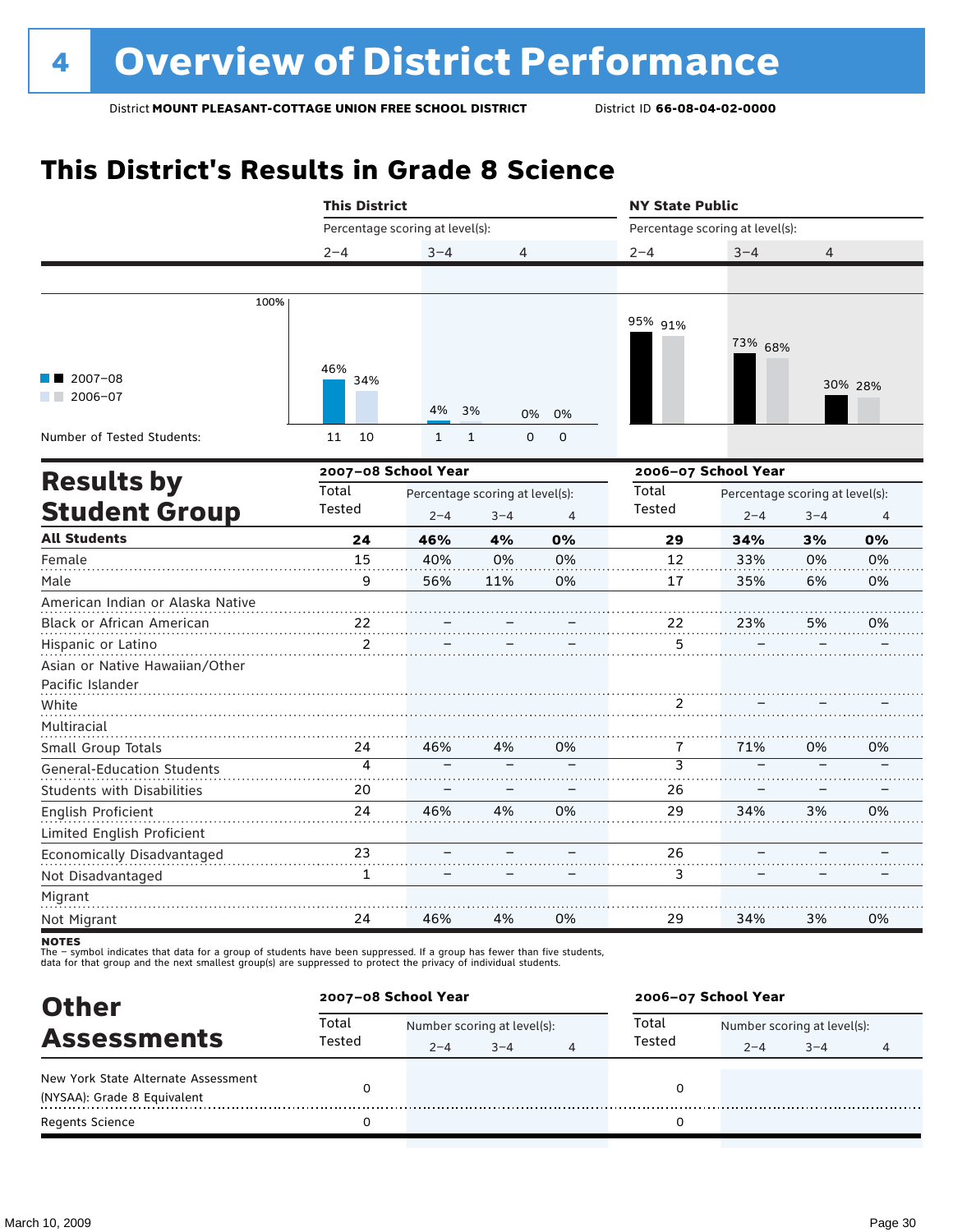### **This District's Total Cohort\* Results in Secondary-Level English after Four Years of Instruction**

|                                             | <b>This District</b>            |          |       | <b>NY State Public</b>          |         |                |  |  |
|---------------------------------------------|---------------------------------|----------|-------|---------------------------------|---------|----------------|--|--|
|                                             | Percentage scoring at level(s): |          |       | Percentage scoring at level(s): |         |                |  |  |
|                                             | $2 - 4$                         | $3 - 4$  | 4     | $2 - 4$                         | $3 - 4$ | $\overline{4}$ |  |  |
| 100%<br><b>T</b> 2004 Cohort<br>2003 Cohort | 6%<br>0%                        | 3%<br>0% | 0% 0% | 80% 79%                         | 75% 73% | 30% 30%        |  |  |

| <b>Results by</b>                 | 2004 Cohort |                                 |         | 2003 Cohort** |             |                                 |         |    |
|-----------------------------------|-------------|---------------------------------|---------|---------------|-------------|---------------------------------|---------|----|
|                                   | Number      | Percentage scoring at level(s): |         |               | Number      | Percentage scoring at level(s): |         |    |
| <b>Student Group</b>              | of Students | $2 - 4$                         | $3 - 4$ | 4             | of Students | $2 - 4$                         | $3 - 4$ | 4  |
| <b>All Students</b>               | 29          | 0%                              | 0%      | 0%            | 34          | 6%                              | 3%      | 0% |
| Female                            | 11          | 0%                              | 0%      | 0%            | 11          | 0%                              | 0%      | 0% |
| Male                              | 18          | 0%                              | 0%      | 0%            | 23          | 9%                              | 4%      | 0% |
| American Indian or Alaska Native  |             |                                 |         |               |             |                                 |         |    |
| <b>Black or African American</b>  | 16          | 0%                              | 0%      | 0%            | 22          | 9%                              | 5%      | 0% |
| Hispanic or Latino                | 8           | 0%                              | 0%      | 0%            | 7           | 0%                              | 0%      | 0% |
| Asian or Native Hawaiian/Other    |             |                                 |         |               |             |                                 |         |    |
| Pacific Islander                  | 1           |                                 |         |               |             |                                 |         |    |
| White                             |             |                                 |         |               | 5           | 0%                              | 0%      | 0% |
| Multiracial                       |             |                                 |         |               |             |                                 |         |    |
| Small Group Totals                | 5           | 0%                              | 0%      | 0%            |             |                                 |         |    |
| <b>General-Education Students</b> | 8           | 0%                              | 0%      | 0%            | 8           | 13%                             | 0%      | 0% |
| <b>Students with Disabilities</b> | 21          | 0%                              | 0%      | 0%            | 26          | 4%                              | 4%      | 0% |
| <b>English Proficient</b>         | 29          | 0%                              | 0%      | 0%            | 34          | 6%                              | 3%      | 0% |
| Limited English Proficient        |             |                                 |         |               |             |                                 |         |    |
| Economically Disadvantaged        | 24          | 0%                              | 0%      | 0%            | 24          | 4%                              | 4%      | 0% |
| Not Disadvantaged                 | 5           | 0%                              | 0%      | 0%            | 10          | 10%                             | 0%      | 0% |
| Migrant                           |             |                                 |         |               |             |                                 |         |    |
| Not Migrant                       | 29          | 0%                              | 0%      | 0%            |             |                                 |         |    |

**NOTES** 

The – symbol indicates that data for a group of students have been suppressed. If a group has fewer than five students,

data for that group and the next smallest group(s) are suppressed to protect the privacy of individual students.

| <b>Other</b><br><b>Assessments</b>                                         | 2004 Cohort           |         |                                        | 2003 Cohort           |         |                                        |  |  |
|----------------------------------------------------------------------------|-----------------------|---------|----------------------------------------|-----------------------|---------|----------------------------------------|--|--|
|                                                                            | Number<br>of Students | $2 - 4$ | Number scoring at level(s):<br>$3 - 4$ | Number<br>of Students | $2 - 4$ | Number scoring at level(s):<br>$3 - 4$ |  |  |
| New York State Alternate Assessment<br>(NYSAA): High School Equivalent *** |                       |         |                                        |                       |         |                                        |  |  |

\* A total cohort consists of all students who first entered Grade 9 in a particular year, and all ungraded students with disabilities who reached their seventeenth birthday in that year, and were enrolled in the school/district for five months. Students are excluded from the cohort if they transferred to another school district, nonpublic school, or criminal justice facility, or left the U.S. and its territories or died before the report date. Statewide total cohort also includes students who were enrolled for fewer than five months.

\*\* 2003 cohort data are those reported in the 2006-07 *Accountability and Overview Report*.

\*\*\* The majority of cohort members took an older version of the NYSAA, developed before 2007.